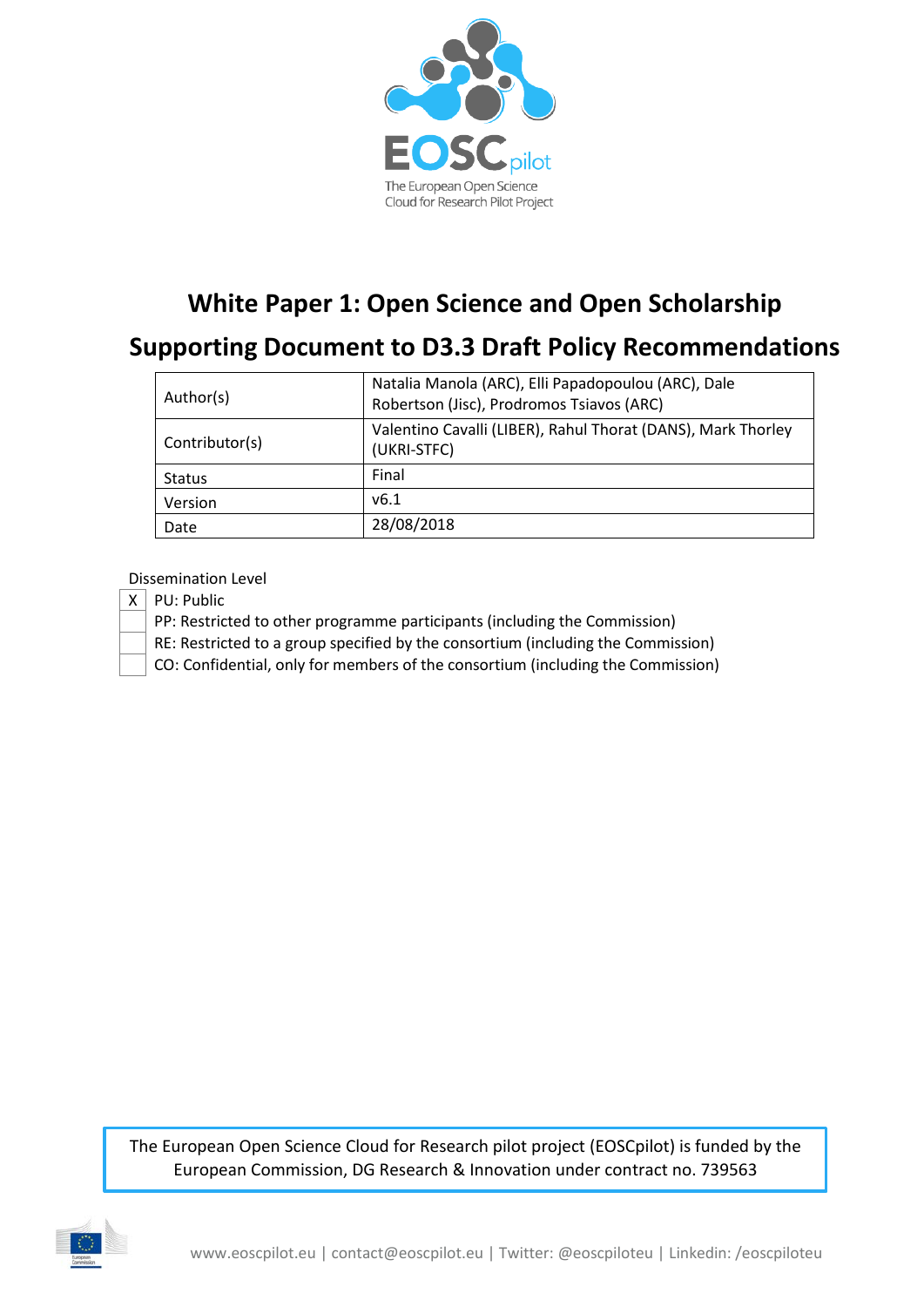## **Versioning and contribution history**

| <b>Version</b> | <b>Date</b>               | <b>Authors</b>                                          | <b>Notes</b>                                                                 |
|----------------|---------------------------|---------------------------------------------------------|------------------------------------------------------------------------------|
| 0.1            | 25/04/2018                | Dale Robertson                                          | Document<br>created,<br>transferred<br>content<br>from D3.3 v0.1             |
|                | 28/04/2018                | <b>Rahul Thorat</b>                                     | Added<br>content<br>on.<br>FAIR data and data<br>stewardship                 |
|                | 04/05/2018                | Elli Papadopoulou, Valentino Cavalli                    | Inserted content<br>on<br><b>KPIs/Metrics</b><br>and<br>Incentives/Rewards   |
|                | 08/05/2018                | Dale Robertson, Elli Papadopoulou, Mark Thorley         | Scholarly<br>Inserted<br>Communications<br>content                           |
|                | 08/05/2018                | Dale Robertson                                          | <b>Draft</b><br>Introduction,<br>Methodology,<br><b>Conclusions sections</b> |
| 2.0            | 08/05/2018                | Dale Robertson                                          | Edits<br>to<br>Infrastructures<br>section                                    |
|                | 09/05/2018                | <b>Prodromos Tsiavos</b>                                | chapter<br><b>IPR</b><br>amendments                                          |
| $3.0 - 6.0$    | 10/05/2018-<br>28/07/2018 | Natalia Manola, Elli Papadopoulou, Prodromos<br>Tsiavos | Restructuring<br>and<br>editing of content                                   |
| 6.1            | 30/07/2018                | Dale Robertson                                          | <b>Final edits</b>                                                           |

*Copyright notice:* This work is licensed under the Creative Commons CC-BY 4.0 license. To view a copy of this license, visit [https://creativecommons.org/licenses/by/4.0.](https://creativecommons.org/licenses/by/4.0)

*Disclaimer:* The content of the document herein is the sole responsibility of the publishers and it does not necessarily represent the views expressed by the European Commission or its services.

While the information contained in the document is believed to be accurate, the author(s) or any other participant in the EOSCpilot Consortium make no warranty of any kind with regard to this material including, but not limited to the implied warranties of merchantability and fitness for a particular purpose.

Neither the EOSCpilot Consortium nor any of its members, their officers, employees or agents shall be responsible or liable in negligence or otherwise howsoever in respect of any inaccuracy or omission herein.

Without derogating from the generality of the foregoing neither the EOSCpilot Consortium nor any of its members, their officers, employees or agents shall be liable for any direct or indirect or consequential loss or damage caused by or arising from any information advice or inaccuracy or omission herein.

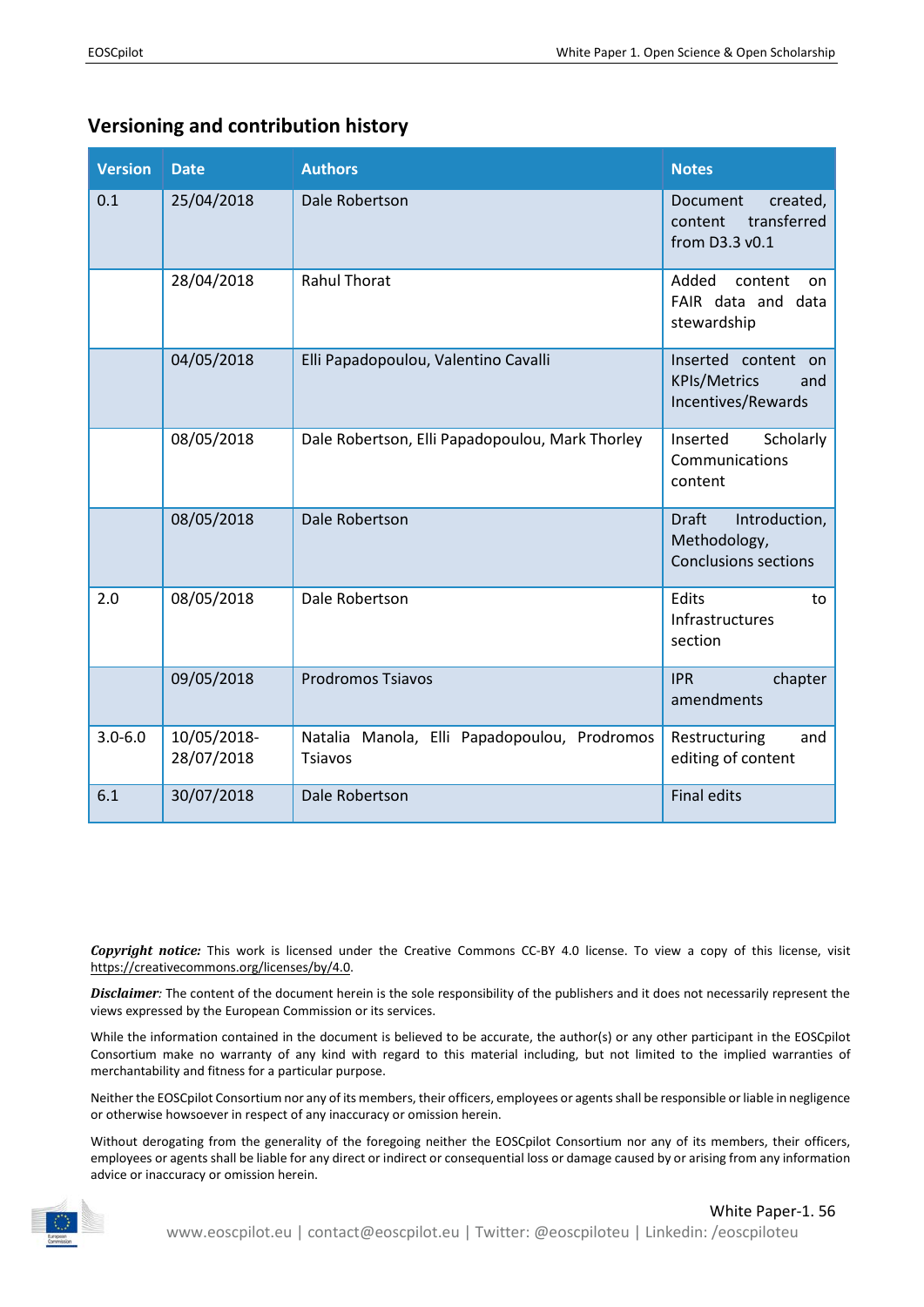## **TABLE OF CONTENTS**

| 1. |                 |                                                                                          |  |
|----|-----------------|------------------------------------------------------------------------------------------|--|
| 2. |                 |                                                                                          |  |
| 3. |                 |                                                                                          |  |
|    | 3.1.            |                                                                                          |  |
|    | 3.1.1.          |                                                                                          |  |
|    | 3.1.2.          |                                                                                          |  |
|    | 3.2.            |                                                                                          |  |
|    | 3.2.1.          |                                                                                          |  |
|    | 3.2.2.          |                                                                                          |  |
|    | 3.3.            |                                                                                          |  |
|    | 3.3.1.          |                                                                                          |  |
|    | 3.3.2.          |                                                                                          |  |
| 4. |                 |                                                                                          |  |
|    | 4.1.            |                                                                                          |  |
|    | 4.1.1.          | Implications and Implementation Recommendations for Different Stakeholders 81            |  |
|    | 4.2.            | Policy Recommendations for Open Science Research Outputs in the EOSC  82                 |  |
|    | 4.2.1.          | Implications and Implementation Recommendations for Different Stakeholders  84           |  |
|    | 4.3.            |                                                                                          |  |
|    | 4.3.1.          | Implications and Implementation Recommendations for Different Stakeholders  86           |  |
|    | 4.4.            | Policy Recommendations for Research Impact Assessment and Open Science Monitoring in the |  |
|    | EOSC 89         |                                                                                          |  |
|    | 4.4.1.          | Implications and Implementation Recommendations for Different Stakeholders  90           |  |
| 5. |                 |                                                                                          |  |
| 6. |                 |                                                                                          |  |
|    | <b>ANNEX A.</b> | REVIEW OF SCHOLARLY COMMUNICATIONS POLICY AND PRACTICE DURING THE EOSCPILOT<br>105       |  |
|    | <b>ANNEX B.</b> | RELATIONSHIP BETWEEN NEXT GENERATION METRICS AND THE EOSCPILOT OS MONITOR<br>107         |  |

## **LIST OF FIGURES**

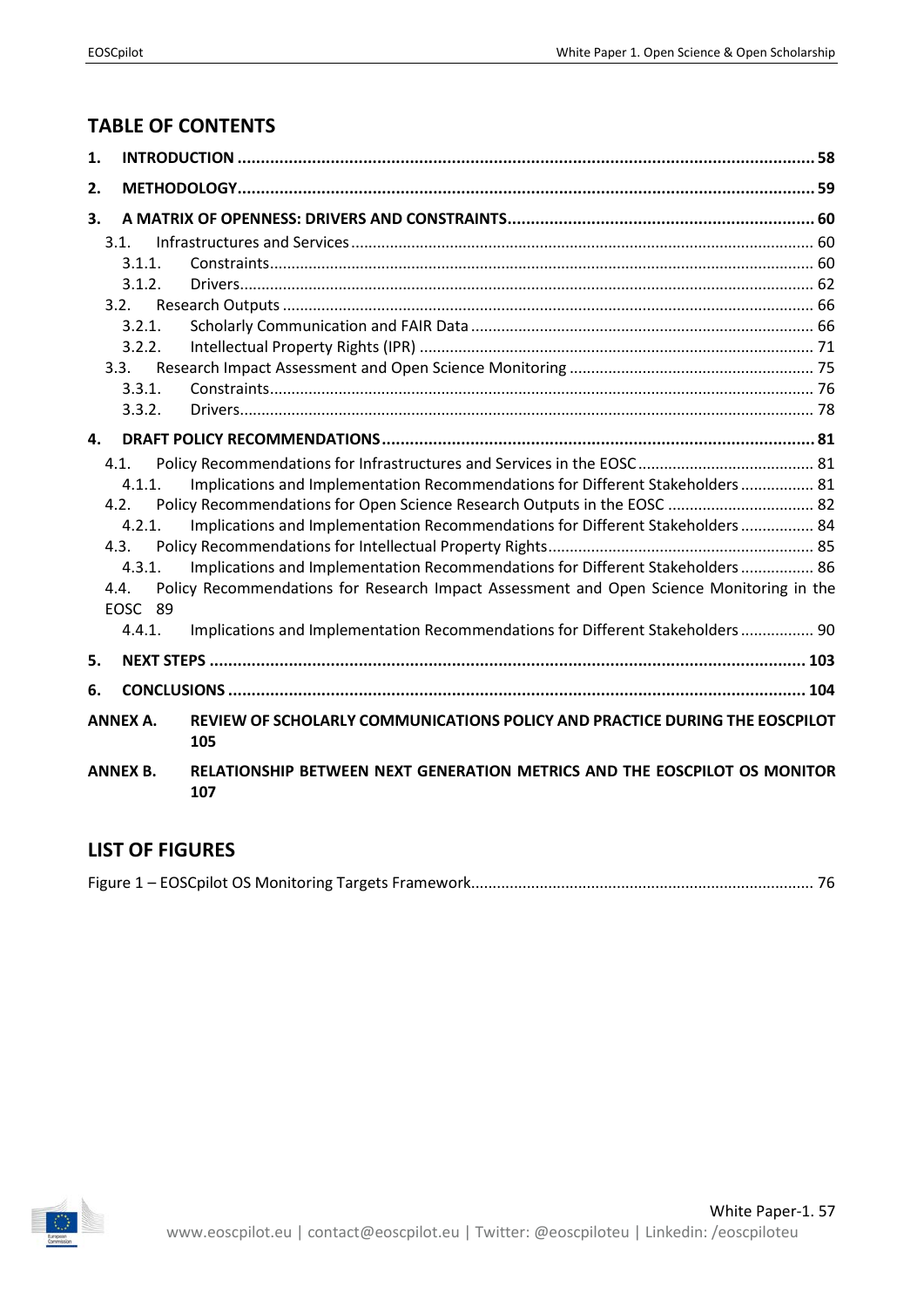## <span id="page-3-0"></span>**1. INTRODUCTION**

The European Open Science Cloud is proposed as a trusted environment based on a federation of digital infrastructures which makes it possible to store, move, share and re-use data seamlessly across borders, among institutions and research disciplines. Current work aims to identify requirements and devise solutions for the architecture, service, governance and business models which can best bring the EOSC to fruition. However, such range of service may only lead to a coherent and unified research area, if common policies are adopted, which are then translated into concrete Rules of Participation (RoP) for those that are part of the EOSC ecosystem.

Encouraging and supporting the practice of Open Science is a key part of achieving the aims of the EOSC and it is only through coherent policies, that such an effort could be achieved. This White Paper focuses on examining barriers and constraints to Open Science and Open Scholarship and makes some initial policy recommendations aimed at encouraging the establishment of open science activities and outputs through the EOSC.

**Open Science (OS)** is an umbrella term<sup>[1](#page-3-1)</sup> declaring elements of "open" in the way that research is performed, connected and disseminated in a research lifecycle to facilitate re-use. Many have attempted to unfold these components but results vary in correlation to the approach that is followed. However, there is common ground between the majority of such approaches, regardless of the way in which they are interpreted, including Open Access to publications, Open and FAIR Research data, Open Educational Resources, Research Collaboration artefacts (open peer review, open data citation, open workflows, open methodologies, etc.) and Citizen Science activities.

Besides Member State-level and EU-level adaptation, public sector organisations and even SMEs have developed and put in place their own organisational/institutional policies in their pursuit of Open Science, as well as in alignment and response to the respective hard regulations. We refer to such policies as micropolicies[.2](#page-3-2) Stakeholders which proactively moved in that direction were mostly those directly affected by this action, who had an immediate role to play in the broader context of Public Sector Information and were also actively involved in the research process itself: ministries, agencies and other public sector bodies, as well as universities, libraries, research centres and funders of research and excellence.

The topics examined in this White Paper are pertinent to openness in terms not only of the content/ data themselves, but also of the infrastructures and services necessary to create, process, analyse or store such data. In addition, the White Paper covers management practices of scientific data and other research outputs relating to knowledge sharing and research reproducibility.

The structure of this paper reflects the main areas where policy interventions are necessary in order to establish and sustain open science practices in the context of the EOSC. These are expressed in a "matrix of openness", where we investigate different constraints and drivers in the context of Infrastructures, Research Outputs and practices of monitoring open access respectively. For each of these areas we suggest a set of draft policy recommendations which address features of the specific area, while contributing to the establishment of a common set of policies supporting Open Science.

This document is a supporting document to Deliverable D3.3, Draft Policy Recommendations, which proposes a wider set of draft recommendations covering also the areas of Ethics, Data Protection and Public Procurement.

 $2$  We use the term "micro-policy" in order to denote policies applied on a micro scale, particularly that of the organisational level, i.e. RPO or Funder, as opposed to National or European macro policies.

<span id="page-3-2"></span><span id="page-3-1"></span>

<sup>&</sup>lt;sup>1</sup> [http://book.openingscience.org/basics\\_background/open\\_science\\_one\\_term\\_five\\_schools\\_of\\_thought.html](http://book.openingscience.org/basics_background/open_science_one_term_five_schools_of_thought.html)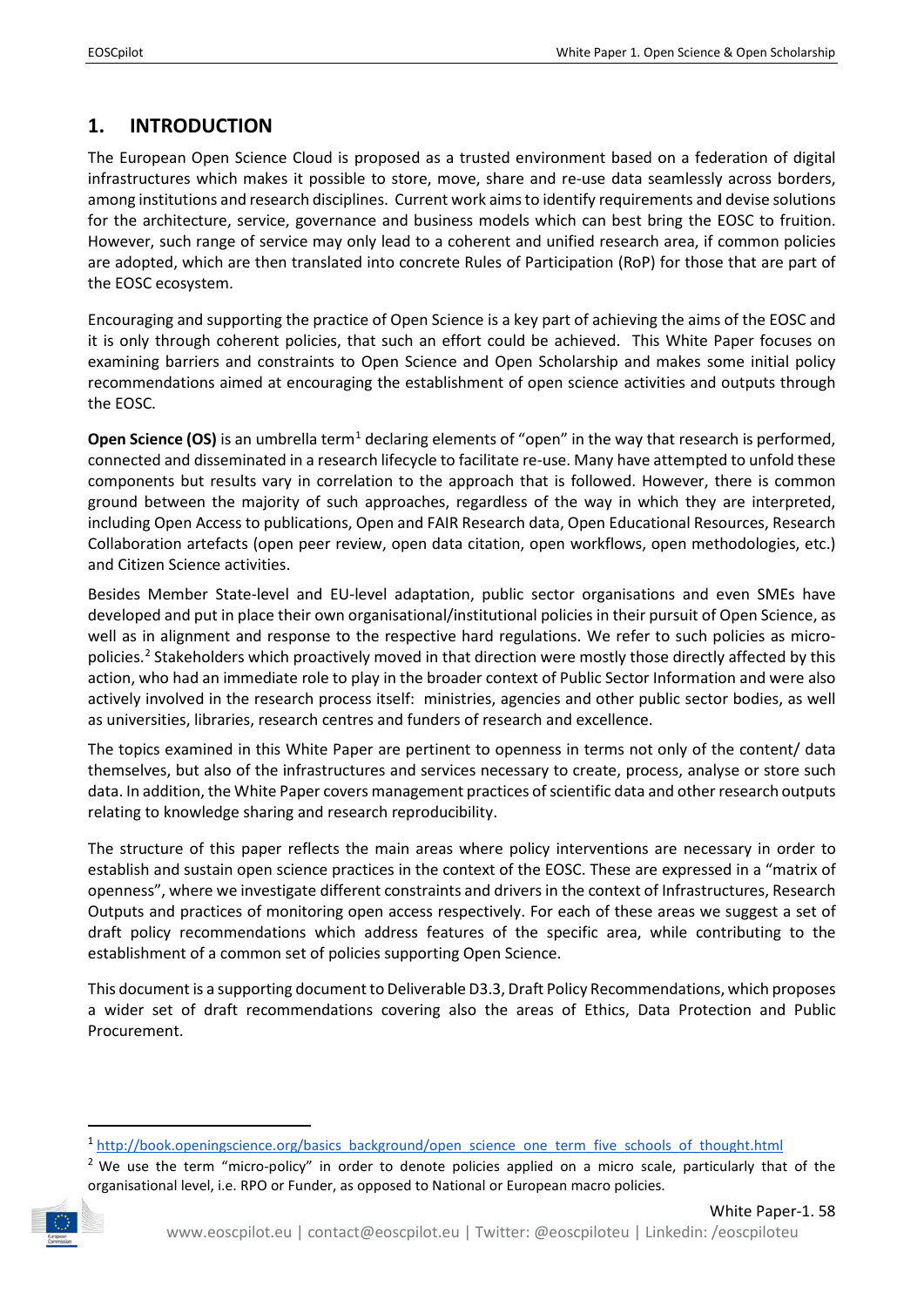## <span id="page-4-0"></span>**2. METHODOLOGY**

This paper presents a set of draft policies, as responses to respective drivers and constraints regarding the areas of Open Science and Open Scholarship.

In addition to exhaustive desk research, all insights presented in this document drew variously on the activities conducted by EOSCpilot Task [3](#page-4-1).1 with the objective of collecting relevant information<sup>3</sup>.

These activities included:

- policy landscape review via desk research into the micro-policy landscape and to identify drivers and constraints, as being in need of further exploration and development in the context of the EOSC, namely policies for data/information, skills, services and infrastructures
- the Policy Landscape Review (D3.1) conducted in the context of the EOSCpilot project, which provides a clearer view of specific EU rules and regulations that are connected leading to the EOSC, a mechanism which is envisioned to become the ultimate driver of Open Science in the Open Innovation, Open Science, Open to the World vision<sup>4</sup>
- face-to-face policy workshops at the first EOSC Stakeholders Forum, 28-29 November 2017 in Brussels, and at the EOSCpilot All Hands event, 8-9 March 2018 in Pisa
- structured interviews with Science Demonstrator representatives and policy experts from ministries and research infrastructures
- liaison with EOSCpilot related tasks: Governance and Rules of Participation (WP2), services (WP5), interoperability (WP6) and Training & Skills (WP7)
- and several freeform interviews with individuals to gather input on particular topics or aspects of the work.

Thorough examination of drivers and constraints has led to the compilation of draft recommendations, presented in Chapter 4, addressing policy issues to be enforced and implemented by Funders/Ministries, Research Performing Organisations and Research Infrastructures as well as the EOSC governance and Rules of Participation.

Next steps of the EOSCpilot policy work involve more communication with stakeholders and consultation activities with experts to assess the proposed draft recommendations and prioritise issues leading to the last deliverable of D3.6 Final Policy Recommendations.

<span id="page-4-1"></span><sup>&</sup>lt;sup>3</sup> For more information see Annex A "Review of Scholarly Communications Policy and Practice during the EOSCpilot"

<span id="page-4-2"></span><sup>4</sup> See D3.1 Policy Landscape Review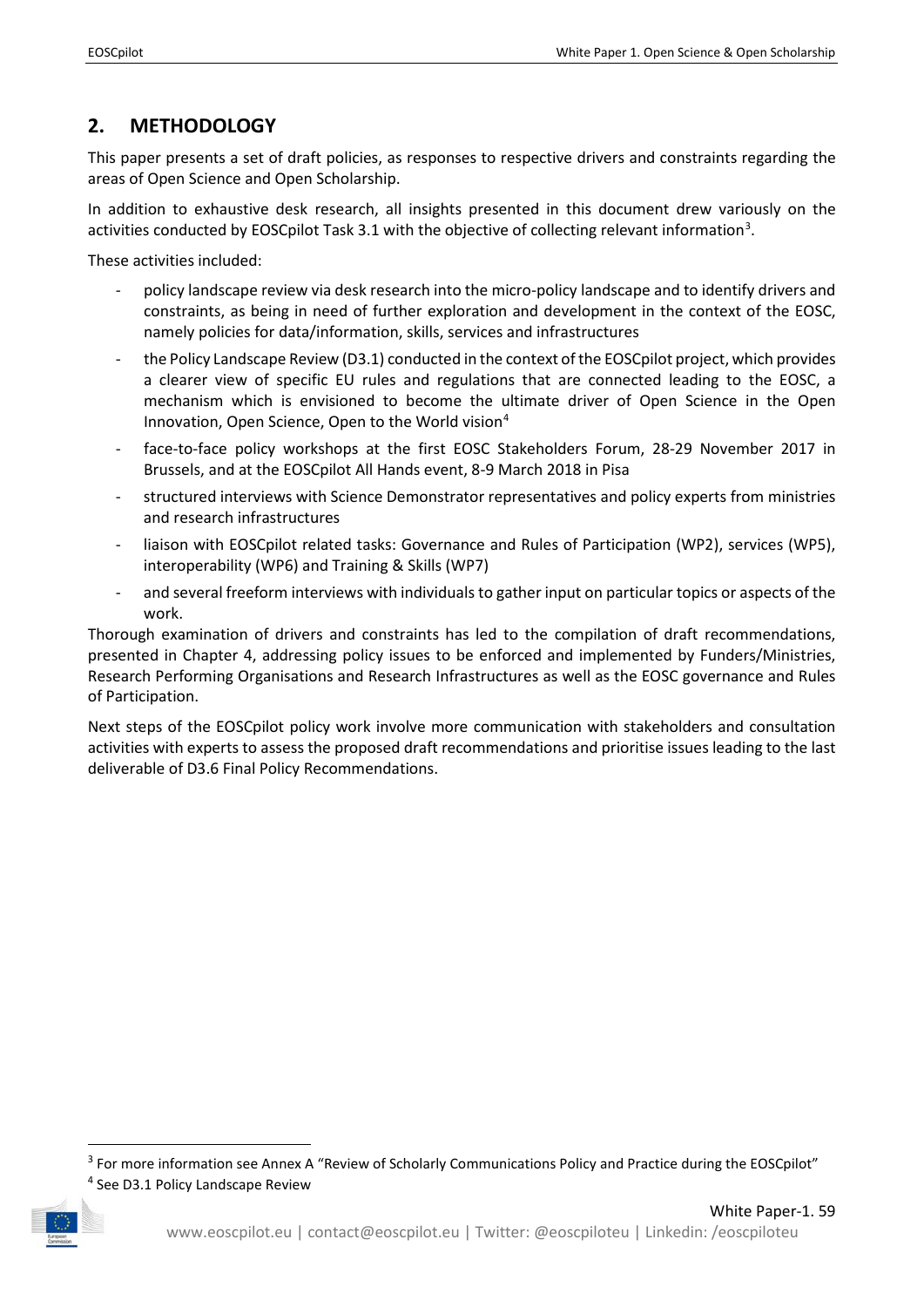## <span id="page-5-0"></span>**3. A MATRIX OF OPENNESS: DRIVERS AND CONSTRAINTS**

To devise a set of policies in the EOSC with the capacity to support and sustain Open Science and Scholarship, it is necessary to identify the key drivers and constraints to the free flow of data throughout the entire lifecycle of the research process. These drivers and constraints are positioned and examined in the context of three main categories:

**(a) policies for infrastructures and services:** these have primarily a technical interoperability and procedural focus

**(b) policies for research outputs:** these include policies for Open Access, FAIR Research Data Management, Intellectual Property Rights (IPR)

**(c) policies for monitoring research impact and Open Science practices, trends and uptake**: these are mostly related to different forms of metrics used by funders, policy makers and RPOs to measure and assess the progress and impact of Open Science policies.

In the rest of this section we present drivers and constraints as identified in each of the three categories.

## <span id="page-5-1"></span>**3.1. Infrastructures and Services**

Services are key components in the development and uptake of EOSC. They facilitate and often drive research lifecycle activities. Together with supporting infrastructures that are connected to the EOSC, either as service suppliers or service consumers, they effectively become the vehicle for converging technical and legal requirements for resources/data exchange and interoperability and have the capability to significantly improve the uptake of open science.

## <span id="page-5-2"></span>**3.1.1. Constraints**

Open Science constraints related to infrastructures and services are mostly the result of three types of factors:

- Knowledge-related issues ranging from lack of awareness of the existence of certain infrastructures to the lack of expertise required for using such infrastructures, especially when coming from different disciplines. This *siloed* knowledge effectively hinders free access to infrastructures across borders, sectoral or geographical.
- − Fragmentation in technology, such as the lack of a single access point for all digital infrastructures or the lack of interoperability between infrastructures.
- − Inconsistency in access, rules and conditions which unnecessarily increases the access costs and subsequently curtails open access use of infrastructures.

## **Infrastructures and Services: Constraints**

**Lack of awareness of the existence of infrastructures. Infrastructures are unknown outside the research community that uses them**

This is primarily due to "vertical" or discipline specific digital Infrastructure services. Awareness of their existence outside of their immediate user community is low. Information often spreads in the research community amongst groups of collaborators, often by word of mouth, but as it is not formalised and made more widely available this presents a barrier to those outside the group.

## **Infrastructure use requires expertise that does not exist outside the specific community**

Use of many services requires a level of expertise which users do not possess, presenting a further barrier to their use. The need for users to have a relatively high level of expertise in order to successfully use a service - or alternatively, for services to be more user-friendly - is a recognised issue which on the one

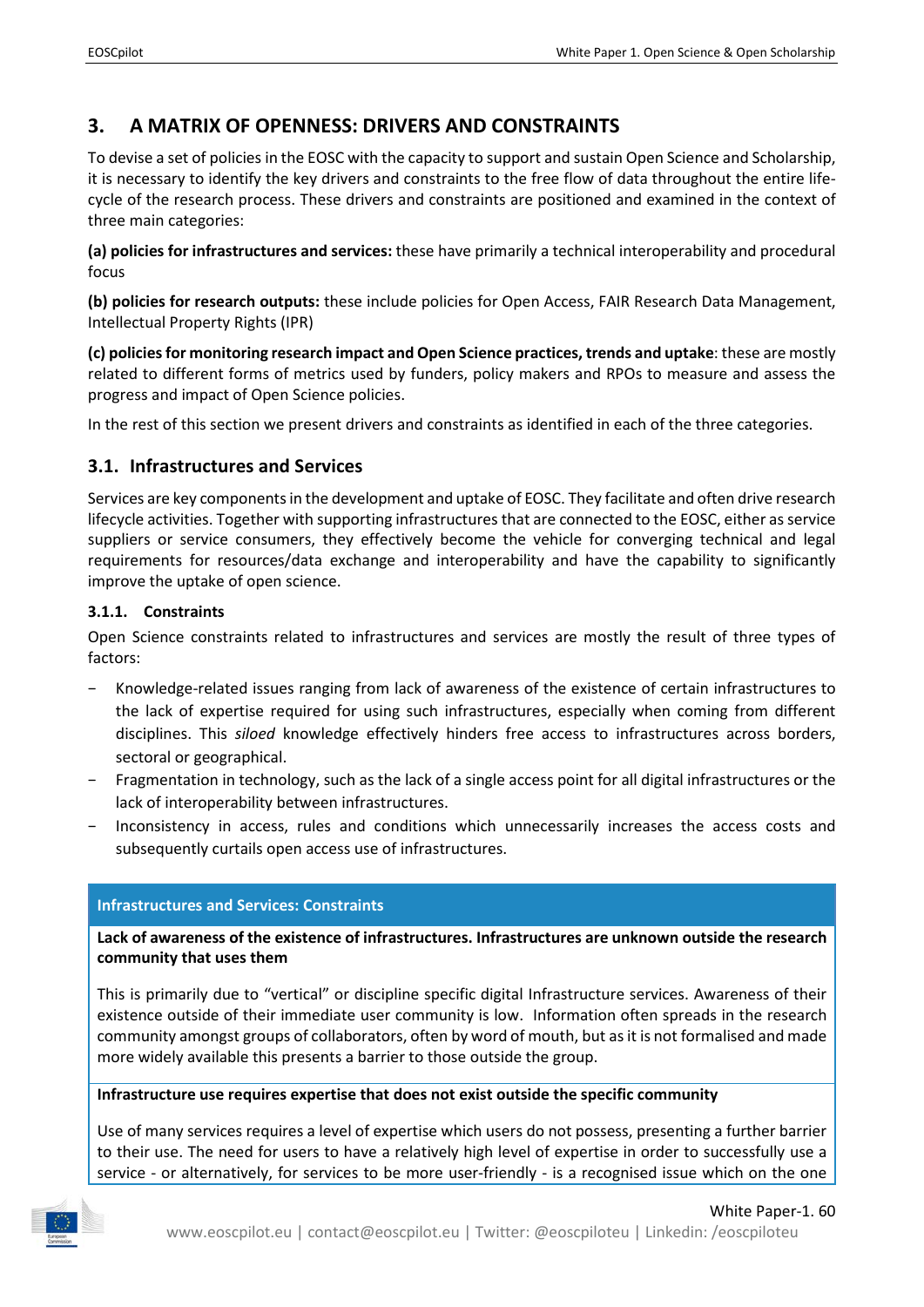hand is being addressed by efforts to tackle the critical skills gap as described in the first report of the EOSC High-level Expert Group, including the work in Work Package 7 (Skills) of the EOSCpilot project, and on the other hand will be addressed to a degree by efforts to deliver a more service-oriented approach towards RIs and e-Infrastructures.

## **Lack of a single access point where multiple infrastructures services are available**

"e-Infrastructures services are currently too often developed as stand-alone systems by individual RI … One of the most recurrent comments collected during the consultation concerns the need to bridge the gap between RI and the providers and operators of [horizontal] e-Infrastructures and associated core services"<sup>[5](#page-6-0)</sup>.

The lack of a global, efficient, authentication and authorisation infrastructure (AAI) was identified as the single most important issue preventing exploitation and usage of existing e-infrastructures and distributed resources<sup>[6](#page-6-1)</sup>. This was recognised as an organisational challenge as well as a technical challenge, for which the recommendations to be produced by the AARC2 project<sup>[7](#page-6-2)</sup> for enabling federated AAI whilst maintaining an acceptable level of assurance, should be adopted.

## **Limited access due to absence of permissions for using the infrastructure or due to scarcity of resources**

This is primarily due to the principles on which usage permission is granted, with scarcity of resources being an important factor behind the need to regulate access. Limited access to infrastructures may stem from Ethics or Personal Data rules, especially when the infrastructures are incorporating services and data for which there are no adequate access rights/ permissions.

Permissions are again reflected on the authentication and authorisation infrastructure, which plays a key role in permitting access to individual services, or services across infrastructures.

## **Ethics and Data protection rules, when the infrastructure is offered as a service and incorporates data that contain personal information or other related information restrained by Ethics rules**

In making services, infrastructures and resources as usable as possible, the familiar restraints on usage should be noted ("as open as possible, as closed as necessary"), including adherence to ethical principles around reasons for access to and usage of particular services or data, for example sensitive medical or personal data.

Other kinds of access or usage limitations are as listed in the Charter for Access to RIs: "national security and defence; − privacy and confidentiality; − commercial sensitivity and intellectual property rights; − ethical considerations in accordance with applicable laws and regulations", while they could also be derivatives of Access Units configurations<sup>8</sup>.

## **Lack of interoperability between infrastructures (per discipline or between national infrastructures)**

This is the result either of domain specific infrastructures that have their own standardisation rules or national infrastructures that have not been interoperated with each other as of today. Apart from

<span id="page-6-3"></span><span id="page-6-2"></span><span id="page-6-1"></span><sup>&</sup>lt;sup>8</sup> mainly referring to measurements like hours and sessions of processing time or gigabytes and quotations. For more information see: [https://ec.europa.eu/research/infrastructures/pdf/2016\\_charterforaccessto-ris.pdf](https://ec.europa.eu/research/infrastructures/pdf/2016_charterforaccessto-ris.pdf)



<span id="page-6-0"></span> <sup>5</sup> Sustainable European Research Infrastructures - A Call for Action SWD(2017) 323 final

[http://ec.europa.eu/research/infrastructures/pdf/ri\\_policy\\_swd-infrastructures\\_2017.pdf,](http://ec.europa.eu/research/infrastructures/pdf/ri_policy_swd-infrastructures_2017.pdf) referencing the EC's 2016 consultation on Long-Term Sustainability of Research Infrastructures

<sup>6</sup> e-Infrastructures gap analysis performed for EOSCpilot Deliverable D6.1, see https://www.eoscpilot.eu/content/d61-einfrastructure-gap-analysis

<sup>7</sup> <https://aarc-project.eu/>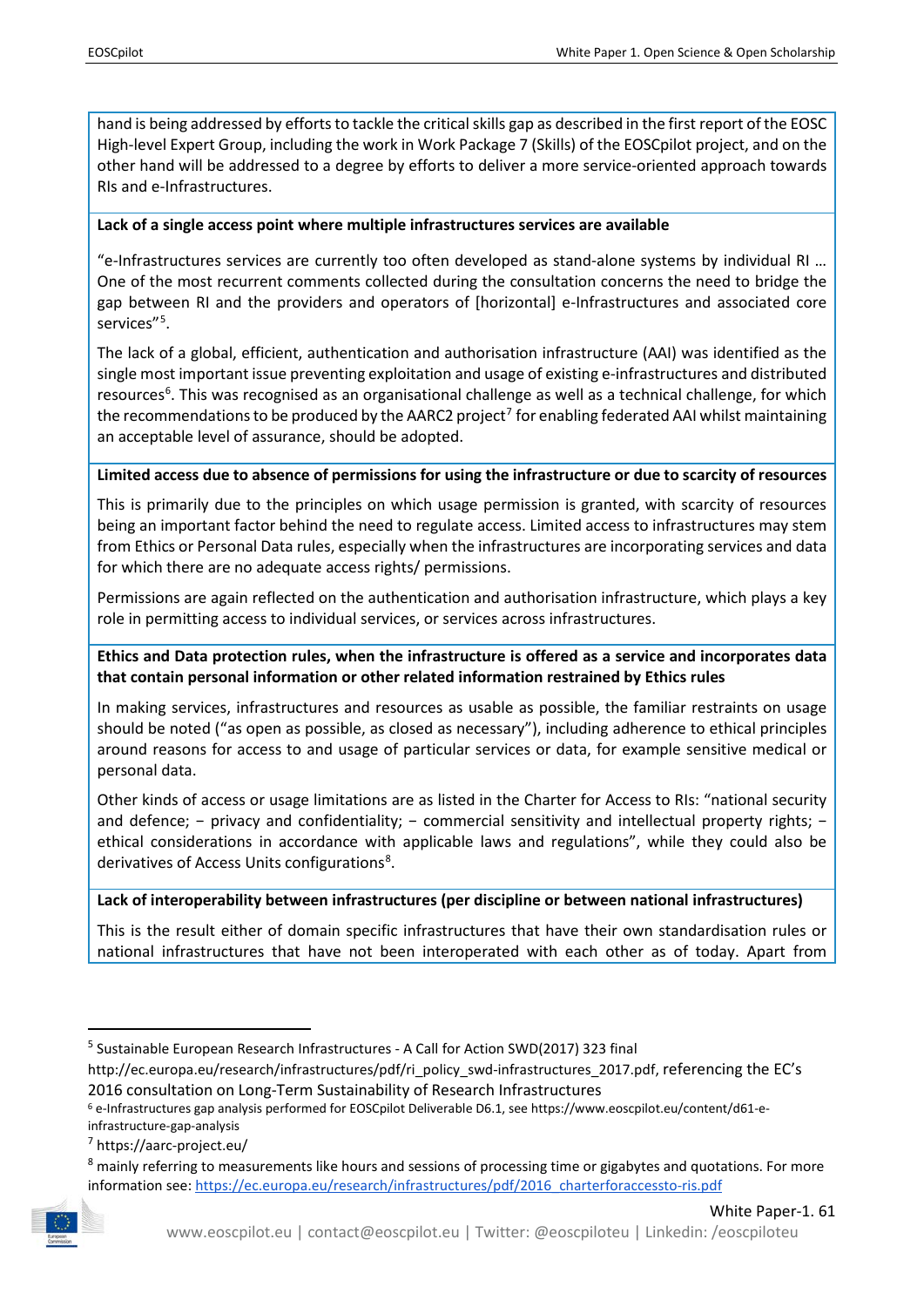technical and data specific issues, lack of interoperability in this case is crucial for service operation and provisioning, as this impacts on organisational and legal issues.

#### **Diversity of policies for access to infrastructures**

Diversity of access policies is clearly shown as one of the most important issues preventing exploitation and usage of existing e-Infrastructures and distributed resources<sup>[9](#page-7-1)</sup>.

EGI for example uses different access modes depending on the resources of services being rival or non-rival<sup>[10](#page-7-2)</sup>. For the former, computing capacity and storage space fall under policy-based or market-driven access policies whereas the latter are defined by wide access policies to software packages or scientific data. However, that division is not inclusively followed by and applied to all of EGI's relevant services.

#### <span id="page-7-0"></span>**3.1.2. Drivers**

A substantial proportion of the drivers contributing to openness in terms of infrastructures and services are found in the form of central policies, both at the Member State and the EU level.

Such initiatives may be seen as top-down. However, there is a consistent effort for them to reflect user needs, wider cultural and societal needs as well as other considerations such as cost/ benefit ratio and the rise of citizen science. Research infrastructures, e-Infrastructures and other services and resources have developed access policies and data procedures and policies as part of the technical, legal and organisational frameworks within which they operate. Particularly for Research Infrastructures, the European Charter for Access to Research Infrastructures<sup>[11](#page-7-3)</sup> defines three different access modes: excellence-driven, market-driven and wide, and recommends that access to any RI may be regulated according to one of these or any combination of them.

The vision for the European Open Science Cloud includes supporting and furthering Open Science, the ongoing transition to collaborative working in research, and the achievement of substantial and sustainable knowledge sharing. The EOSC is envisaged as a federated environment for scientific data sharing and re-use, based on existing and emerging elements in the member states, to accelerate and support the transition to more effective open science and open innovation<sup>12</sup>. This naturally provides a driver towards harmonisation in the policies and rules of infrastructures, services and other resources participating in the EOSC, particularly those infrastructures which are accessed virtually, access to which is likely in future to be through the EOSC.

## **Infrastructures and Services: Drivers**

#### **EU funding policies**

Transnational access to Research Infrastructures receives significant EU funding to open up key national and regional research infrastructures to all European researchers<sup>[13](#page-7-5)</sup>. In a broader context, the Global Research Council's 2013 Annual Meeting focused on the development of an "Action Plan towards Open Access to Publications"[14](#page-7-6).

**EU/ Member State roadmaps and research infrastructure strategies**

<span id="page-7-6"></span><span id="page-7-5"></span><sup>&</sup>lt;sup>14</sup> http://www.scienceeurope.org/wp-content/uploads/2014/05/GRC action plan\_open\_access.pdf



<span id="page-7-1"></span> <sup>9</sup> <https://eoscpilot.eu/content/d61-e-infrastructure-gap-analysis>

<span id="page-7-2"></span><sup>10</sup> <https://www.egi.eu/access-policy/>

<span id="page-7-3"></span><sup>11</sup> [https://ec.europa.eu/research/infrastructures/pdf/2016\\_charterforaccessto-ris.pdf#view=fit&pagemode=none](https://ec.europa.eu/research/infrastructures/pdf/2016_charterforaccessto-ris.pdf#view=fit&pagemode=none)

<span id="page-7-4"></span> $12$  Realising the European Open Science Cloud - First report of the EOSC High Level Expert Group

[http://ec.europa.eu/research/openscience/pdf/realising\\_the\\_european\\_open\\_science\\_cloud\\_2016.pdf#view=fit&pag](http://ec.europa.eu/research/openscience/pdf/realising_the_european_open_science_cloud_2016.pdf#view=fit&pagemode=none) [emode=none](http://ec.europa.eu/research/openscience/pdf/realising_the_european_open_science_cloud_2016.pdf#view=fit&pagemode=none)

 $13$  For a list of those RIs currently providing free access with EU support, see

[https://ec.europa.eu/research/infrastructures/pdf/infrastructure\\_offering\\_tna.pdf#view=fit&pagemode=none](https://ec.europa.eu/research/infrastructures/pdf/infrastructure_offering_tna.pdf#view=fit&pagemode=none)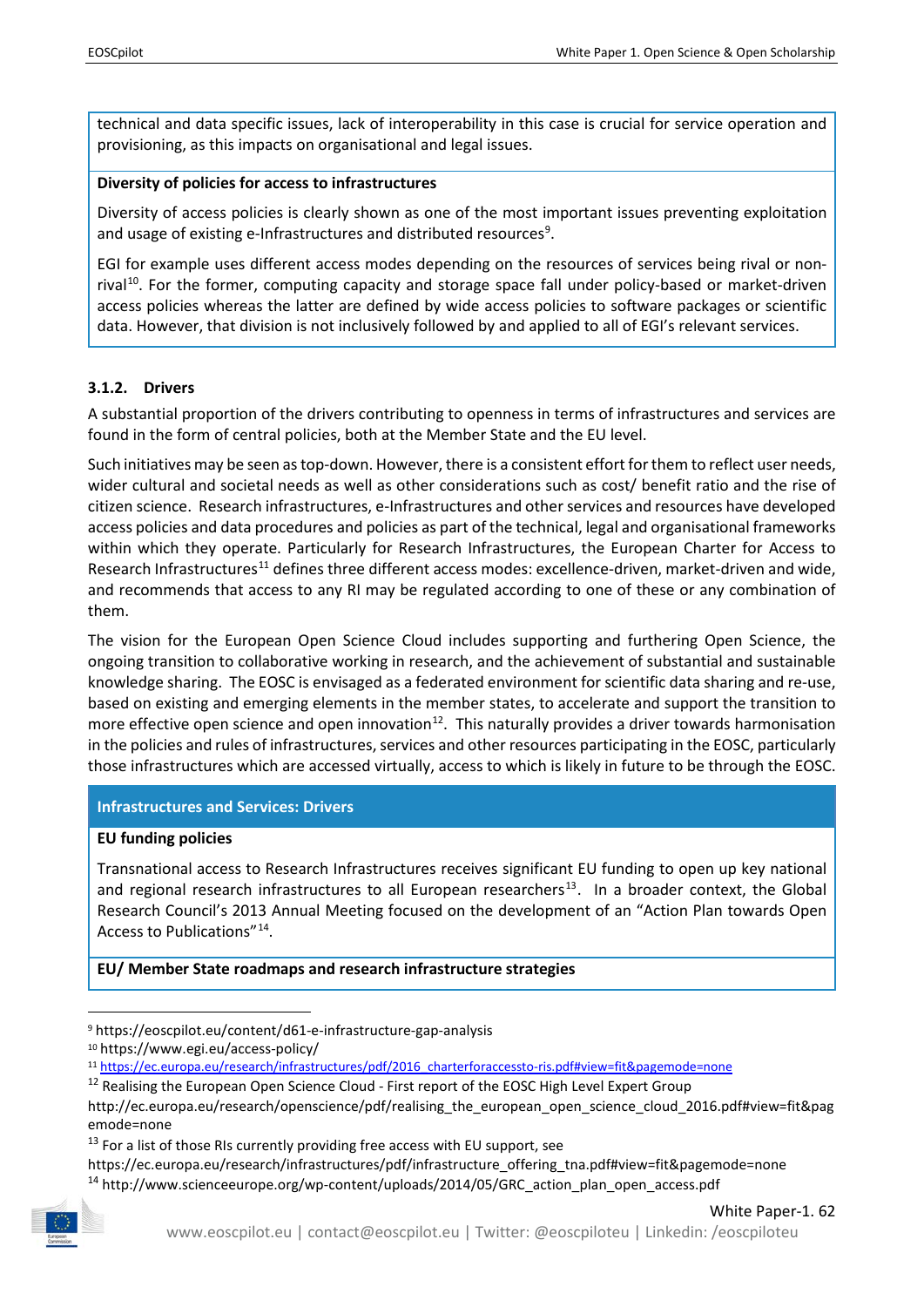The existence of specific research infrastructures strategies implemented through roadmaps, either at the Member State or EU level provides a sound basis for the support of open science through infrastructures, especially when policies contain specific guidelines regarding the development of open interfaces and open access to services and infrastructures.

## **Open data portals, services and infrastructures (PSI and INSPIRE)**

Open data portals and infrastructures, either of public sector information or geodata-specific mandated by the PSI<sup>[15](#page-8-0)</sup> and the INSPIRE<sup>[16](#page-8-1)</sup> directives respectively constitute major drivers for the opening up of infrastructures since they include open technologies, such as  $CKAN<sub>1</sub><sup>17</sup>$  $CKAN<sub>1</sub><sup>17</sup>$  $CKAN<sub>1</sub><sup>17</sup>$  which may be adapted and reused in a research environment. Note: the new proposal for the PSI revision<sup>[18](#page-8-3)</sup> considers research data (article 10) to be within the remit of the directive.

## **Transparency of access to RI policies & Terms of Use (in line with the EU Charter for access to RIs)**

In 2016 the European Commission published the Charter for Access to Research Infrastructures<sup>19</sup>, fulfilling a commitment of its [20](#page-8-5)12 ERA Communication<sup>20</sup> as a result of consultation with stakeholder organisations. The Charter sets out principles and guidelines for RIs to use as a reference when defining access policies, helping to drive open access to RIs. Its preamble observes that "Research Infrastructures are also crucial in helping Europe lead a global movement towards open, interconnected, data-driven and computerintensive research…". The Charter recognises the need to optimise the use of scarce resources for increasingly expensive facilities and to overcome fragmented Research Infrastructure spending, to address pressing global societal challenges and drive innovation. The Charter is non-binding, and enquiries with the European Commission in March 2018 showed that apparently information on its adoption is not so far available, but applicants to the INFRAIA call in the Research Infrastructures part of the 2018-2020 Work Programme of Horizon 2020<sup>[21](#page-8-6)</sup> are asked to apply the Charter, which may be expected to boost its adoption.

## **Adoption of the excellence driven model for access to RIs**

Promoting the "excellence-driven access mode", as defined by the Access Charter, as a requirement for funding the access to RIs is a key enabler of open science. The results of the consultation on long-term sustainability of research infrastructures<sup>[22](#page-8-7)</sup> show that the majority of RIs use the excellence-driven access mode, and that scientific excellence is widely acknowledged as the most important pre-condition for longterm sustainability of RIs. It is also a model that may encourage and sustain open access to science and developed through such infrastructures.

Moreover, HPC access traditionally relies on scientific excellence, while on the other hand networking sets and applies eligibility criteria to give access to services and interfaces.

## **Transnational access to research. Business models for sharing national RIs**

<span id="page-8-7"></span><span id="page-8-6"></span><span id="page-8-5"></span><sup>&</sup>lt;sup>22</sup> [https://ec.europa.eu/research/infrastructures/pdf/lts\\_report\\_062016\\_final.pdf#view=fit&pagemode=none](https://ec.europa.eu/research/infrastructures/pdf/lts_report_062016_final.pdf#view=fit&pagemode=none)



<span id="page-8-0"></span> <sup>15</sup> [http://eur-lex.europa.eu/legal-content/en/ALL/?uri=CELEX:32003L0098,](http://eur-lex.europa.eu/legal-content/en/ALL/?uri=CELEX:32003L0098) [http://eur-lex.europa.eu/legal](http://eur-lex.europa.eu/legal-content/FR/ALL/?uri=CELEX:32013L0037)[content/FR/ALL/?uri=CELEX:32013L0037](http://eur-lex.europa.eu/legal-content/FR/ALL/?uri=CELEX:32013L0037)

<span id="page-8-1"></span><sup>16</sup> <https://inspire.ec.europa.eu/>

<span id="page-8-2"></span><sup>17</sup> <https://ckan.org/>

<span id="page-8-3"></span><sup>18</sup> [https://ec.europa.eu/digital-single-market/en/news/proposal-revision-directive-200398ec-reuse-public-sector](https://ec.europa.eu/digital-single-market/en/news/proposal-revision-directive-200398ec-reuse-public-sector-information)[information](https://ec.europa.eu/digital-single-market/en/news/proposal-revision-directive-200398ec-reuse-public-sector-information)

<span id="page-8-4"></span><sup>19</sup> [https://ec.europa.eu/research/infrastructures/pdf/2016\\_charterforaccessto-ris.pdf#view=fit&pagemode=none](https://ec.europa.eu/research/infrastructures/pdf/2016_charterforaccessto-ris.pdf#view=fit&pagemode=none) <sup>20</sup> A Reinforced European Research Area Partnership for Excellence and Growth, COM(2012)392 final

[http://ec.europa.eu/research/era/pdf/era-communication/era-communication\\_en.pdf](http://ec.europa.eu/research/era/pdf/era-communication/era-communication_en.pdf)

<sup>21</sup> [http://ec.europa.eu/research/participants/data/ref/h2020/wp/2018-2020/main/h2020-wp1820](http://ec.europa.eu/research/participants/data/ref/h2020/wp/2018-2020/main/h2020-wp1820-infrastructures_en.pdf) [infrastructures\\_en.pdf](http://ec.europa.eu/research/participants/data/ref/h2020/wp/2018-2020/main/h2020-wp1820-infrastructures_en.pdf)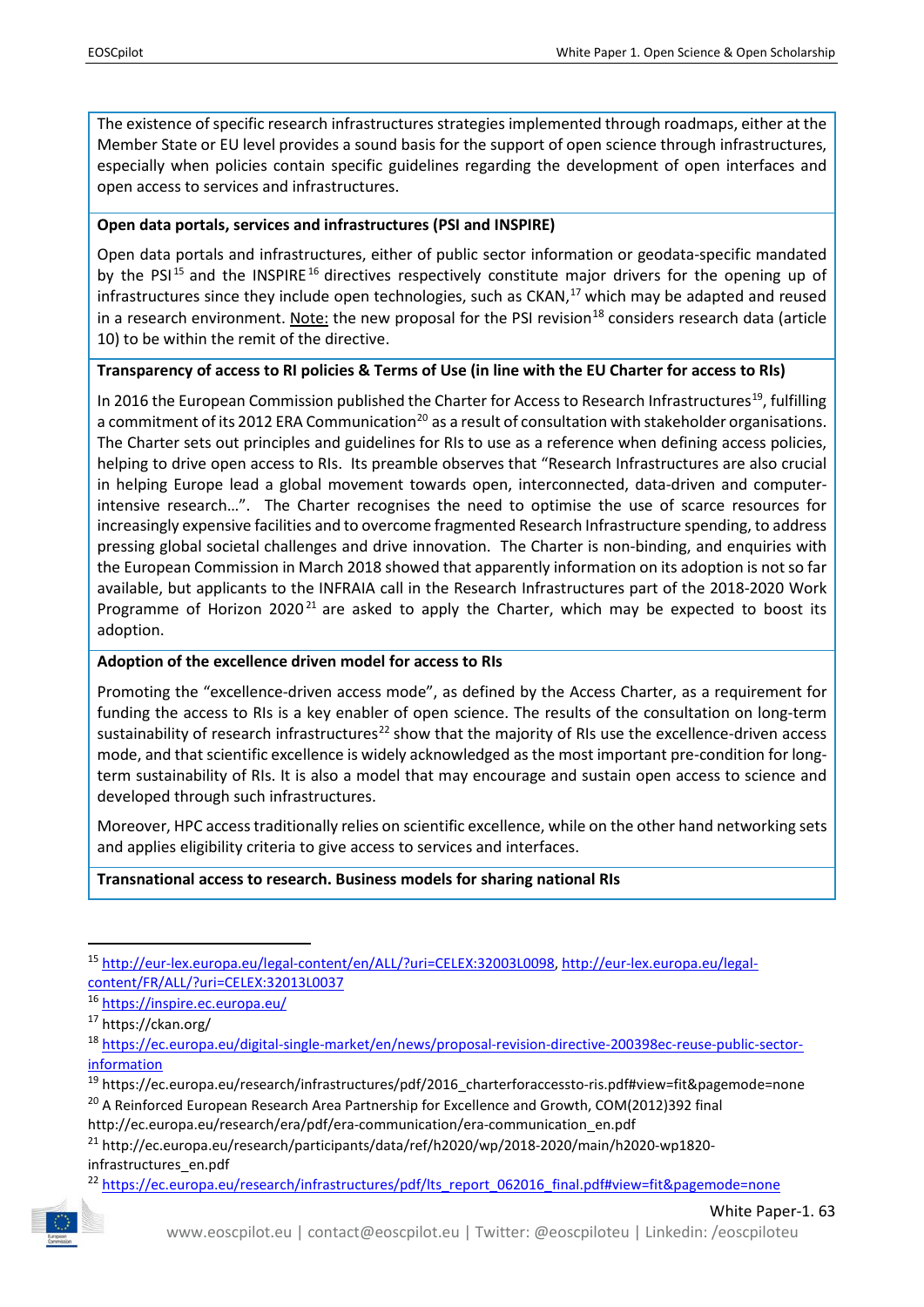A very important issue for research infrastructures, often the recipients of large amounts of research funding at a national level, is provision of access to their resources for users from other countries. While member states understandably wish the benefits of their investment to flow to users in their own countries, the EU fosters transnational access to Research Infrastructures through significant EU funding to open up key national and regional research infrastructures to all European researchers. In a broader context, the Global Research Council's 2013 Annual Meeting focused on the development of an "Action Plan towards Open Access to Publications"[23.](#page-9-0)

## **Policy supporting services for infrastructures**

There are services which support interoperability and provide information on policy compliance to help drive interoperability. Among the most prominent of these are the Jisc SHERPA suite for open access policy compliance (on the national level) and the OpenAIRE and DataCite metadata schemata (on the EU and global levels) supporting interoperability between infrastructures and repositories and assisting information exchange and text and data mining.

## **Understanding of the possibilities in using different types of RIs and e-Infras**

An appreciation of the different types of RIs/e-Infras and the ways in which their services may be reused by other disciplines and fields is an essential driver for the opening of science not only to different fields of scientific inquiry but also to citizens who would like to get involved in citizen science projects.

## **Standardisation of the information of services**

A key driver in open science is the so-called *FAIRness* of services: how to discover, understand, access and use them. The eInfraCentral project<sup>[24](#page-9-1)</sup> is developing a common catalogue of e-Infrastructure services which will help to address the issue of lack of user awareness by helping a broader and more varied set of users, including industry and SMEs, to discover and access the existing and developing e-Infrastructure capacity. The project also aims to put a focus on services' availability and quality and on user satisfaction by enhancing the monitoring of relevant KPIs.

The recently launched EOSC-hub project<sup>[25](#page-9-2)</sup> specifically aims to understand the state-of-the-art of service management and provision. Working with more than twelve RIs and 3 e-Infrastructures, it aims at building a marketplace using standardised approaches, i.e. the FitSM IT Service Management framework, also adopted by the eInfraCentral project and being used in the EOSCpilot project.

The EOSC Rules of Participation, currently in development within the EOSCpilot project, are expected to include a minimum set of required information which all services provided through the EOSC must make available.

## **Service citation: measuring service usage**

In the EOSC, it is expected that consistent and transparent presentation of information about services, along with the development of metrics and reporting on their usage, will provide some impetus towards improving services' usability if for no other reason than to improve their utilisation statistics in a bid for sustainability.

## **Open interfaces and protocols**

OAI-PMH[26](#page-9-3) has been facilitating information exchange in information management systems of RPOs and Libraries since the 1990's when it was developed and even today remains the preferred choice of protocols for metadata exchange by repository managers. Resource Sync $^{27}$  $^{27}$  $^{27}$  is another framework that is widely used

<span id="page-9-0"></span>23 [http://www.scienceeurope.org/wp-content/uploads/2014/05/GRC\\_action\\_plan\\_open\\_access.pdf](http://www.scienceeurope.org/wp-content/uploads/2014/05/GRC_action_plan_open_access.pdf)

<span id="page-9-1"></span><sup>24</sup> The eInfraCentral service catalogue portal is currently available in pilot mode: http://beta.einfracentral.eu/home

<span id="page-9-2"></span><sup>25</sup> https://www.eosc-hub.eu/

<span id="page-9-3"></span><sup>26</sup> <https://www.openarchives.org/pmh/>

<span id="page-9-4"></span><sup>27</sup> <http://www.openarchives.org/rs/toc>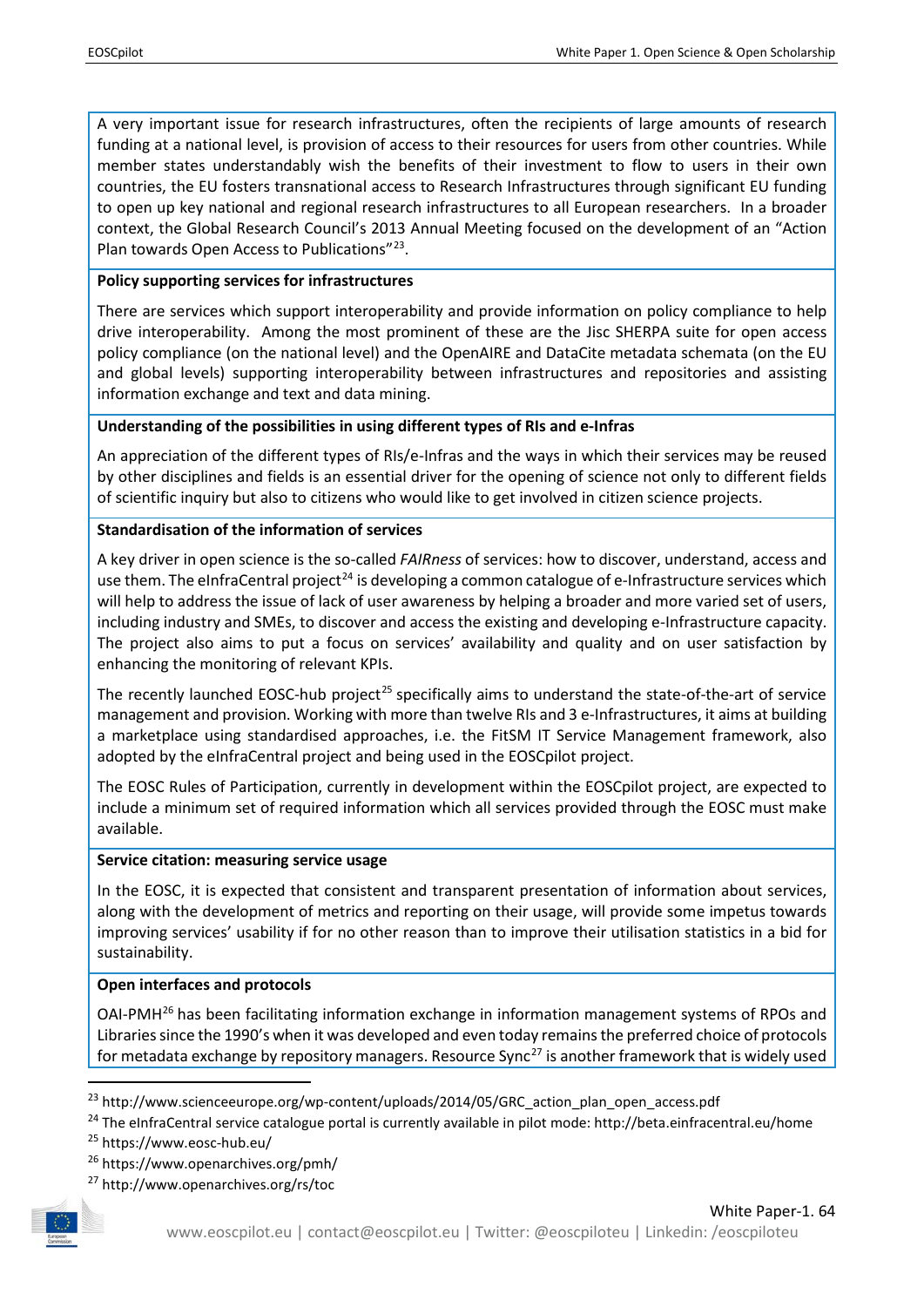for synchronisation of resources on the web. The Research Data Alliance<sup>[28](#page-10-0)</sup> (RDA) has endorsed groups to work with registries in standardising activities of the research lifecycle and encouraging open approaches in the recommendations produced as RDA research outputs, e.g. for data types to assist data models' definition, for metadata standards to assist metadata exchange etc.

Approaches of this kind are encouraging signs that there are protocols and tools allowing the harvesting, aggregation and publishing of open data across platforms and repositories. Such standards and protocols allow the creation of the critical mass of content and users necessary for the success of the open science model.

## **European Interoperability Framework**

In a broader context, the EC's new European Interoperability Framework<sup>[29](#page-10-1)</sup> (EIF), adopted in 2017, provides guidance on setting up interoperable digital public services. The EIF is part of the Digital Single Market initiative and is aimed at public administrations rather than specifically at the research sector, however the EOSC is intended to include the wider public sector within its scope in due course, and the new EIF has been updated (the first version of the EIF was adopted in 2010) to take account of EU policies including the European Cloud Initiative  $30$ . The EIF conceptual model includes principles addressing legal, organisational, semantic and technical aspects of interoperability, providing a clear impetus to member states to develop interoperable digital public services. Key drivers of the EIF include improving the transparency and quality of public services to citizens and businesses.

The wider ISA2 programme<sup>[31](#page-10-3)</sup> of which the EIF is part includes an action called IMAPS (Interoperability Maturity Assessment of a Public Service) to assess progress being made towards interoperability of public services<sup>32</sup>. IMAPS provides information on the maturity of public services' interoperability, and also assists with assessing activities required to improve services' maturity levels, which could be used as an example for a similar initiative in the context of the EOSC. A similar exercise has been developed as part of the Finnish Open Science Initiative<sup>33</sup>.

## **Standard and global core services for cloud storage, AAI and PID**

Global services for cloud storage/processing (mostly from commercial providers) and standards on AAI and PIDs are core drivers for the interoperability of infrastructures. They provide a global set of identifiers that allow persons and assets to be uniquely identified and thus be portable between different infrastructures, thus removing a major obstacle to the free flow of research and researchers between infrastructures.

## **Global partnerships for repository networks. Adoption of Next Generation Repository technologies**

COAR – the Coalition of OA repositories<sup>[34](#page-10-6)</sup> has undertaken the task of aligning repository networks, whether these are thematic, national and regional, in order to create a seamless global repository network. The alignment is focusing on strategic, technical/semantic interoperability, and services, and initial results have enabled the interconnection of European (OpenAIRE) and Latin American infrastructures (La Referencia<sup>[35](#page-10-7)</sup>).

Furthermore, open source repository platforms (Dataverse, DSpace, EPrints, Fedora, Invenio, Islandora, Samvera) have expressed interest in the implementation of technical recommendations as provided in

<span id="page-10-0"></span> <sup>28</sup> <https://rd-alliance.org/>

<span id="page-10-1"></span><sup>&</sup>lt;sup>29</sup> [https://ec.europa.eu/isa2/eif\\_en](https://ec.europa.eu/isa2/eif_en)

<span id="page-10-2"></span><sup>30</sup> https://ec.europa.eu/digital-single-market/en/%20european-cloud-initiative

<span id="page-10-3"></span><sup>31</sup> [https://ec.europa.eu/isa2/home\\_en](https://ec.europa.eu/isa2/home_en)

<span id="page-10-4"></span><sup>32</sup> [https://ec.europa.eu/isa2/actions/imaps\\_en](https://ec.europa.eu/isa2/actions/imaps_en)

<span id="page-10-5"></span><sup>33</sup> <http://openscience.fi/open-science-and-research-roadmap-2014-2017>

<span id="page-10-6"></span><sup>34</sup> https://www.coar-repositories.org

<span id="page-10-7"></span><sup>35</sup> http://www.lareferencia.info/joomla/en/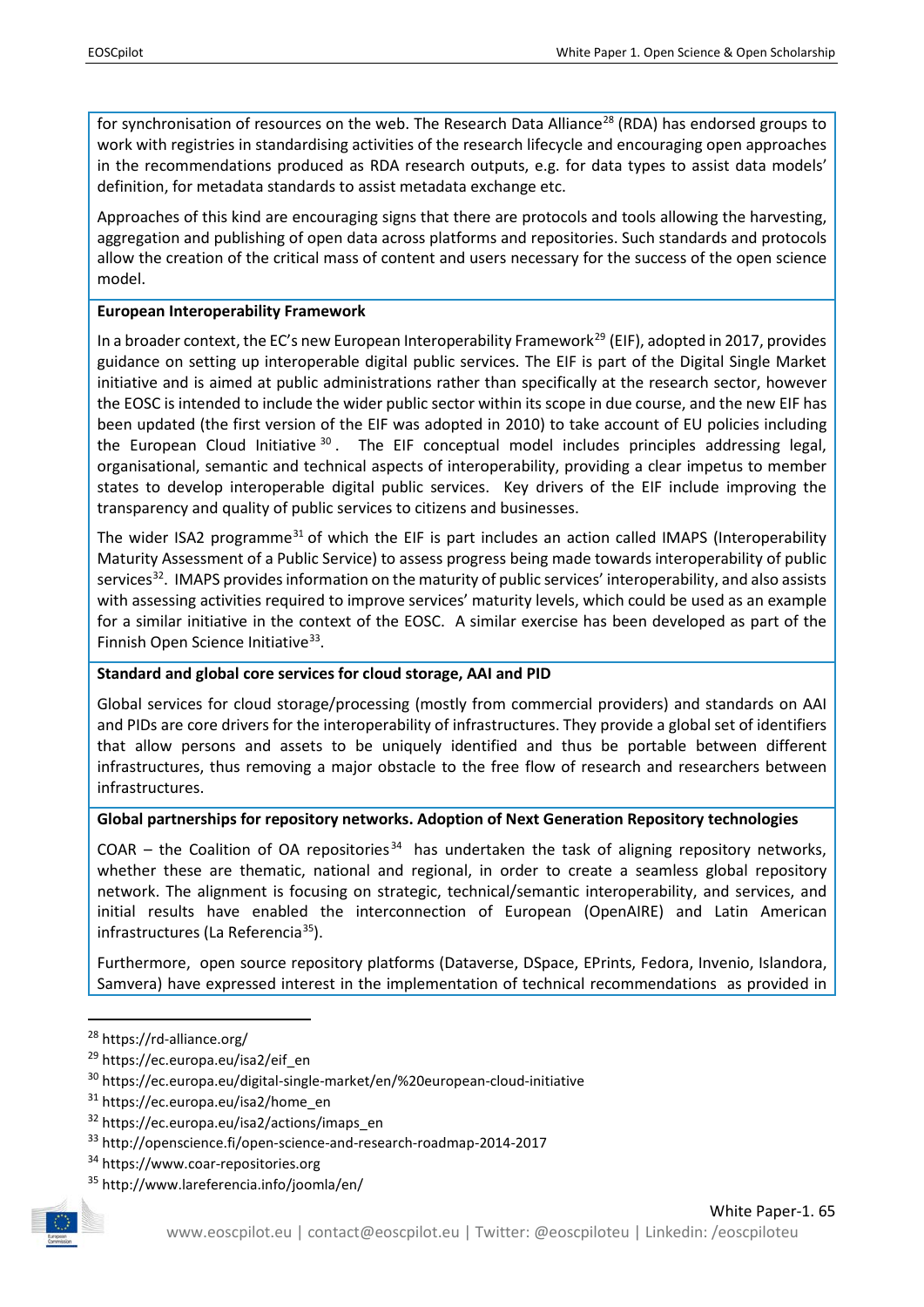the [COAR Next Generation Repositories Report](https://www.coar-repositories.org/news-media/recommendations-for-next-generation-repositories-now-available-on-github/)<sup>[36](#page-11-2)</sup>, towards an out-of-the-box interoperability for Resource Sync and Signposting.

## **Trend for Open Education infrastructures**

During the years, valuable sources of information on Open Educational Resources (OER) have been compiled. A key report from UNESCO $37$  presented the outcome of a working group that explored "the Impact of Open Courseware for Higher Education in Developing Countries", addressing the areas of software, connectivity and standards as those in need of new technology precautions $38$ .

Even though OER and services are not yet visible in EOSC, the EC FOSTER project<sup>[39](#page-11-5)</sup> has made a first attempt to gather OER and courses for issues related to open science, as well as the Open Science MOOC<sup>[40](#page-11-6)</sup> (a community initiative). EOSCpilot tackled this issue by identifying OS skills and training but has not provided details on how these are expected to be integrated within and provided through EOSC.

## <span id="page-11-0"></span>**3.2. Research Outputs**

The sharing of research outputs is perhaps the point where Open Science is manifested with the greatest possible intensity. Hence, in this section the main focusis on the drivers and constraints that involve Research Outputs and, more specifically, Scholarly Communication, FAIR data principles, Data Stewardship and IPR issues. This section explores how different stakeholder groups are affected, focusing on how specific issues have to be addressed or how successful existing practices need to be highlighted and further supported.

## <span id="page-11-1"></span>**3.2.1. Scholarly Communication and FAIR Data**

Scholarly communication is mostly performed within the context of Research Performing Organisations (RPOs). RPOs - libraries in particular - are key facilitators of open science, as they instruct students, young researchers and faculty in their research conduct and contribute to researcher empowerment through information handling and digital literacy. Researchers, especially early career researchers, have quite quickly recognised the benefits of un-paywalled research as an important contribution to their primary goals of research excellence and impact. FAIR developments imposing adoption of DOI/PIDs services and systematic review of research data enable re-use by providing infrastructure (repositories, linked data, interfaces, identifiers, etc.) which enhances monitoring and sharing of data-sets.

Public funding bodies and Ministries (as second-level funding bodies for Open Science), together with other funders such as research councils or even private organisations interested in contributing to scientific growth, play a key role in the way scholarly communication is performed and in how it evolves over time. The desire of policy makers and funders to realise the full potential of open and FAIR research data and other outputs of the research process by facilitating adoption and re-use has been recognised.

## *3.2.1.1 Constraints*

A service or data(set) being FAIR (i.e. Findable, Accessible, Interoperable, Reusable) does not directly imply that it is also open. In this regard there is also some discussion about "levels" of legal openness<sup>41</sup>, which

<span id="page-11-7"></span><span id="page-11-6"></span><span id="page-11-5"></span> $41$  These issues are treated extensively under the IPR section.



<span id="page-11-2"></span><sup>&</sup>lt;sup>36</sup> https://www.coar-repositories.org/news-media/recommendations-for-next-generation-repositories-now-availableon-github/

<span id="page-11-3"></span><sup>37</sup> <http://unesdoc.unesco.org/images/0012/001285/128515e.pdf>

<span id="page-11-4"></span> $38$  "...to the extent possible, the core part of the software should be technology / implementation independent. The technology should be designed to allow the use of a variety of appropriate tools, with a minimum of integration problems." from the Forum on the Impact of Open Courseware for Higher Education in Developing Countries, UNESCO

<sup>39</sup> https://www.fosteropenscience.eu/

<sup>40</sup> https://opensciencemooc.eu/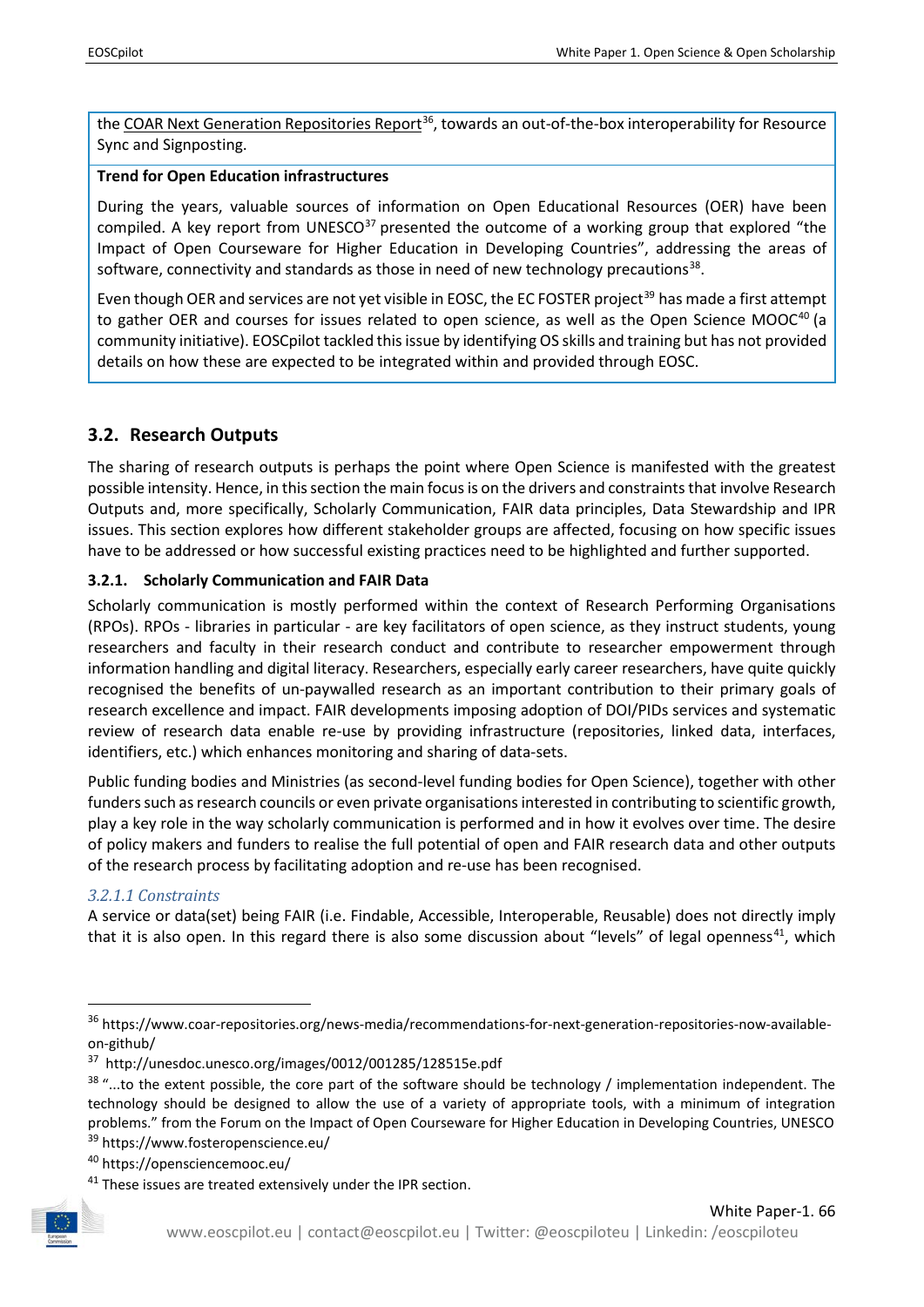relate to IPR ownership and licensing, confidentiality issues, trade secrets etc. Similarly, Open does not necessarily mean FAIR. Many datasets, trainings and services are open without being FAIR<sup>42</sup>.

This OPENness vs. FAIRness discussion has introduced some ambiguity on the (technical) features that need to be added to FAIR data/services/infrastructures. Furthermore, proper metadata, citation and accessibility of accompanying software are necessary to make data useful to prospective users. This is often encountered in the medical field when accessing patient health history (unstructured, undocumented records) or in humanities where working on already existing data constitutes a large part of the research itself.

#### **Research Outputs – Scholarly Communication and FAIR Data: Constraints**

Technical limitations to the reuse of data. Lack of standardised data citation

Technical aspects that prohibit the full exploitation of re-use of data have been well-known for years. They relate to obsolete data types and formats which are not robust and to lack of documentation in how to use data for reproducibility purposes. Technologies that enable reuse, i.e., shared/standard metadata models, aligning of domain-specific ontologies, data exchangeability, linked data<sup>43</sup>, are not effectively used within or across infrastructures.

#### **Costs for: open publishing, management of research data (FAIR), sustainable repositories**

**Publications:** Attempts to assess and "standardise" OA publication costs have mainly targeted Article Processing Costs (APCs). Initiatives to increase transparency and help achieve standardisation of expenditure include the OA2020 initiative<sup>44</sup>, OpenAPC<sup>[45](#page-12-3)</sup>, OpenAPC-de<sup>46</sup>, OpenAIRE FP7 OA pilot<sup>[47](#page-12-5)</sup>, and institutional e-publishing part of it being the emerging funder publishing platforms, e.g. WT Open Research[48.](#page-12-6) On top of the *big deal* approaches, which also seek practical solutions for costing decisions among the research library consortiums, global mobilisation is important if standardisation is to be achieved.

**Data:** Costs of stewardship, management and publishing of research data are still not clear, and neither are the relevant regulations for researchers. The return on investment is yet to be determined, especially when we consider indirect socio-economic externalities. In particular, costs breakdown related to soft or hard services, volume of data stored, user access have not been exhaustively calculated, adding to the lack of long-term commitment from institutions. The OECD report on "Business models for sustainable research data repositories<sup>"[49](#page-12-7)</sup> is an example that touches upon the repository-service component.

#### **Heterogeneous technical environments in different scientific domains**

Heterogeneous technical environments are a common phenomenon observed when merging scientific domain databases and software, mainly due to the diversity in the trajectory and history of their developments prior to the OA movement or development of OS standards. This heterogeneity is also seen

<https://pdfs.semanticscholar.org/64a9/ec97fa879aed397cc5852997f73429e70f29.pdf>

<span id="page-12-7"></span><span id="page-12-6"></span><span id="page-12-5"></span>http://www.oecd.org/officialdocuments/publicdisplaydocumentpdf/?cote=DSTI/STP/GSF(2017)1/FINAL&docLanguag e=En



<span id="page-12-0"></span><sup>&</sup>lt;sup>42</sup> The FORCE11 scholarly communications group uses the term "open, FAIR and citable" for scholarly objects <https://www.force11.org/scholarly-commons/principles>

<span id="page-12-1"></span><sup>&</sup>lt;sup>43</sup> Research Data Reusability: Conceptual Foundations, Barriers and Enabling Technologies

<span id="page-12-2"></span><sup>44</sup> https://oa2020.org/

<span id="page-12-3"></span><sup>45</sup> <https://treemaps.intact-project.org/apcdata/openapc/#journal/>

<span id="page-12-4"></span><sup>46</sup> <https://github.com/OpenAPC/openapc-de>

<sup>47</sup> https://postgrantoapilot.openaire.eu

<sup>48</sup> https://wellcomeopenresearch.org/

<sup>49</sup>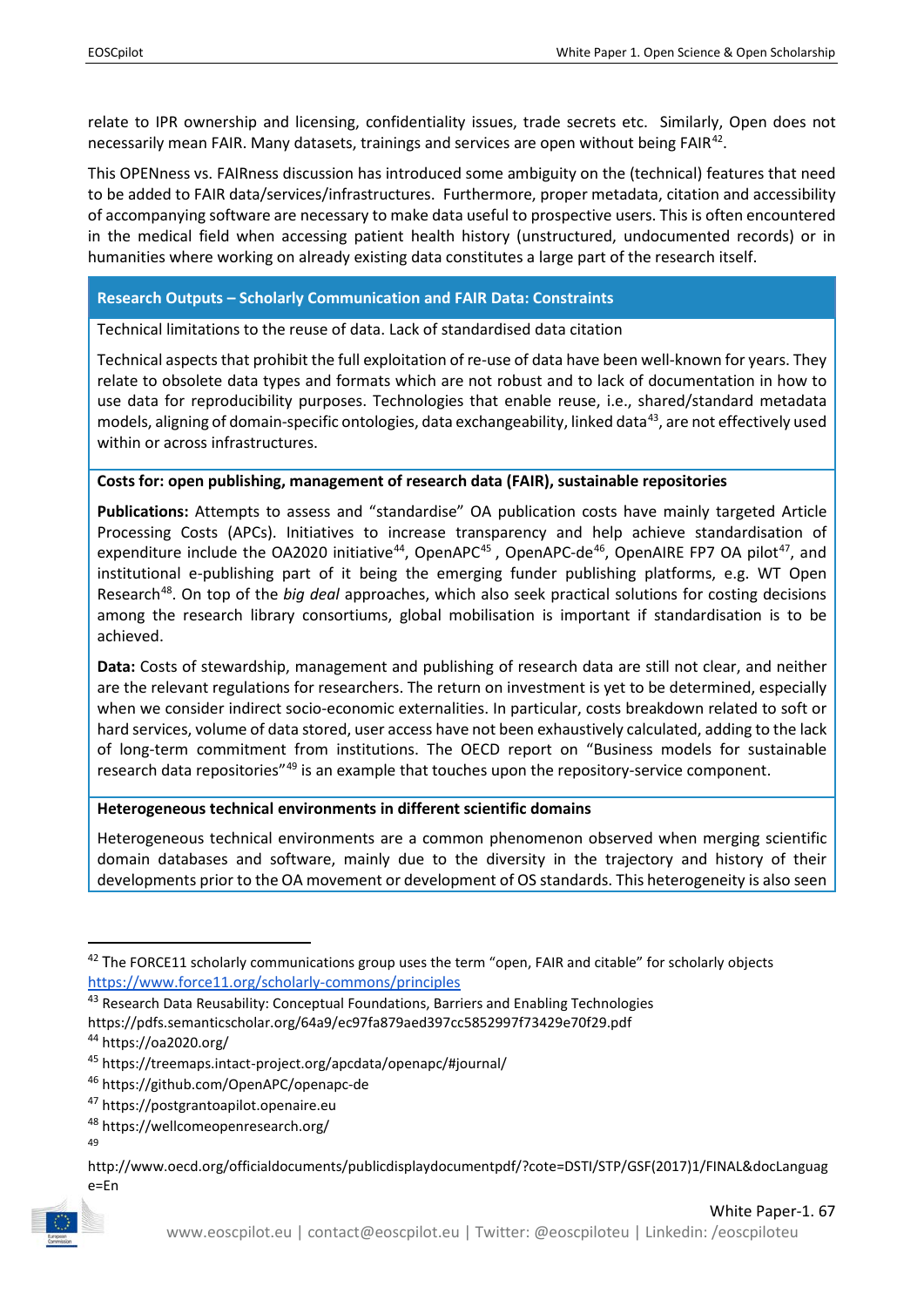in derivatives of scientific activities performed in those domain environments, for example arbitrary approaches in FAIR implementation and application (data, infrastructure or services).

## **Lack of a FAIR infrastructure to accommodate FAIR needs in a standardised way**

FAIRness can be viewed at many levels, e.g. not only at the level of (data) repositories or (meta)data but also at the level of dataset, software, service etc. An overall FAIR environment is therefore essential to motivate and encourage good FAIR practices. The potential of a FAIR infrastructure in which research output is stored and preserved, needs to be recognised for its benefits in achieving transparency, increasing efficiency or even - in terms of the EOSC - providing its users with the ability to work with a large-scale, dynamic infrastructure that spans multiple scientific domains.

## **No clear definition of a "user" in the context of the EOSC**

A "user" in the EOSC context is not a standard term as there are different types of organisations with specific, often overlapping responsibilities involved, and it is a rather loose and customisable interpretation arguable to given needs.

## **Absence of data stewards. Lack of or limited training of data stewards. Lack of certification or standards for Data Stewardship at the RI level**

With increasing reliance on data experts, especially in academia where they are most severely undervalued, a lack of data-related core expertise is among the risks for Europe losing a leading position in science $50$ .

Data stewardship, data science and data management are interchangeably used terms. Lack of a clear definition is a consequence of the diversity of the data processes and actors involved, but data scientist skills need to be combined with traditional data management virtues to provide a solid knowledge of data architectures, metadata, data quality and correction processes, data stewardship and administration, master data management hubs, matching algorithms, and a host of other data-specific topics in order to pursue big data as a long-term strategic differentiator<sup>[51](#page-13-1)</sup>.

The FAIR principles implementation requires systematic training, both horizontal and domain-centric, reinforced by certification accrediting researchers and other practitioners for their data and open science skills.

## **Lack of coordination between various FAIR-related activities**

FAIR-related activities have contributed substantially to the improvement of researchers' and wider community understanding and practices of opening up research resources. However, since they include specific rules regarding the ways in which data are stored, identified, accessed, documented and monitored, the absence of a common framework with interoperable standards and techniques between different activities supporting FAIR data could easily lead to inconsistent approaches and to a fragmentation of the scholarly commons.

## *3.2.1.2 Drivers*

**Open Access (OA)** and **Research Data Management (RDM)** policies on the institutional level in Europe had been primarily developed as the result of the need to increase access to research and quality of scientific work but also as a direct outcome of public funders' mandates or response to specific regulatory and policy interventions such as EU Recommendations (Access to and Preservation of Scientific Information,  $2012^{52}$ ),

<span id="page-13-2"></span><span id="page-13-1"></span><span id="page-13-0"></span>http://docs.media.bitpipe.com/io\_10x/io\_102267/item\_725049/Big-Data-in-Big-Companies.pdf <sup>52</sup> <https://eur-lex.europa.eu/legal-content/EN/TXT/PDF/?uri=CELEX:32012H0417&from=EN>



 $50$  Realising the European Open Science Cloud, EC HLEG ( $1<sup>st</sup>$ ) report

https://ec.europa.eu/research/openscience/pdf/realising\_the\_european\_open\_science\_cloud\_2016.pdf <sup>51</sup> Thomas H. Davenport, Jill Dyché, May 2013, Big Data in Big Companies,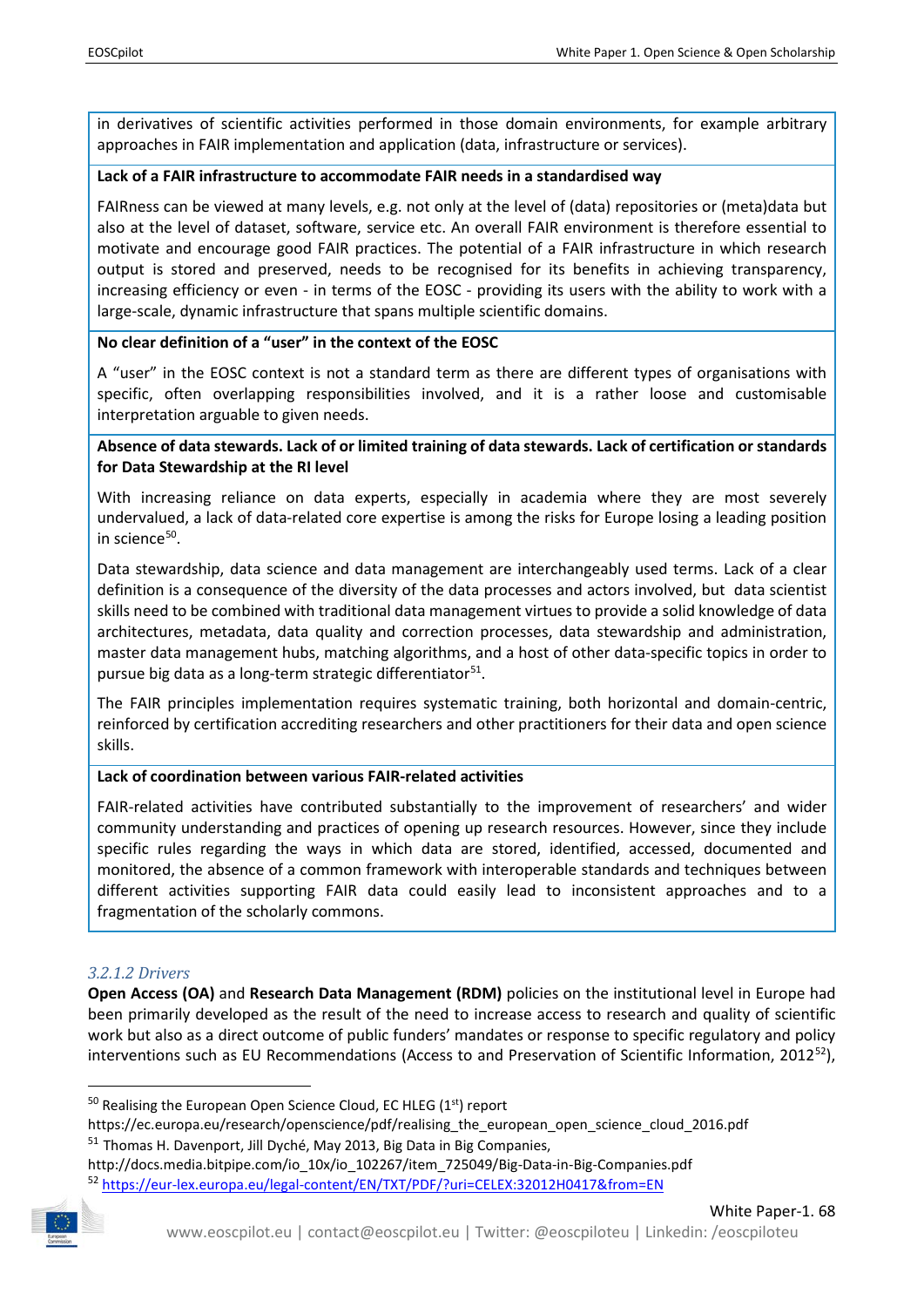Directives (PSI 2013<sup>53</sup>, INSPIRE<sup>54</sup>), Regulations (GDPR<sup>[55](#page-14-2)</sup>, Regulation proposal for the free flow of non-personal data<sup>[56](#page-14-3)</sup>) and/or guidelines/prerequisites of specific financial programmes. These policies have as a clear goal the increase of free flow of knowledge, also known as the 5<sup>th</sup> Freedom, across the European Union and reflect core European concerns involving a combination of issues, such as re-use of Public Sector Information, ethics and data protection, intellectual property rights.

Similar considerations have been at the heart of the strategy and operations of public funders (both ministries and funding agencies) as well as private entities which fund research and support excellence.

However, these categories of stakeholders require additional guidance and support regarding more detailed aspects of implementing Open Access, such as costs related to managing, opening access to and preserving research outputs (e.g., Article Publishing charges - APCs or storage fees<sup>[57](#page-14-4)</sup>). Another crucial aspect involves the ways in which acknowledgment to the funder may be provided, as well as how compliance with funding conditions - particularly regarding open science - is monitored and implemented.

#### **Research Outputs – Scholarly Communication and FAIR Data: Drivers**

**Existence of top-down mandate included in hard law (Directives/ Regulations) or soft law (Recommendations, funding instruments)**

The European Commission has recently updated its Recommendation on Access to and Preservation of Scientific Information<sup>58</sup> which includes "measures at national level that should enable proper functioning and use of the EOSC". Moreover, and in accordance also to the EOSC declaration, recommendations go beyond OA to publications and include provisions for research data to all publicly funded research/projects, not only to H2020 or the Open Research Data Pilot which was the case previously. The recommendations involve provisions for infrastructures, skills and competences, incentives and rewards and mark the next phase of policy making and adaptation by stakeholders which, similarly to the 2012 Recommendation on Access and Preservation which led to OA policies development, and may be expected to eventually conclude in the realisation and development of Open Science policies in Europe.

#### **National Open Access Policies. Open access by default**

In 2012 the European Commission's "Recommendation on access to and preservation of scientific information" invited all Member States to develop national OA policies<sup>59</sup>. A year later amendments to the Public Sector Information Directive (2003/98/EC) included specific provisions for the re-use of public sector information in order to encourage open government data and include cultural heritage information (Museums, Libraries and Archives) within the target contents<sup>60</sup>.

**Adopting common principles of openness. Standardisation of policies**

<span id="page-14-7"></span><span id="page-14-6"></span>

<span id="page-14-0"></span> <sup>53</sup> <https://eur-lex.europa.eu/legal-content/EN/TXT/PDF/?uri=CELEX:32013L0037&from=FR>

<span id="page-14-1"></span><sup>54</sup> <https://eur-lex.europa.eu/legal-content/EN/TXT/PDF/?uri=CELEX:32007L0002&from=EN>

<span id="page-14-2"></span><sup>55</sup> <https://eur-lex.europa.eu/legal-content/EN/TXT/PDF/?uri=CELEX:32016R0679&from=EN>

<span id="page-14-3"></span><sup>56</sup> [http://europa.eu/rapid/press-release\\_IP-18-4227\\_en.htm](http://europa.eu/rapid/press-release_IP-18-4227_en.htm)

<span id="page-14-4"></span><sup>&</sup>lt;sup>57</sup> Most of the data repositories limit free storage of researchers' datasets to a certain amount of bytes which they have predefined (e.g., [Zenodo](http://about.zenodo.org/policies/) or [Dryad\)](https://datadryad.org/pages/payment). Check also:<https://www.nature.com/sdata/policies/repositories>

<span id="page-14-5"></span><sup>58</sup> [https://ec.europa.eu/digital-single-market/en/news/recommendation-access-and-preservation-scientific](https://ec.europa.eu/digital-single-market/en/news/recommendation-access-and-preservation-scientific-information)[information](https://ec.europa.eu/digital-single-market/en/news/recommendation-access-and-preservation-scientific-information)

<sup>59</sup> [https://ec.europa.eu/research/science-society/document\\_library/pdf\\_06/recommendation-access-and](https://ec.europa.eu/research/science-society/document_library/pdf_06/recommendation-access-and-preservation-scientific-information_en.pdf)[preservation-scientific-information\\_en.pdf](https://ec.europa.eu/research/science-society/document_library/pdf_06/recommendation-access-and-preservation-scientific-information_en.pdf)

<sup>60</sup> <http://eur-lex.europa.eu/legal-content/EN/TXT/PDF/?uri=CELEX:32013L0037&from=EN>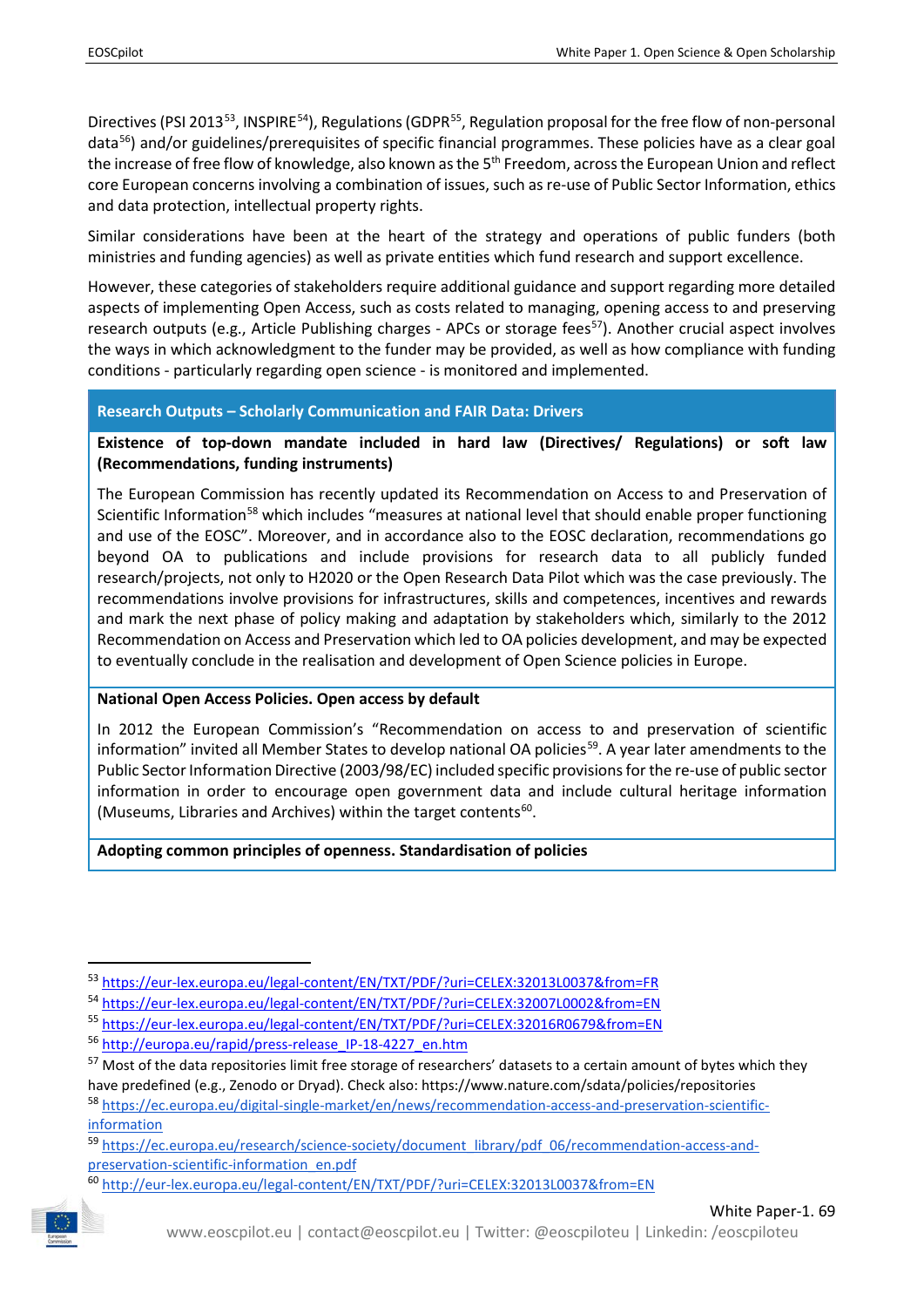Organisational Open Access Policies have been better understood as a result of templates providing policy modeling schemas [61](#page-15-0) mainly to support RPOs' and research funders' OA policy adoption and implementation activities. Common areas were identified from these activities (informing about the time of deposit or publication, i.e. immediate or embargoed; indicating a locus of deposit or publication (national repository, institutional repository, data repository etc); including copyright and licensing information facilitating sharing and re-use, etc) and initiatives, such as FORCE11 and OpenAIRE, are working towards realising the means of achieving a scholarly commons ecosystem under the guiding principles of Open, FAIR and Citable.

Publishers attempted to normalise sharing policies and practices as expressed in the Transparency and Openness Promotion (TOP) Guidelines<sup>[62](#page-15-1)</sup> and further implemented a schema of standardised policy types. That schema was established and adopted by Springer Nature journals<sup>[63](#page-15-2)</sup> and is being considered for adoption by a wider publishing community within the context of the Research Data Alliance (RDA) Data policy standardisation Interest Group<sup>64</sup>.

## **Existence of Research Data Management Plans**

Research Data Management Plans were initially included in research activities as a trial for the purposes of the Open Research Data Pilot, but their benefits in providing clear documentation for all stages of a research and data lifecycle, especially for enabling data reuse, have made them one of funders' recent demands. The EOSC Declaration<sup>[65](#page-15-4)</sup>, FAIR HLEG<sup>[66](#page-15-5)</sup> and the new draft Framework Programme "Horizon Europe" proposals  $67$ , mandate DMP deposit in pursuit of good data management and stewardship practices.

## **RPOs targeting open and FAIR data awareness**

Many institutions<sup>[68](#page-15-7),[69](#page-15-8)</sup> in their attempt to spread awareness about research data and engage more researchers into making their research and research outputs open and FAIR, have launched programmes following a "champions" notion.

## **Open access as a key part of Responsible Research and Innovation (RRI)**

An updated version of the European Code of Conduct for Research Integrity<sup>[70](#page-15-9)</sup> which is aimed at promoting the responsible conduct of research, was published in March 2017. Developed by the All European Academies (ALLEA) federation and the European Commission, the code has been updated to take account of developments in Open Science including the growing importance of data quality and management. In the UK, the Concordat to Support Research Integrity<sup>[71](#page-15-10)</sup> was developed and adopted jointly by a group of major research funding councils and Universities UK, the representative body of UK universities.

<span id="page-15-10"></span><span id="page-15-9"></span><span id="page-15-8"></span>

<span id="page-15-0"></span><sup>&</sup>lt;sup>61</sup> Such as deliverables of PASTEUR4OA (http://pasteur4oa.eu/); the RECODE project (http://recodeproject.eu/) or the LEARN Toolkit (http://learn-rdm.eu/wp-content/uploads/RDMToolkit.pdf)

<span id="page-15-1"></span><sup>62</sup> [https://osf.io/ud578/?\\_ga=2.209061201.298400614.1525769058-1403095727.1525769058](https://osf.io/ud578/?_ga=2.209061201.298400614.1525769058-1403095727.1525769058)

<span id="page-15-2"></span><sup>63</sup> <https://group.springernature.com/gp/authors/research-data-policy/data-policy-types/12327096>

<span id="page-15-3"></span><sup>64</sup> [https://docs.google.com/document/d/1DTAfOKkE1a2n2f\\_1hGcrXlrw-5Tq\\_AL5tk-](https://docs.google.com/document/d/1DTAfOKkE1a2n2f_1hGcrXlrw-5Tq_AL5tk-ju8B82_E/edit#heading=h.lx2xs5vf6emf)

[ju8B82\\_E/edit#heading=h.lx2xs5vf6emf](https://docs.google.com/document/d/1DTAfOKkE1a2n2f_1hGcrXlrw-5Tq_AL5tk-ju8B82_E/edit#heading=h.lx2xs5vf6emf)

<span id="page-15-4"></span><sup>&</sup>lt;sup>65</sup> [https://ec.europa.eu/research/openscience/pdf/eosc\\_declaration-action\\_list.pdf](https://ec.europa.eu/research/openscience/pdf/eosc_declaration-action_list.pdf)

<span id="page-15-5"></span><sup>66</sup> <http://ec.europa.eu/transparency/regexpert/index.cfm?do=groupDetail.groupDetail&groupID=3464>

<span id="page-15-6"></span><sup>67</sup> [https://ec.europa.eu/info/designing-next-research-and-innovation-framework-programme/what-shapes-next](https://ec.europa.eu/info/designing-next-research-and-innovation-framework-programme/what-shapes-next-framework-programme_en)[framework-programme\\_en](https://ec.europa.eu/info/designing-next-research-and-innovation-framework-programme/what-shapes-next-framework-programme_en)

<span id="page-15-7"></span><sup>68</sup> Data Champions programme of the University of Cambridge <https://www.data.cam.ac.uk/intro-data-champions>

 $^{69}$  Data Stewardship programme by TU Delft [https://openworking.wordpress.com/2017/08/29/data-stewardship](https://openworking.wordpress.com/2017/08/29/data-stewardship-addressing-disciplinary-data-management-needs/)[addressing-disciplinary-data-management-needs/](https://openworking.wordpress.com/2017/08/29/data-stewardship-addressing-disciplinary-data-management-needs/)

<sup>70</sup> <http://ec.europa.eu/research/index.cfm?&na=na-240317-1&pg=newsalert&year=2017>

<sup>71</sup> <http://www.universitiesuk.ac.uk/policy-and-analysis/reports/Pages/research-concordat.aspx>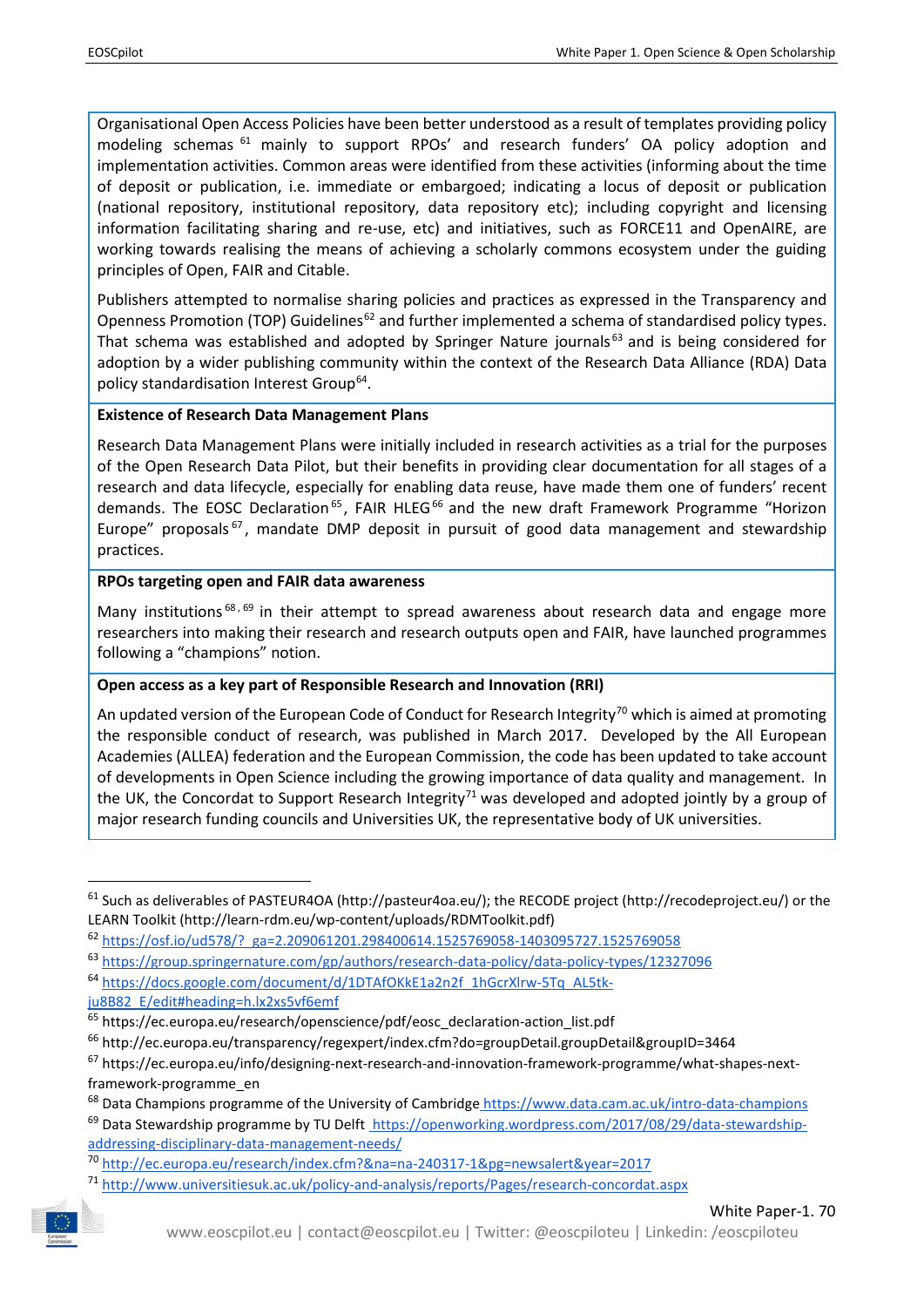## **Use of minimal and rigorous global standards for research data**

Efforts to standardize metadata are in progress to ensure best practices and services for sharing data are in place. Work in RDA has illustrated the potential for global, inter-disciplinary collaboration on registries and standards, e.g., the Data Description Registry Interoperability, domain specific standards (e.g., Wheat, Rice, Agro Semantics, Fisheries, Linguistics), horizontal standards (e.g., Scholix<sup>[72](#page-16-1)</sup>). Moreover, DataCite Schema and OpenAIRE Guidelines provide a solid framework for minimal, cross-domain metadata exchange, adopted by organisations around the globe.

### **Use accreditation and certification schemes to advance open data use**

As expressed by the EOSC Declaration, scientists should get recognition for their efforts in using European and national scientific research infrastructures to deposit and access data for those infrastructures conforming to clear rules and criteria regarding OS and for assisting FAIR data compliance matters.

## <span id="page-16-0"></span>**3.2.2. Intellectual Property Rights (IPR)**

IPR policies are a crucial component of the Open Science and Open Scholarship ecosystem: they set the key rules for the ownership of most of the digital assets and they regulate the flow of such assets both within the organisations producing the research and between RPOs and other stakeholders (government, business, general audience). In that sense, they may constitute major drivers, but also key constraints in the development of Open Science.

IPR policies are deployed to address issues in relation to the acquisition, management and exploitation of intangible assets on which IPR subsists, and to produce value, either in monetary or non-monetary terms.

Policy makers set the broader environment in which the other stakeholders operate. Issues related to IPR that are relevant to the Open Science environment include the boundaries of the public domain, the setting up of limitations and exceptions that are clear and easy to follow, and the removal of any barriers in the use of open licensing. In addition, policy makers set out specific guidelines for the IPR conditions for funding and promoting research. Some such rules tend to be soft rules - i.e. incentives rather than strict norms - including obligations on RPOs regarding the formulation of comprehensive IPR policies, suggested licensing, encouragement of licence pools etc.

Research Infrastructures and e-Infrastructures operate as platforms, where RPOs and individual researchers share IP. For this, they need to have policy frameworks that allow the assets which circulate over such platforms to be shared in a way that minimises transaction costs and fulfils the objectives of the specific platforms.

Funders deploy IPR policies to support the goals of specific action lines or programmes in line with their longterm funding policies. For instance, they could be supporting open access to research results, while also supporting the exploitation of IPRs, e.g. through the registration and licensing of patents. Such exploitation policies are not necessarily antithetical to, but rather are complementary to, open access and open science policies.

<span id="page-16-1"></span> <sup>72</sup> SCHOLIX: A framework for SCHOlarly Link eXchange http://www.scholix.org/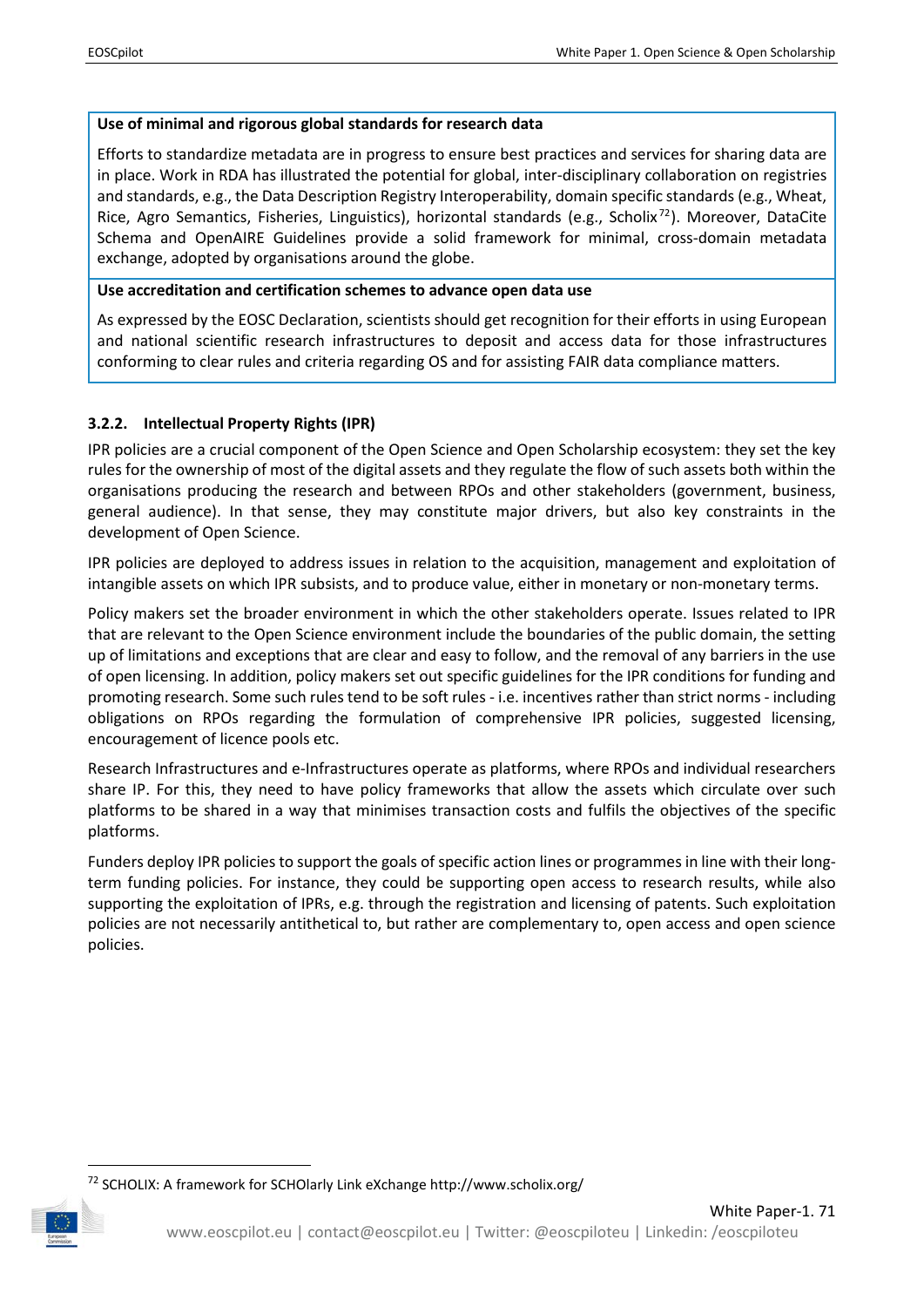The EC positions IPR policies as an integral part of the EU Single Market Strategy<sup>[73](#page-17-0) [74](#page-17-1)</sup>, Digital Agenda for Europe Policies<sup>[75](#page-17-2)</sup> and more specifically the Innovation Union<sup>[76](#page-17-3)</sup> and Digital Single Market policies<sup>[77](#page-17-4)</sup> <sup>78</sup>. The key elements of the EU policies in relation to IPR may be summarised as follows:

- Overall the objective is to create an EU-wide policy framework and regulatory environment that may support the production and flow of IPR in Europe
- In the context of the Digital Single Market, this overall objective emphasises the need to support the provision of digital services across the Single Market with the minimum possible frictions, improving enforcement in the digital environment and supporting all possible licensing models (open and all rights reserved)
- − In the context of the Innovation Union, the objective is to provide a unified framework, particularly for industrial property, in order to support SMEs in terms of collaboration (through Open Innovation licensing arrangements), dissemination and exploitation of their IP. In the same context it is important to also allow the collaboration between academia and the private sector, particularly in relation to the creation of innovative start-ups or the scaling-up of existing organisations.

## *3.2.2.1 Constraints*

Constraints for Open Science regarding the use of IPR are mainly due to fragmentation of policies and misconception of IPR usage.

## **Research Outputs – IPR: Constraints**

**Lack of comprehensive IPR policies covering copyright, open access, patents and trademarks at all levels (RPOs, Funders, RIs, Policy Makers)**

RPOs frequently lack IPR policies that contain comprehensive rules for all types of IPR or do not have such policies formed in a transparent and coherent fashion. For instance, exploitation policies mostly focus on patent filing and licensing, whereas Open Access policies focus on the release of content under open licences. The separation of these two policies is very likely to lead to conflicts or unnecessarily hinder the opening of content. Similarly, funders may require both patenting and opening material without any comprehensive explanation or guidance as to how this is possible, thus creating confusion for RPOs. This

<span id="page-17-5"></span><span id="page-17-4"></span><sup>&</sup>lt;sup>78</sup> Communication From The Commission To The European Parliament, The Council, The European Economic And Social Committee And The Committee Of The Regions on the Mid-Term Review on the implementation of the Digital Single Market Strategy A Connected Digital Single Market for All Brussels, 10.5.2017 COM(2017) 228 final [http://eur](http://eur-lex.europa.eu/legal-content/EN/TXT/HTML/?uri=CELEX:52017DC0228&from=EN)[lex.europa.eu/legal-content/EN/TXT/HTML/?uri=CELEX:52017DC0228&from=EN](http://eur-lex.europa.eu/legal-content/EN/TXT/HTML/?uri=CELEX:52017DC0228&from=EN)



<span id="page-17-0"></span><sup>&</sup>lt;sup>73</sup> Communication From The Commission To The European Parliament, The Council, The European Economic And Social Committee And The Committee Of The Regions, Upgrading the Single Market: more opportunities for people and business Brussels, 28.10.2015 COM(2015) 550 final, Section 3.3 Consolidating Europe's intellectual property framework [h](http://eur-lex.europa.eu/legal-content/EN/TXT/HTML/?uri=CELEX:52015DC0550&from=EN)ttps://eur-lex.europa.eu/legal-content/EN/TXT/PDF/?uri=CELEX:52015DC0550&from=EN

<span id="page-17-1"></span><sup>&</sup>lt;sup>74</sup> Commission Staff Working Document, A Single Market Strategy for Europe - Analysis and Evidence Accompanying the document Upgrading the Single Market: more opportunities for people and business, Brussels, 6.5.2015 SWD(2015) 100 final, Section 3.3 Consolidating Europe's intellectual property framework https://eurlex.europa.eu/legal-content/EN/TXT/PDF/?uri=CELEX:52015SC0100&from=EN

<span id="page-17-2"></span><sup>&</sup>lt;sup>75</sup> Communication From The Commission, EUROPE 2020 A strategy for smart, sustainable and inclusive growth Brussels, 3.3.2010 COM(2010) 2020 final https://eur-lex.europa.eu/legalcontent/EN/TXT/PDF/?uri=CELEX:52010DC2020&from=EN

<span id="page-17-3"></span><sup>&</sup>lt;sup>76</sup> Communication From The Commission To The European Parliament, The Council, The European Economic And Social Committee And The Committee Of The Regions, Europe 2020 Flagship Initiative Innovation Union SEC(2010) 1161 Brussels, 6.10.2010 COM(2010) 546 fina[l http://ec.europa.eu/research/innovation-union/pdf/innovation-union](http://ec.europa.eu/research/innovation-union/pdf/innovation-union-communication_en.pdf)[communication\\_en.pdf](http://ec.europa.eu/research/innovation-union/pdf/innovation-union-communication_en.pdf) pgs 18-20, 27-28

<sup>77</sup> Communication From The Commission To The European Parliament, The Council, The European Economic And Social Committee And The Committee Of The Regions, A Digital Single Market Strategy for Europe Brussels, 6.5.2015 COM(2015) 192 final[. http://eur-lex.europa.eu/legal-content/EN/TXT/HTML/?uri=CELEX:52015DC0192&from=EN](http://eur-lex.europa.eu/legal-content/EN/TXT/HTML/?uri=CELEX:52015DC0192&from=EN)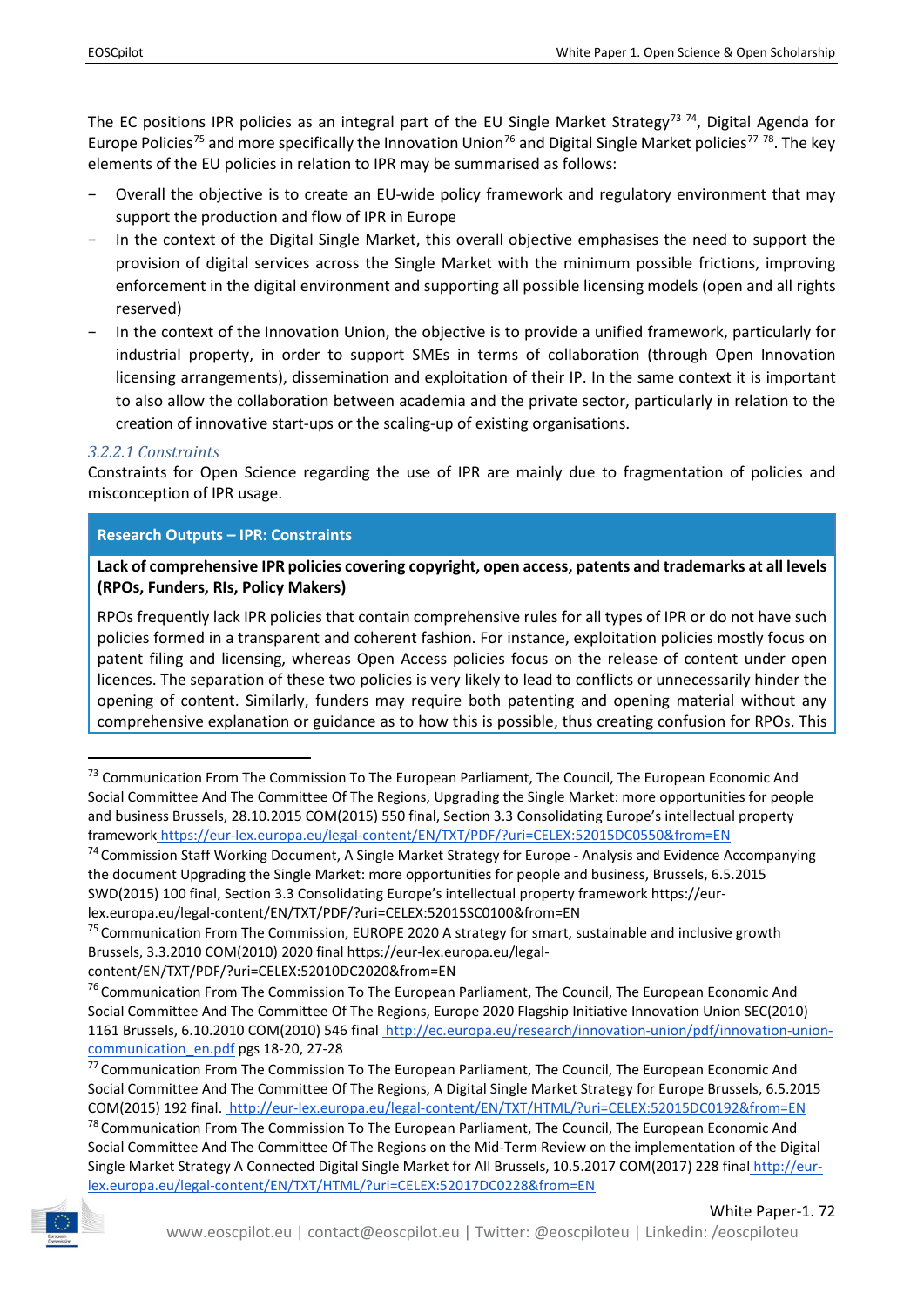lack of coordination is often reflected in the structure of the units within RPOs supporting innovation (exploitation) and openness, the former being within Technology Transfer Offices (TTOs), and the latter within the scope of the work of libraries. The lack of coordination between the two creates unnecessary conflicts in the IPR strategy of an RPO.

### **No comprehensive IPR documentation of resources**

A great number of resources that exist on research institution repositories or RIs do not contain proper documentation of their IPR status, mostly IP ownership and relevant licence. As a result, it is impossible to reuse them or verify that their open access status is valid.

## **Lack of uniform, standard and harmonised licensing policies**

Licensing policies for RPOs or RIs tend to be fragmented both at the national and EU levels. As a result, it is difficult to have truly interoperable licensing regimes and low transaction cost reuse of content (particularly data).

#### **Lack of comprehensive response on the infringement of open licences**

The absence of policies for responding to open licences infringement undermines trust in the use of open licences for the release of material and reduces their appeal to researchers.

#### **Lack of clearance policies**

Rights clearance includes all activities necessary for identifying the existence of third party rights in a particular resource and for obtaining the necessary permissions for its re-use.

The increasing use of third party resources in the research and academic context renders such clearance of rights necessary for opening up resources. To ensure that open access to resources is possible, it is necessary to have obtained all licences and rights necessary to release such data in the most open fashion. This may be reflected in the acquisition policies of RPOs, the funding conditions, or policy makers' key directions.

## **Lack of awareness of different IPR types and their operation**

Different forms of IPR have different protection goals, conditions of registration and protection and modes of licensing. For instance, copyright has no registration requirements, it protects original expression and is licensed for use, whereas patents have a formal registration system, protect novelty and are licensed mostly for manufacturing. Accordingly, patents are easier to measure, both in terms of numbers and economic output, since we have a formal registration system, and are frequently used as an innovation measure. On the other hand, copyright is the obvious and automatic form of protecting research output and the question related to it is not one of registration but rather of licence choice.

Better understanding of IPR policies contributes to the formation of better quality policies. In addition, it adds to the motivation of researchers to contribute to open resources.

## **Misconceptions about patents, copyright and their use**

The interrelationship between patents and copyright might confuse researchers who, most of the time, lack clear guidance and explanation of the differences between patents and copyright.

The moment in patent and copyright life-cycles requiring the greatest attention is that before the registration of the patent: the research results on which a patent is based need to remain unpublished (regardless of whether using the open or all rights reserved mode) if a patent is to be filed at all.

It is essential to have the agreements in place that ensure that (a) patent filing is possible and (b) the choice between an open and an all rights reserved licensing model is possible. This means that there is need for

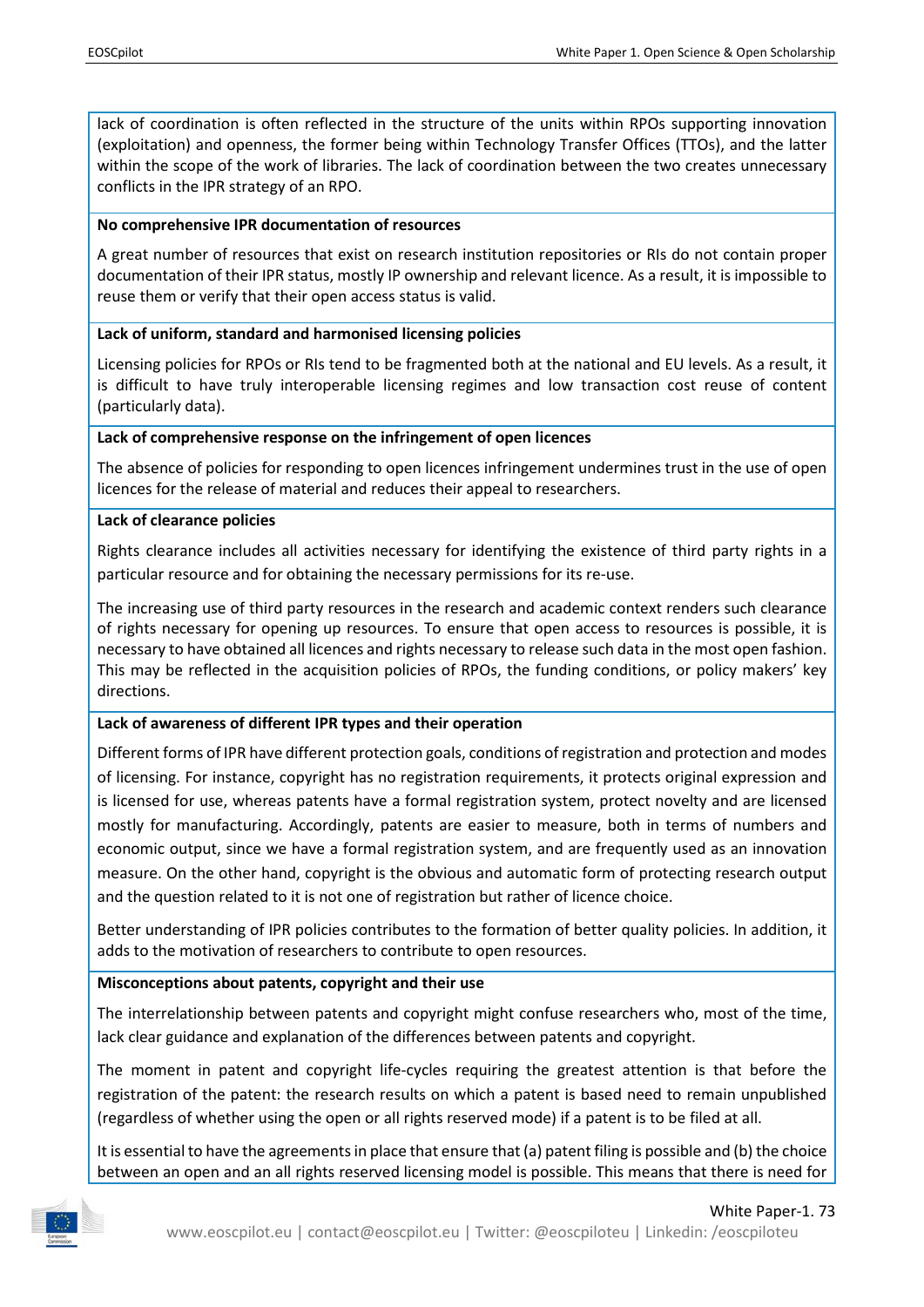a set of Non Disclosure Agreements (NDAs) to be put in place to allow the members of a research team or a research consortium to collaborate and share information and data without any disclosure taking place.

## *3.2.2.2 Drivers*

Drivers regarding the use of IPR mostly concern understanding of the operation and use of IPR, the proper documentation of IPR assets, the collaboration between IPR-related institutions and the use of standard and innovative licensing tools.

## **Research Outputs – IPR: Drivers**

## **Harmonization of IPR regimes across Europe, especially in the area of limitations and exceptions**

Digital Single Market policies aiming at the harmonization of IPR policies, particularly TDM limitations and exception, may substantially contribute to the reduction of friction in the reuse and opening of resources.

Copyright exceptions allowing lawful text and data mining (TDM) constitute a driver for open science in Europe. TDM exceptions, although still limited, are introduced into the EU policy and legal framework in the form of a copyright exception for research purposes and non-commercial re-use). Transposition in different Member States is expected to be diverse, however, and to raise issues of policy fragmentation running contrary to the objective of the DSM policies<sup>[79](#page-19-0)</sup>.

#### **Coordination between different IPR agencies (e.g. national IPR offices) and the research policy makers**

Collaborative programmes such as the European Patent Academy or programmes that encourage the collaboration between RPOs, funders and National IPR Agencies allow the development of sound and usable IPR policies both at the national and institutional level.

#### **Licence choice and compatibility tools**

The existence of tools that allow a better choice of licences or the resolution of open licence incompatibilities contributes to the reusability of resources as well as the choice of licences that reflect the value models of the RPOs and individual researchers.

The Policy Framework developed by FutureTDM<sup>[80](#page-19-1)</sup> and the matrix of licenses' compatibility for content and software by OpenMinTeD<sup>[81](#page-19-2)</sup> overcome compatibility issues and limitations characterising the current legal framework to enable TDM-related research.

#### **Open patents and license pools models**

The use of open patents, i.e. the opening of industrial property rights or the use of cross-licensing schemes for sharing IP within trusted environments supports open innovation and allows the development of commercial application on the top of a common layer of IP.

Of great importance is the movement of open patents which has two followers already: in Denmark with Aarhus University and in the UK with the Structural Genomics Consortium<sup>82</sup>. The prior has adopted a policy which is patent-free<sup>[83](#page-19-4)</sup>. The Open Patents movement facilitates the sharing of basic research knowledge without precluding subsequent patenting of inventions that may arise from the deployment of such knowledge. In collaboration with Industry and SMEs they have developed an Open Science Platform, free of patents and with no charge for use for research purposes. Open access to knowledge generates new

<span id="page-19-4"></span><span id="page-19-3"></span><span id="page-19-2"></span><span id="page-19-1"></span><span id="page-19-0"></span><sup>83</sup> [http://scitech.au.dk/en/about-science-and-technology/current-affairs/news/show/artikel/aarhus-universitet-og](http://scitech.au.dk/en/about-science-and-technology/current-affairs/news/show/artikel/aarhus-universitet-og-industrien-aabner-patentfri-legeplads/)[industrien-aabner-patentfri-legeplads/](http://scitech.au.dk/en/about-science-and-technology/current-affairs/news/show/artikel/aarhus-universitet-og-industrien-aabner-patentfri-legeplads/)



 <sup>79</sup> [http://www.europarl.europa.eu/RegData/etudes/IDAN/2018/604941/IPOL\\_IDA\(2018\)604941\\_EN.pdf](http://www.europarl.europa.eu/RegData/etudes/IDAN/2018/604941/IPOL_IDA(2018)604941_EN.pdf)

<sup>80</sup> <https://www.futuretdm.eu/policy-framework/>

<sup>81</sup> <https://openminted.github.io/releases/license-matrix/>

<sup>82</sup> www.thesgc.org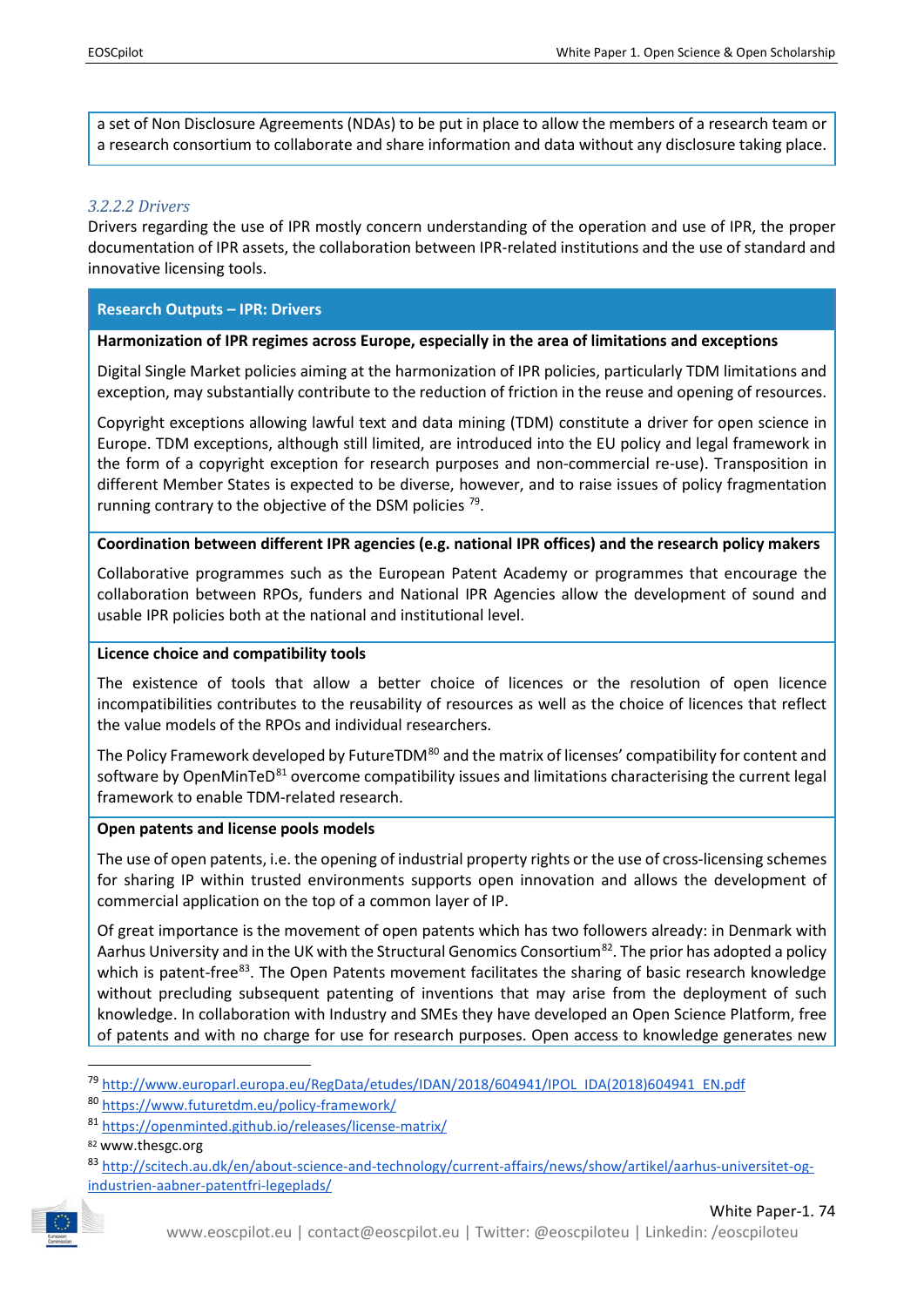knowledge while encouraging interdisciplinary approaches and has a lot of benefits, among them being able to patent and re-license new intellectual property issues. A similar attempt has been made by the Structural Genomics Consortium. It is also a patent-free initiative aiming to build a communication channel between Open Science and Open Innovation.

The Open Patent Office which was established by two researchers of the Vrije Universiteit Brussel in Belgium provide a concise comparison between patents and open patents<sup>[84](#page-20-1)</sup>. The idea of the Open Patent Office is to provide a facility of quasi-patent registration that will operate as a defence mechanism against potential patent abuses.

## <span id="page-20-0"></span>**3.3. Research Impact Assessment and Open Science Monitoring**

Research assessment is at the core of Open Science, as it shapes researchers' behaviours, and guides them on how to communicate-disseminate-share their work. At the European level, the European Open Science Policy Platform (OSPP)<sup>85</sup>, recognising that researchers are the key agent of change toward Open Science, together with the HLEG on Altmetrics <sup>[86](#page-20-3)</sup> have undertaken the task of defining high-level policy recommendations for research assessment practices which involve the areas of Next Generation Metrics and Rewards for Open Science practices. Their recommendations, based on the evaluation of researchers' careers and their attitudes while sharing and promoting their work in non-traditional academic platforms such as social media streams, targeted policy makers on the future approaches for career assessment and promotion as well as monitoring of research impact at the institutional level.

Policy monitoring is effectively a compliance measure. In the Open Access movement, there have been mechanisms showing the benefits of OA publishing and current state-of-the-art in following OA principles. With current policy moves embracing Open Science, the need to develop a mechanism which supports national OS uptake, trends and compliance with OS policies has already been recognised and addressed in national European Research Area (ERA) strategies.

The EOSCpilot Open Science Monitor concentrated primarily on understanding the Open Science environment and its dimensions, focusing on the more mature efforts in measuring Openness and FAIRness. Taking into consideration that it is possible for a digital object to be FAIR but not open and the other way round, an exercise to find commonalities and differences between those two aspects eventually formed the outline of the Open Science Monitor Framework and the indicators which correspond to its Monitoring Targets.

<span id="page-20-3"></span><span id="page-20-2"></span><span id="page-20-1"></span><sup>85</sup> Evaluation of Research Careers fully acknowledging Open Science Practices https://ec.europa.eu/research/openscience/pdf/os\_rewards\_wgreport\_final.pdf <sup>86</sup> "Next-generation Metrics: Responsible metrics and evaluation for open science" https://ec.europa.eu/research/openscience/pdf/report.pdf



 <sup>84</sup> <http://www.openpatentoffice.org/>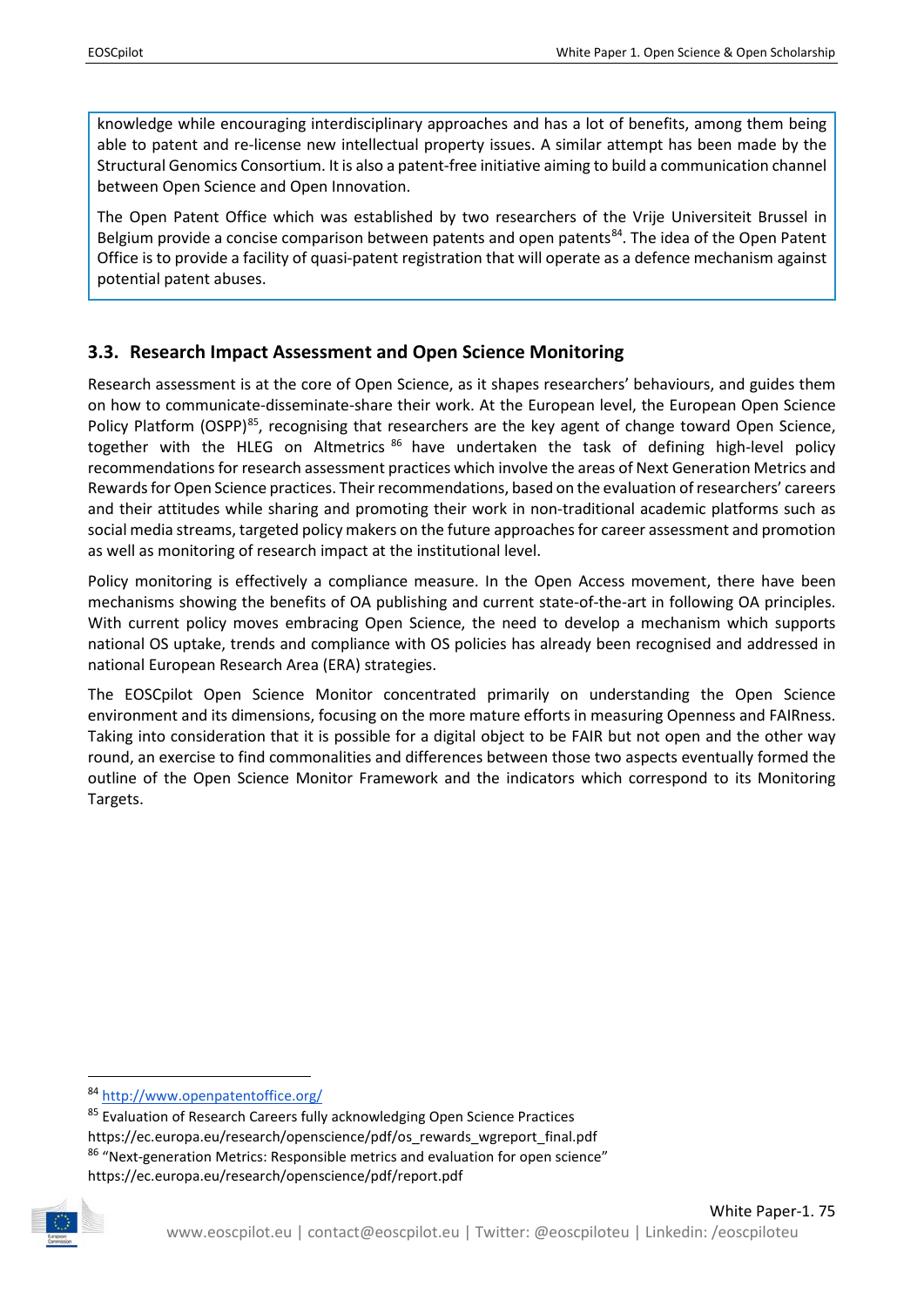

**Figure 1 – EOSCpilot OS Monitoring Targets Framework**

<span id="page-21-1"></span>The ambition of the European Open Science Cloud is to contribute to leveraging open and FAIR practices and build the infrastructure to allow a step change in the practice of Open Science in Europe.

#### <span id="page-21-0"></span>**3.3.1. Constraints**

Metrics are being used and often misused in an increasingly pervasive way in the evaluation of research. Universities' global ranking is in some respects based on inaccurate data and arbitrary indicators  $87$ . Promotions and career progress within universities are often based on h-index and the number of a researcher's articles in high-impact factor journals. Overall there is a bias on the use of quantitative metrics to evaluate research, which significantly affects researchers' careers, blurring the discussion on indicators and metrics with the discussion on career incentives and rewards.

Measuring of open science currently targets organisations (funders, RPOs, projects) and it is about practices and compliance to policy. The lack of an agreed framework including indicators, processes, services/APIs and trusted data sources has been a key limitation for systematic adoption.

#### **Research Outputs – Monitoring Research Impact and Open Science: Constraints**

#### **Use of pre-web era metrics in evaluating research performance and impact**

Metrics for assessing research performance are not always deployed in a way that promotes open science, and neither are they used in a uniform and consistent fashion. Most common types of metrics that fall under this category are Bibliometrics. Indicators like the Journal Impact Factor (JIF) and h-index have been inhibiting researchers from realising the benefits of open access, constraining them from following open practices. JIF was initially developed and used by librarians to guide their choices when buying scientific journals to add to their collections. Today, JIF is used to declare researchers' prestige. Similarly, the hindex has also been misinterpreted and used throughout the years. Promotions and career progress within universities are often based on h-index values and the number of a scientist's articles in high-impact factor journals. Efforts to change this culture have already been done in the Netherlands, at the UMC Utrecht where CVs have been replaced with portfolios which are more user-centric than publications-centric<sup>[88](#page-21-3)</sup>.

<span id="page-21-3"></span><span id="page-21-2"></span>https://www.nature.com/polopoly\_fs/1.17351!/menu/main/topColumns/topLeftColumn/pdf/520429a.pdf 88 [https://openworking.wordpress.com/2018/06/24/changing-the-academic-reward-system-the-umc-utrecht](https://openworking.wordpress.com/2018/06/24/changing-the-academic-reward-system-the-umc-utrecht-perspective/)[perspective/](https://openworking.wordpress.com/2018/06/24/changing-the-academic-reward-system-the-umc-utrecht-perspective/)



<sup>87</sup> The Leiden Manifesto for Research Metrics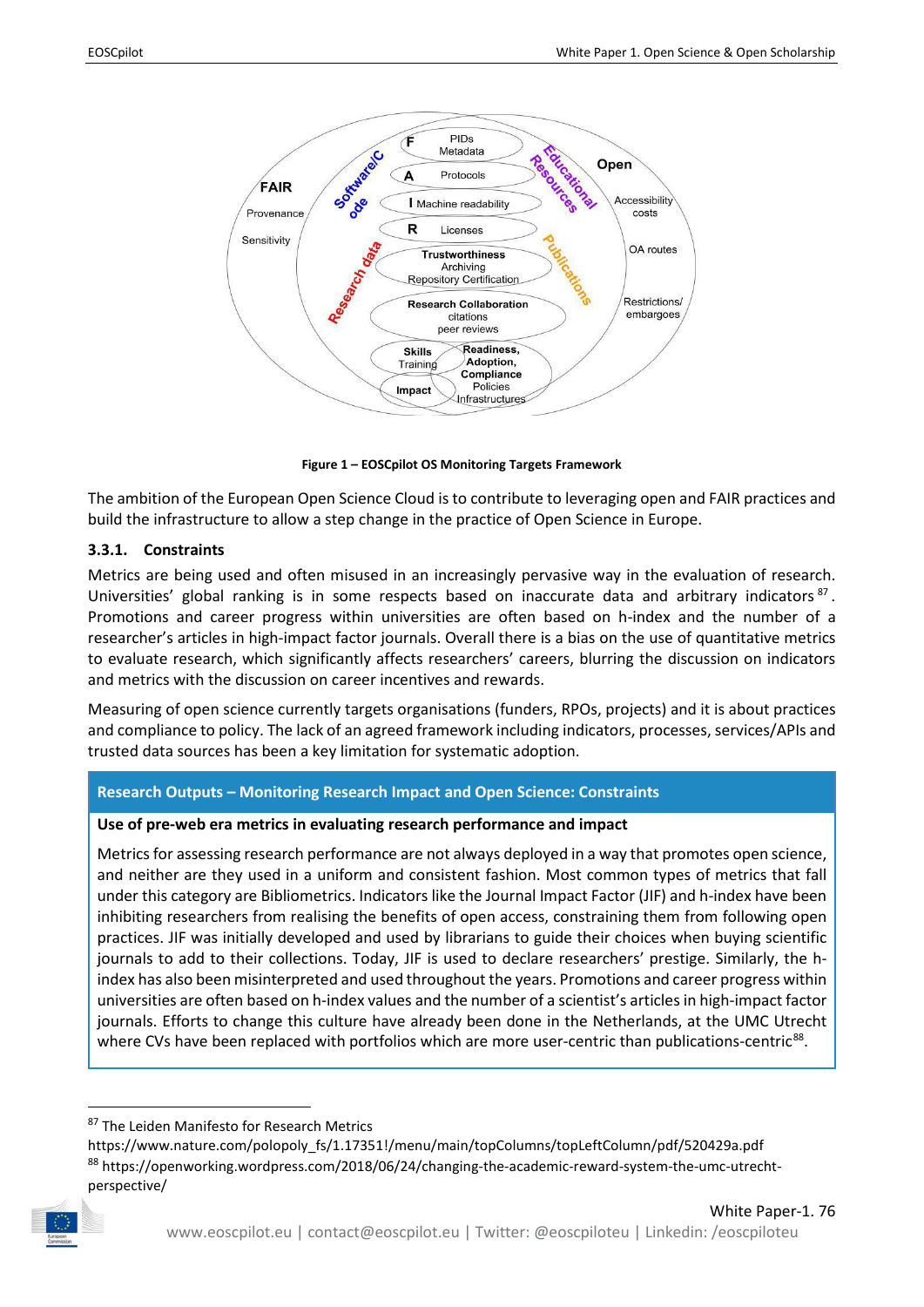## **Different metrics measured through different services (with potential bias involved)**

The lack of a global infrastructure for research impact metrics is a barrier in aggregating, collecting and analysing information and data drawn from heterogeneous environments and limits comparison between similar sources or metrics. The need for Open and FAIR metrics has already been addressed in initiatives such as FAIR metrics<sup>[89](#page-22-0)</sup>, however the merits of having an infrastructure to facilitate such processes for all is apparently not currently being discussed.

## **Universities' global ranking is in some respects based on inaccurate data and arbitrary indicators74**

University ranking providers like Times Higher Education<sup>[90](#page-22-1)</sup> or the QS World University Ranking<sup>[91](#page-22-2)</sup> base their results on indicators and data which are not always openly available to everyone. Opening such data and analytical processes to the wider academic and research community as well as to citizens, will automatically make them more transparent and result in greater impact.

## **Lack of qualitative metrics to evaluate research**

The use of quantitative metrics is common and can be more easily provided and understood both by humans and computers. However, their use is not applicable to every occasion, especially when the target is quality-based practices. The need for more qualitative metrics has also been addressed in the Next Generation Metrics report of the EC Expert Group on Altmetrics<sup>[92](#page-22-3)</sup>.

## **Lack of a consistent definition of Open Science**

The term Open Science is not used in a consistent manner resulting in misunderstandings and policy tools that do not necessarily reflect needs and practices of the research community.<sup>[93](#page-22-4)</sup>

## **Lack of a unique and consistent framework for indicators on the different aspects of Open Science**

The first attempt to measure and monitor Open Science elements and characteristics was the DG RTD Open Science Monitor (OSM) by RAND followed by an updated version coordinated by the Lisbon Council [94](#page-22-5) . The EOSCpilot Open Science Monitor [95](#page-22-6) and the OpenAIRE Open Science Observatory (in progress) are further examples of efforts to standardise monitoring approaches and provide a common Framework for indicators, something that is still missing from the OS ecosystem.

## **Biased monitoring. Use of non-open data sources (no reproducibility)**

Reproducibility of monitoring, in its technicalities as a mechanism but also in data collection, analysis and statistics production, is key. To conform to Open Science principles: (a) there needs to be an open and FAIR monitoring mechanism which can be reproduced by others if needed, and (b) data collected for analysis should be made available from open sources and with open means for everyone to use for their needs, without producing different results or having to pay to gain access to commercial providers datasets (e.g. SCOPUS<sup>96</sup>, Web of Science<sup>97</sup>).

[http://book.openingscience.org/basics\\_background/open\\_science\\_one\\_term\\_five\\_schools\\_of\\_thought.html](http://book.openingscience.org/basics_background/open_science_one_term_five_schools_of_thought.html)

<span id="page-22-5"></span>94 [https://ec.europa.eu/info/research-and-innovation/strategy/goals-research-and-innovation-policy/open-](https://ec.europa.eu/info/research-and-innovation/strategy/goals-research-and-innovation-policy/open-science/open-science-monitor_en)

[science/open-science-monitor\\_en](https://ec.europa.eu/info/research-and-innovation/strategy/goals-research-and-innovation-policy/open-science/open-science-monitor_en)

<span id="page-22-8"></span><span id="page-22-7"></span>

97

<span id="page-22-0"></span> <sup>89</sup> <http://fairmetrics.org/>

<span id="page-22-1"></span><sup>90</sup> <https://www.timeshighereducation.com/policy/private-providers>

<span id="page-22-2"></span><sup>91</sup> <https://www.topuniversities.com/university-rankings>

<span id="page-22-3"></span><sup>92</sup> <https://ec.europa.eu/research/openscience/pdf/report.pdf>

<span id="page-22-4"></span><sup>93</sup> [https://im2punt0.wordpress.com/2017/03/27/defining-open-science-definitions/,](https://im2punt0.wordpress.com/2017/03/27/defining-open-science-definitions/) 

<span id="page-22-6"></span><sup>95</sup> https://www.eoscpilot.eu/content/d32-eosc-open-science-monitor-specifications

<sup>96</sup> <https://www.scopus.com/search/form.uri?display=basic>

[http://apps.webofknowledge.com/WOS\\_GeneralSearch\\_input.do?product=WOS&search\\_mode=GeneralSearch&SID=](http://apps.webofknowledge.com/WOS_GeneralSearch_input.do?product=WOS&search_mode=GeneralSearch&SID=D1TejNtt2vh9n1I6v31&preferencesSaved=) [D1TejNtt2vh9n1I6v31&preferencesSaved=](http://apps.webofknowledge.com/WOS_GeneralSearch_input.do?product=WOS&search_mode=GeneralSearch&SID=D1TejNtt2vh9n1I6v31&preferencesSaved=)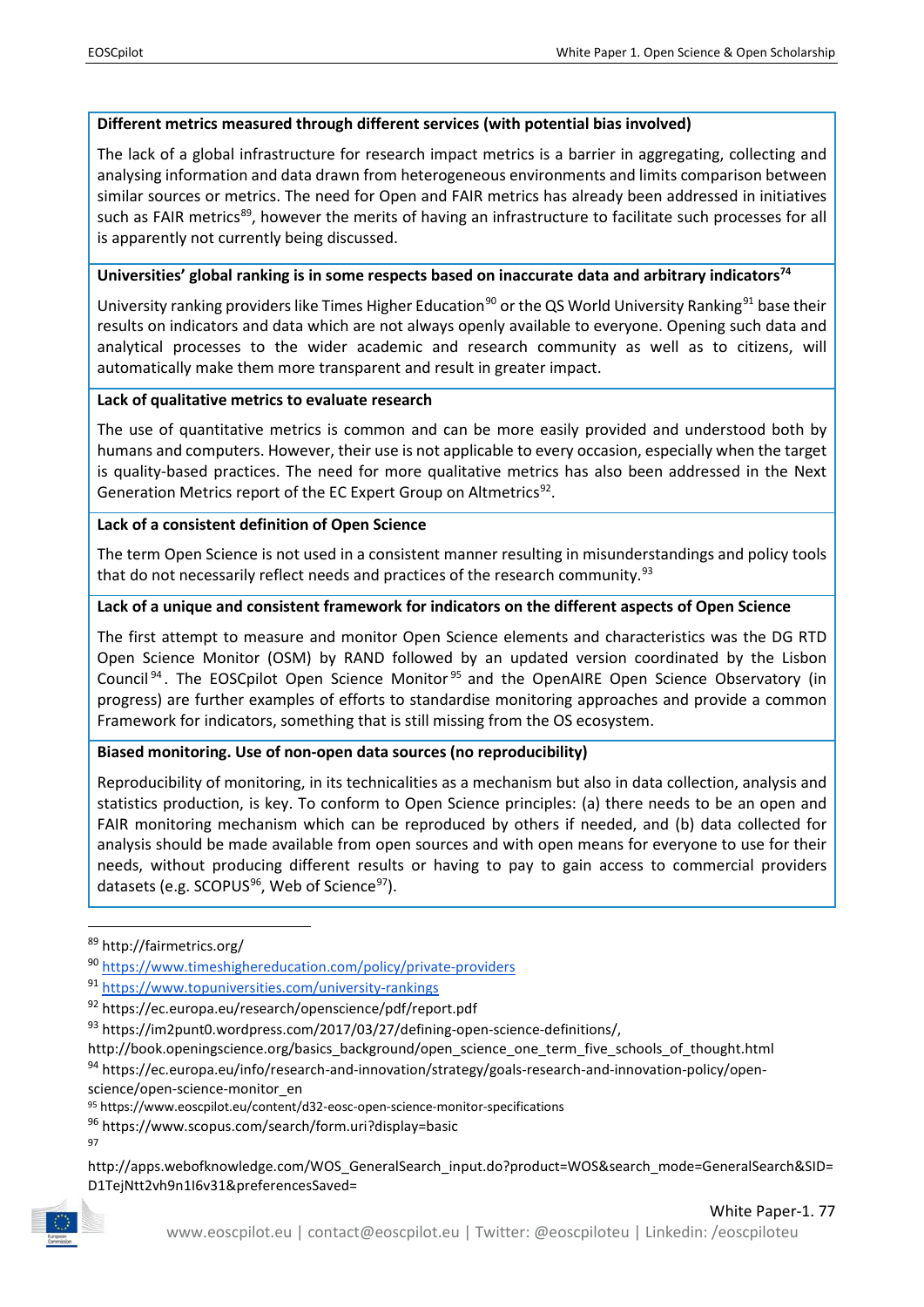## **Lack of registries for policies**

Policies are traditionally non-structured, non-machine-readable documents generated by use of online or desktop text editors. A variety of policies related to Open Science are made public in a non-standardised way, hence, efforts of different groups to achieve standardisation of publishers' policies and data policies<sup>98</sup>, or model policy templates produced in alignment with EU policy developments. Tools or services to overcome such issues and enhance visibility and findability of policy documents include the ROARmap registry of policies<sup>[99](#page-23-2)</sup>, JISC RoMEO and Juliet<sup>[100](#page-23-3)</sup>, and the FAIRsharing Policy Database<sup>[101](#page-23-4)</sup> which rely on institutional efforts (manual, non-structured data).

## <span id="page-23-0"></span>**3.3.2. Drivers**

Drivers for effective monitoring of research impact and open science centre around the understanding of the environment (e.g., new indicators, new ways to measure them), their adoption at various decision-making levels (funding, RPO), and the definition of an interoperable framework of trusted services and data

**Research Outputs – Monitoring Research Impact and Open Science: Drivers**

**The European OSPP – Open Science Policy Platform – as a coordinator of effort and channel to the communities**

Expertise of the OSPP members and intensive work on the OS policy areas performed in close, dedicated working groups is a great policy enabler for OS, and an outreach to many stakeholders including policymakers for guiding their activities

## **Initiatives such as Leiden Manifesto and DORA**

In changing current misconceptions, the OSPP group supports The Leiden Manifesto and The San Francisco Declaration on Research Assessment: DORA. The Leiden Manifesto is a set of statements which identifies ten principles to guide research evaluation while DORA is known for the "fight against the misuse of Journal Impact Factor (JIF)", for eliminating equivalent research assessments and assisting the exploration/examination of alternative methods. Many have signed DORA and recently some good practices following these guidelines have been shared on their website<sup>[102](#page-23-5)</sup>.

**Research institutions and research performing organisations include Open Science practices in the evaluation of performance and career development**

It is important that research institutions and research performing organisations are encouraged to include Open Science practices in the evaluation of performance and career development. Funders should be encouraged to include Open Science practices in grant evaluation criteria and as part of the assessment of the researchers. The Open Science Policy Platform Working Group on Rewards/Recognition was mandated to make recommendations in this direction. The report delivered practical recommendations to be adopted by policy makers, funding agencies and institutions to promote the practice of Open Science.

**Open Science criteria in funding mechanisms. Open Science a key pillar in Horizon Europe**

<sup>101</sup> <https://fairsharing.org/policies/>

<span id="page-23-5"></span><span id="page-23-4"></span><span id="page-23-3"></span><span id="page-23-2"></span><span id="page-23-1"></span><sup>102</sup> Good Practices of DORA signatories https://sfdora.org/good-practices/funders/



White Paper-1. 78

 <sup>98</sup> RDA WG https://www.rd-alliance.org/groups/data-policy-standardisation-and-implementation

<sup>99</sup> http://roarmap.eprints.org/

<sup>100</sup> <https://www.jisc.ac.uk/sherpa>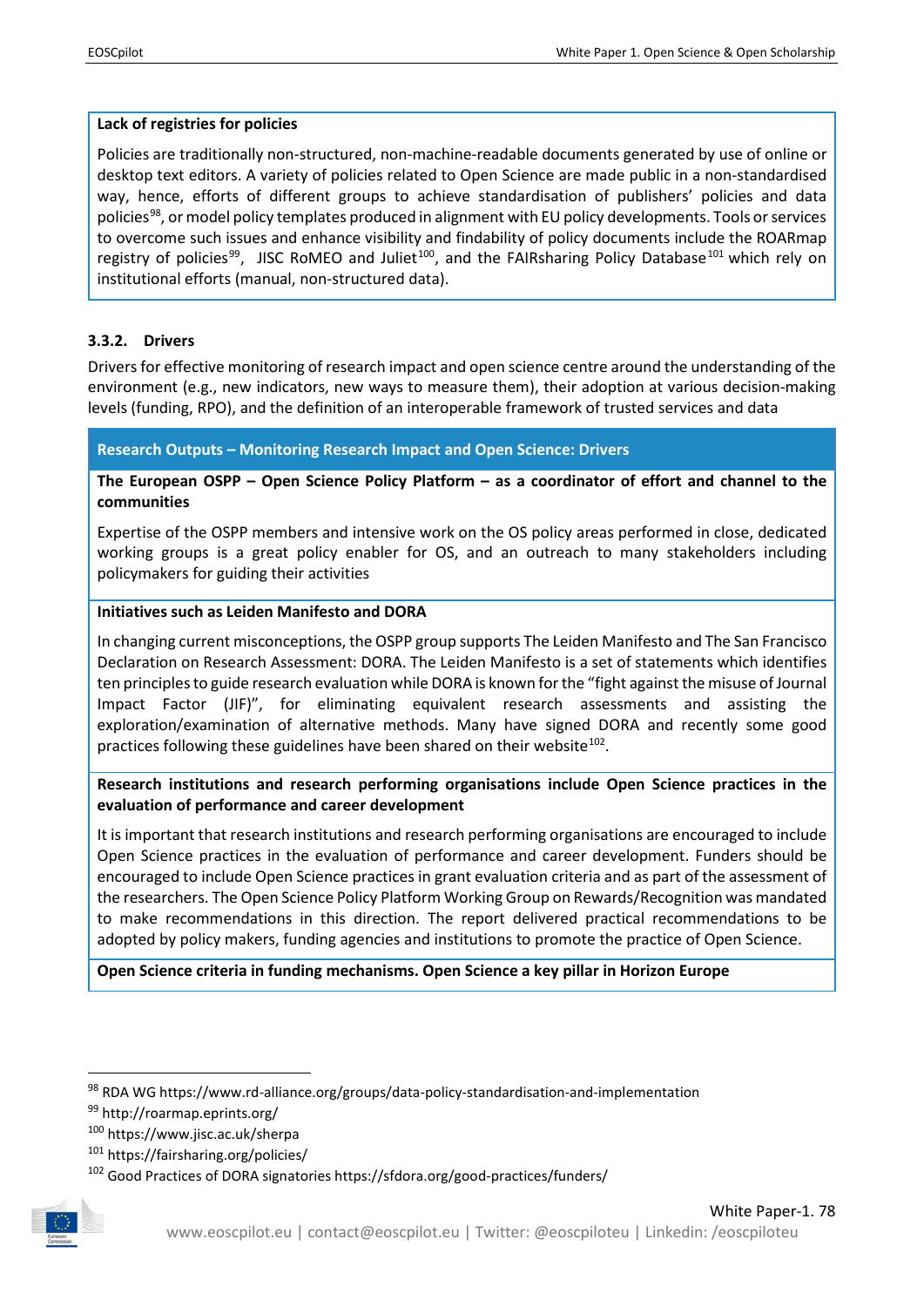Horizon Europe, the draft new Research and Innovation Framework Programme to follow Horizon2020, includes Open Science practices in grant evaluation criteria and as part of the assessment of researchers, making the leap to Open Science a responsible decision.

### **OS-CAM as a tool to support open access**

The OSPP Working Group on Rewards proposed a comprehensive approach to evaluating researchers: the Career Assessment Matrix (OS-CAM). The OS-CAM develops a number of evaluation dimensions and associated assessment criteria, looking at research outputs, research process, service and leadership, research impact, teaching and supervision. The OS-CAM proposal enhances the range of metrics which could be used to assess research output and research behaviour in relation to Open Science. By offering a sophisticated evaluation system, it provides insight and direction into more appropriate rewards and reward mechanisms.

#### **Use of metrics and alt-metrics to make assessments for career development purposes**

The new era of scholarly communication involves dissemination of research activities also to nontraditional channels where particularly the use of social media has been increased for scientific knowledge exchange, research promotion and networking to build collaborations. The motivation behind researchers' behaviours as well as how the result of such activities is perceived by other scientists requires further examination but there is increasing awareness of, and support for, the need to include this in the assessment of researchers.

## **Open protocols and (big data) infrastructures for measuring usage and citation**

Popular measurements are citation and usage statistics. Initiatives such as WikiCite and the Initiative for Open Citations<sup>[103](#page-24-0)</sup> provide open means and sources to measure citations uptake (in comparison to more closed ones, like CrossRef). Introduction of COCI<sup>[104](#page-24-1)</sup>, i.e. Crossref OpenCitations open Index of DOI-to-DOI references, tries to resolve the issue of Crossref's closed citations. Approaches for data are seen in RDA WGs for data citation and data metrics. Standards like the COUNTER<sup>[105](#page-24-2)</sup> are used in IRUS-UK<sup>[106](#page-24-3)</sup> and OpenAIRE analytics enabling aggregation of usage analytics inrepositories.

## **Services and tools to measure OS**

RTD Open Science Monitor<sup>107</sup>, OpenDataMonitor<sup>[108](#page-24-5)</sup>, FAIR assessors and OpenAIRE services<sup>[109](#page-24-6)</sup> have been aggregating and collecting data in order to analyse them and eventually measure elements of Openness and FAIRness in open practices.

The EOSCpilot Open Science Monitor<sup>[110](#page-24-7)</sup> (work in progress) proposes a framework for Monitoring Targets and indicators for measuring FAIR and Open: publications, research data, educational resources and software/code as well as trustworthiness of repositories and research collaboration (e.g. citations and peer reviews) and citizen science activities (e.g. blog posts, etc). Policy-wise, the measurements are threefold, and intend to capture the state of:

− preparedness of technical and legal infrastructure for policy adoption and implementation

<span id="page-24-7"></span><span id="page-24-6"></span><span id="page-24-5"></span>

<span id="page-24-0"></span><sup>103</sup> [https://meta.wikimedia.org/wiki/WikiCite,](https://meta.wikimedia.org/wiki/WikiCite)<https://i4oc.org/>

<span id="page-24-1"></span><sup>104</sup> <https://opencitations.wordpress.com/2018/07/12/coci/>

<span id="page-24-2"></span><sup>105</sup> <https://www.projectcounter.org/>

<span id="page-24-3"></span><sup>106</sup> <https://www.jisc.ac.uk/irus>

<span id="page-24-4"></span><sup>107</sup> [https://ec.europa.eu/info/research-and-innovation/strategy/goals-research-and-innovation-policy/open](https://ec.europa.eu/info/research-and-innovation/strategy/goals-research-and-innovation-policy/open-science/open-science-monitor_en)[science/open-science-monitor\\_en](https://ec.europa.eu/info/research-and-innovation/strategy/goals-research-and-innovation-policy/open-science/open-science-monitor_en)

<sup>108</sup> <https://opendatamonitor.eu/frontend/web/index.php?r=dashboard%2Findex>

<sup>109</sup> <https://www.openaire.eu/>

<sup>110</sup> D3.2 Open Science Monitor specifications (EOSCpilot repository)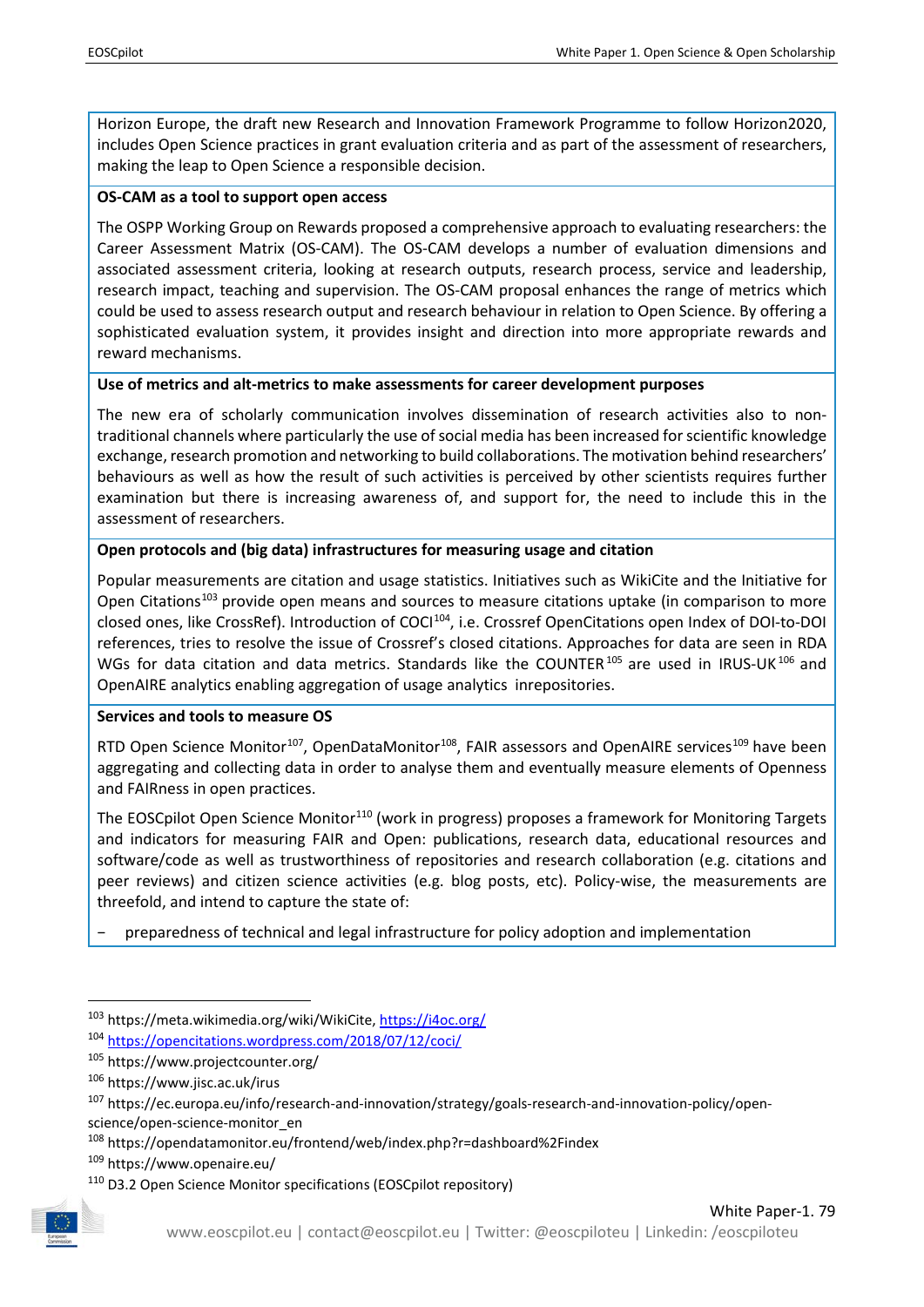− adoption of OS policies, to understand the bigger picture of how the policy is composed, under which regulation/policy it falls and the level of commitment that is required to comply with it compliance of stakeholders' policies with the EOSC Rules of Participation.

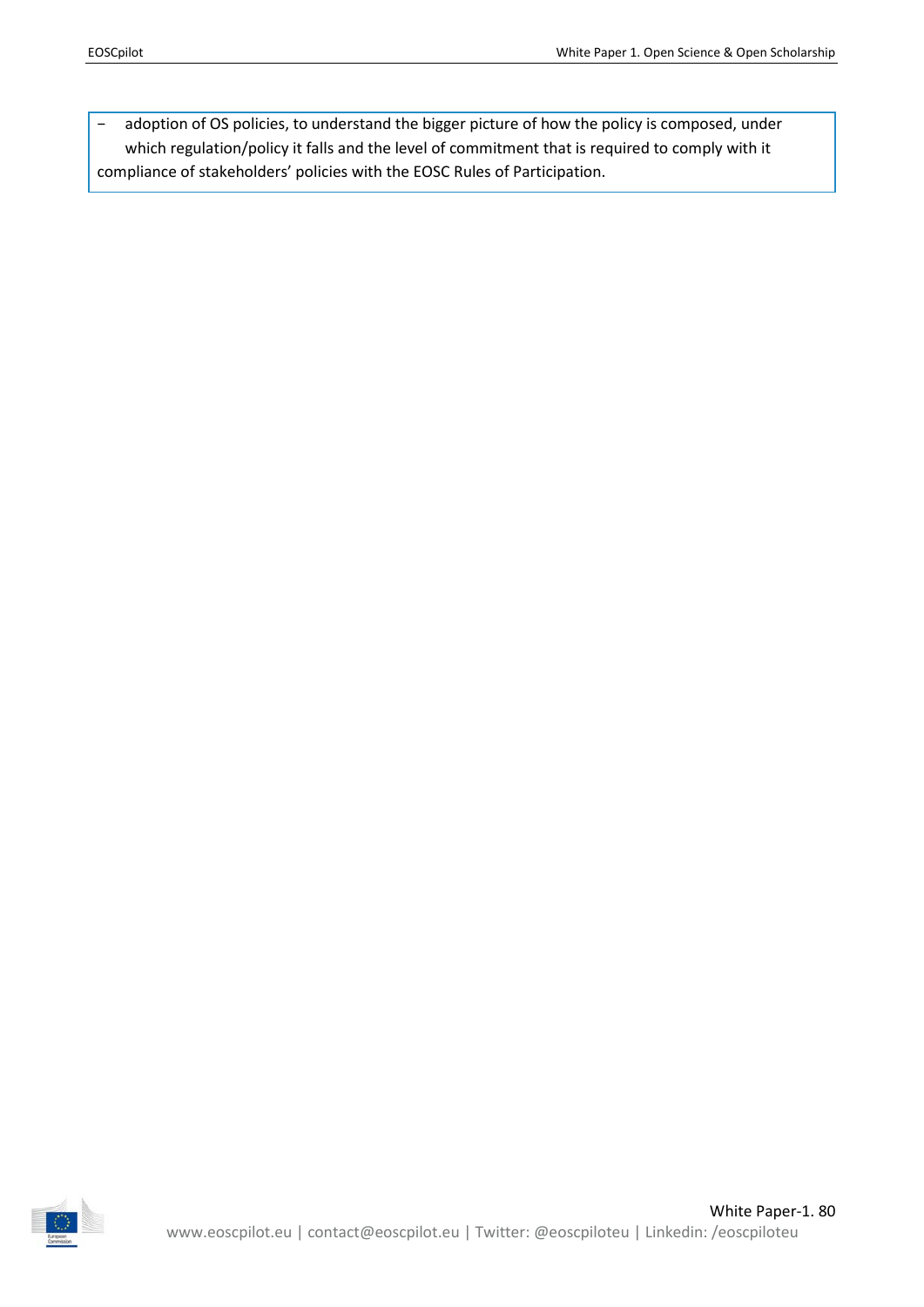## <span id="page-26-0"></span>**4. DRAFT POLICY RECOMMENDATIONS**

All policy recommendations assume a minimum capacity from the side of the stakeholder implementing them and are addressed to the key EOSC stakeholders who (i) need to produce and implement coherent and consistent Open Science and Open Scholarship policies, (ii) are part of the EOSC Governance, and (iii) are able to contribute to the EOSC's overall vision and mission.

The policy recommendations are addressed to all possible stakeholders, though we differentiate between **Research Performing Organisations**, **Funders/Ministries** and **Research/e-infrastructures,** when this is required. These stakeholders are key EOSC stakeholders which need to have produced coherent and consistent OS policies, able to contribute to the EOSC's overall vision and mission. Some recommendations are also directed at the EOSC governance and Rules of Participation.

## <span id="page-26-1"></span>**4.1. Policy Recommendations for Infrastructures and Services in the EOSC**

## 1. Develop a Charter for Access to EOSC Infrastructures, Services and Other Resources

A charter including ground rules, key principles and basic self-commitments would allow different stakeholders taking part in EOSC to have a clear understanding of their rights and obligations with respect to access.

2. Adopt the AARC framework for enabling an interoperable AAI infrastructure

Use of single sign on/login services (or interoperable ones) for the entirety of the spectrum of EOSC services is essential for reducing transaction costs and encouraging use of EOSC infrastructures and services. An AARC framework will provide an incentive both to users and service providers and thus aggregate offer (services) and demand (users) and increase the utility of EOSC.

3. Adopt a minimum metadata schema and limited number of APIs to be considered as standard for services, infrastructures and other resources in the EOSC Service Catalogue

A minimum metadata schema for services (e.g. as defined by eInfraCentral) and a limited number of APIs will allow to have a concise and manageable set of services and thus encourage the development of linked services to those of the EOSC Service Catalogue.

4. Adopt and measure user acknowledgement of use of or contribution to research results of EOSC services, infrastructures and other resources

Acknowledgement of use of or contribution to research results will provide incentives to researchers and at the same time provide a solid metric on which RPOs may build additional metrics, services and incentives schemes.

5. Develop an Evaluation and Ranking of Openness Maturity of EOSC services, infrastructures and other resources

The development of a maturity capability-like model for ranking and evaluating openness of EOSC services will provide a quick and easy-to-use way of assessing the openness of the EOSC ecosystem both for the individual researcher and a research performing organisation. Such system of evaluation and ranking could operate as a signal of openness for the researcher and as an incentive for the RPO, especially if different forms of funding are attached to such an evaluation system.

## <span id="page-26-2"></span>**4.1.1. Implications and Implementation Recommendations for Different Stakeholders**

## ALL

Adopt the recommendations to be produced by the AARC2 project for enabling interoperable AAI to enable researchers to access the whole research and infrastructure service portfolio with one login

## EOSC GOVERNANCE AND RULES OF PARTICIPATION

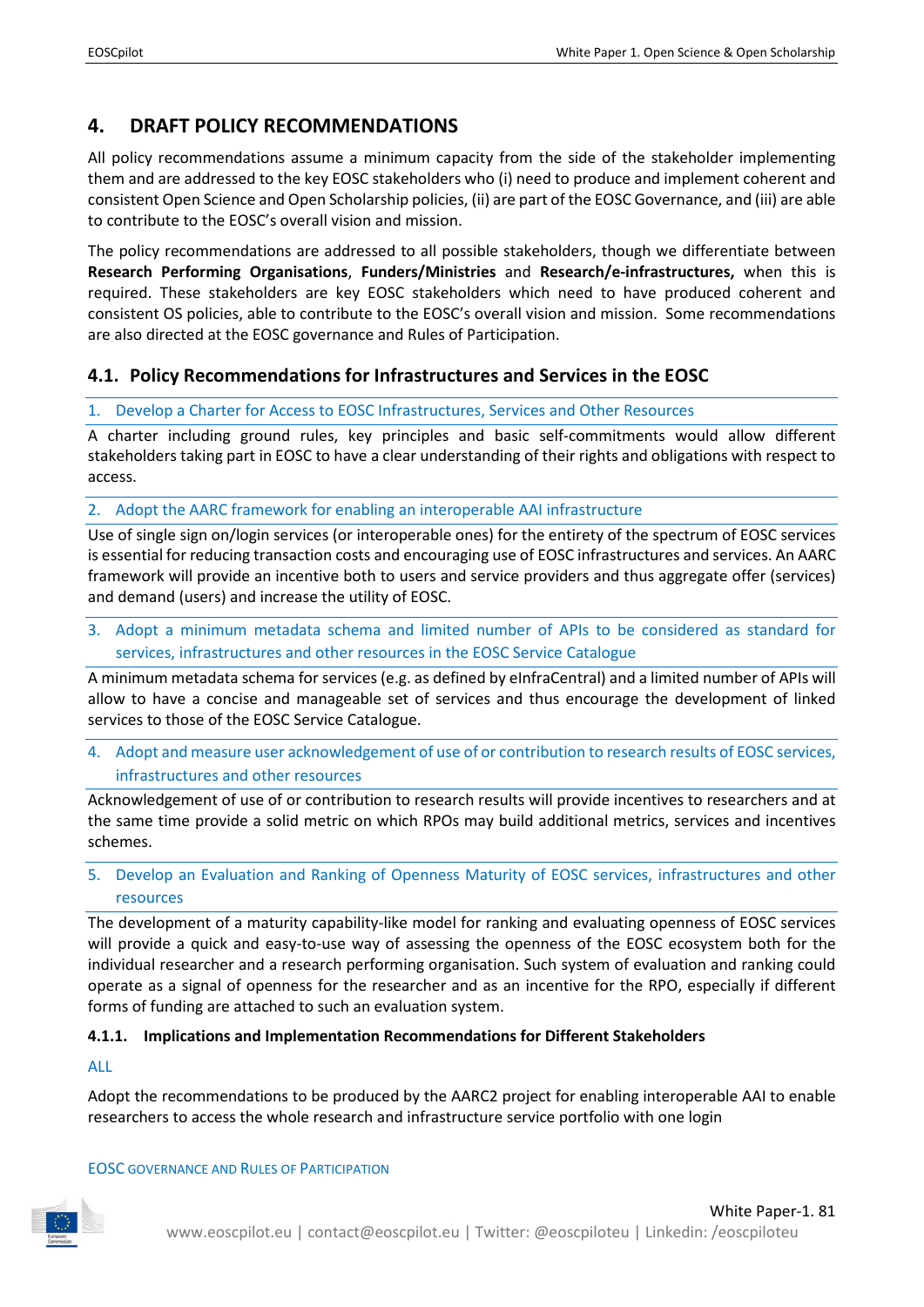- Encourages openness and greater consistency in access policies of research infrastructures, services and other resources supplied through the EOSC
- Ensures AAI solutions in use by suppliers to and users of the EOSC will be interoperable
- Supports interoperability of services, infrastructures and other resources in the EOSC, based on widely recognised standards
- EOSC governance will need to develop monitoring of acknowledgements which will establish and develop practice of citation of EOSC services etc providing a metric for "usability" of services etc
- EOSC RoP should include requirement for users to acknowledge use/contribution of EOSC services, infrastructures and other resources
- EOSC governance will need to monitor adherence to the approved set of minimum metadata and APIs
- EOSC RoP should include requirements for EOSC providers to adhere to the approved set of APIs

## **FUNDERS**

- Funders' requirement for greater openness and consistency of research infrastructures' access policies encourages their use
- Beneficiaries would be required to adopt/apply the AARC2 recommendations which will result in improved accessibility of infrastructures, services etc
- Encourage beneficiary services, infrastructure etc to adopt the EOSC-approved set of minimum metadata and APIs supporting interoperability of services, infrastructures etc and the EOSC, to ensure they meet the EOSC RoPs

#### RESEARCH PERFORMING ORGANISATIONS

- researchers will need to adopt the practice of citing EOSC services, infrastructures and other resources used in their research

## E-INFRASTRUCTURES/ RESEARCH INFRASTRUCTURES

- Charter development may be expected to apply pressure for greater openness and harmonisation of access policies
- Evaluate and rank RIs' openness and recommend activities to encourage greater openness
- RIs should consider assigning open source licenses to the software comprising the core of the open infrastructure they are developing
- RIs will need to adopt the approved set of minimum metadata and APIs for greater interoperability of RIs and services, if they wish to participate in the EOSC
- use of research infrastructures for research outputs is recognised and cited, however RIs may feel under pressure to increase their usage

## <span id="page-27-0"></span>**4.2. Policy Recommendations for Open Science Research Outputs in the EOSC**

## 6. Adopt a minimal set of standards for data/metadata and exchange protocols

Such standards should be based, where possible, on existing global and widely adopted standards. For example, these could be standards for interoperability (e.g. protocols), for metadata exchange (machine readability), for vocabularies, for file formats etc.

## 7. Reduce regulatory complexity for researchers

In the course of their research activities researchers are frequently obliged to take into consideration an increasingly wide range of regulations (from copyright and data protection, to special data regimes, ethics rules etc). In this context, it is necessary that the regulatory complexity is reduced either through the

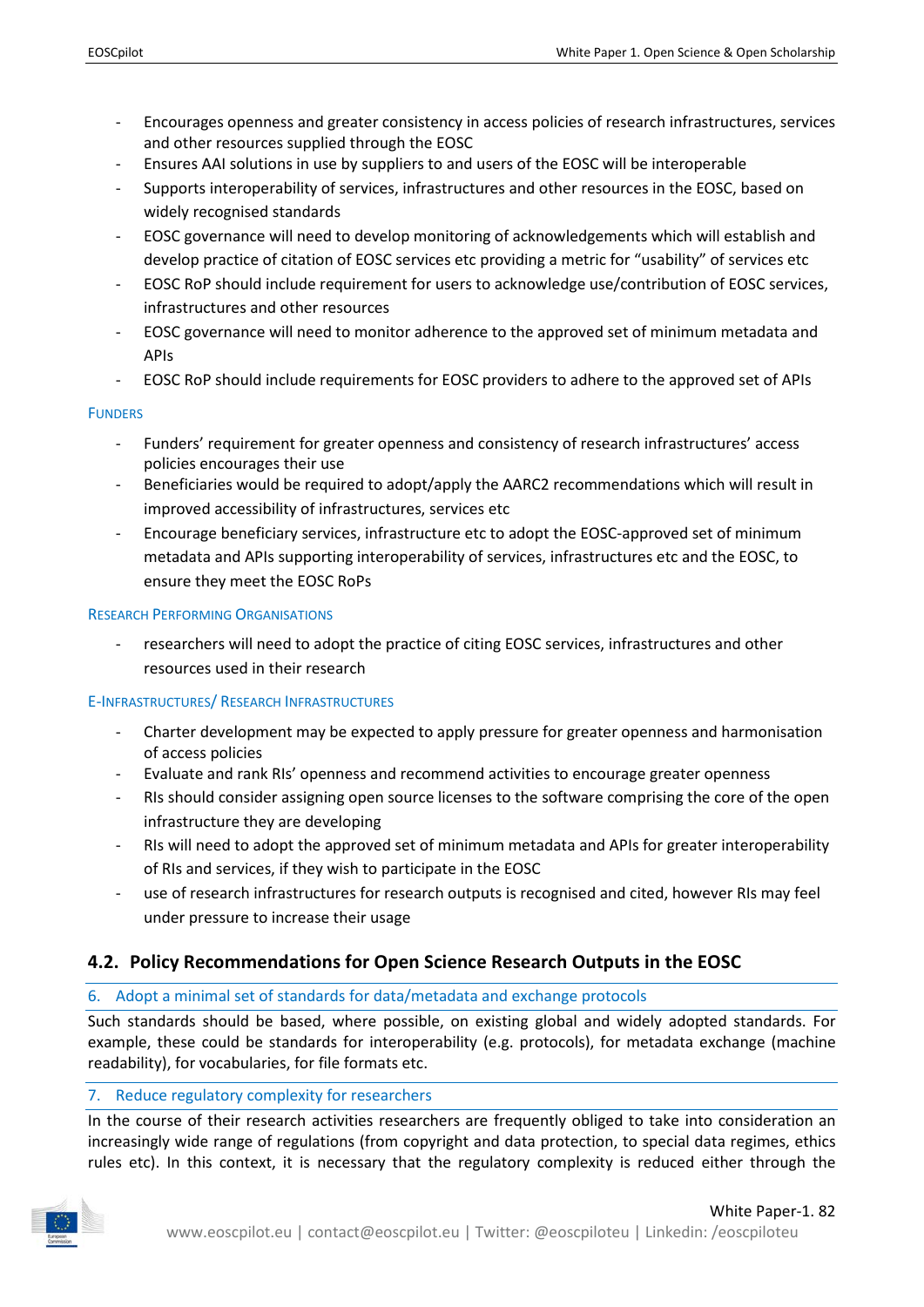codification and simplification of the relevant legislation or through the use of tools and toolkits (including guides and training) to support them in their compliance work.

## 8. Develop and adopt a European Open Science Concordat

Provide leadership and clarity around openness-by-default by jointly detailing an Open Science code of conduct for every beneficiary involved in the research process, from authors to data stewards to repository managers, including the requirement for all research outputs to be appropriately open (as open as possible, as closed as necessary), FAIR and citable.

9. Encourage the development of an EOSC TDM (Text and Data mining) Policy Framework

TDM is becoming the basis for an increasing number of types of research activities, however the regulatory and policy framework surrounding its use remain unclear so we should create a comprehensive policy framework for TDM -based research output, covering commercial and non-commercial use and re-use.

10. Develop principles for long-term data stewardship enabling curation, provenance and quality

Long term stewardship is a composite and complex activity including a number of more specific activities, such as curation, provenance and quality assurance. It is necessary that best practices are developed, documented and then presented in a comprehensive form as a code of conduct including the most important principles and practices.

11. Use community accepted standards and conventions.

Best practices as developed and accepted by the relevant scientific communities are necessary to achieve the objectives of the EOSC. Hence it is necessary to describe, codify and disseminate such practices to reduce transaction costs and ensure EOSC is used by all involved communities.

12. Standardise costs types of Open Science (OA, RDM, Preservation, etc) at all levels

There is immediate need to standardize all types of costs ranging from subscriptions (eg big deals) and costs related to OA and RDM e.g., APCs (peer review process and data stewardship), to storage and services capabilities requirements (e.g., storage costs per Giga- or Tera- Bytes of datasets). Such standardisation will allow a better understanding of their operation (e.g. through meaningful comparisons), to the benefit of the individual researcher and the RPO.

13. Make DMPs a requirement and develop consistent (i.e. aligned) requirements for DMPs

Include machine-readability, versioning, linking to infrastructures and registries. Mandate DMP deposition in a certified repository or CRIS system, link with the research data to which they relate, and update during the lifetime of the research project so they are "live" documents.

14. Encourage the use of unique and persistent digital identifiers

Unique and persistent digital identifiers based on global, sustainable and community-governed solutions are necessary to support openness, FAIRness and citability of all research outputs and to provide the basis for mechanisms to assess compliance with Open Science policies.

15. Ensure that infrastructures, services and other resources supplied through the EOSC provide assurance, for example by developing accreditation or certification schemes

Such assurance is necessary to increase trust in the EOSC and encourage the open release of content by all involved stakeholders. Provide assurance:

- to users, that their research outputs are open, FAIR and citable;
- to the EOSC for the purposes of FAIR data governance and compliance monitoring.

16. Develop, support and promote an EOSC Skills and Capability Framework as a common reference point

Provision of the necessary skills to support and further advance open science is a necessary condition for the further development of the EOSC ecosystem. The description of the necessary competencies and skills for

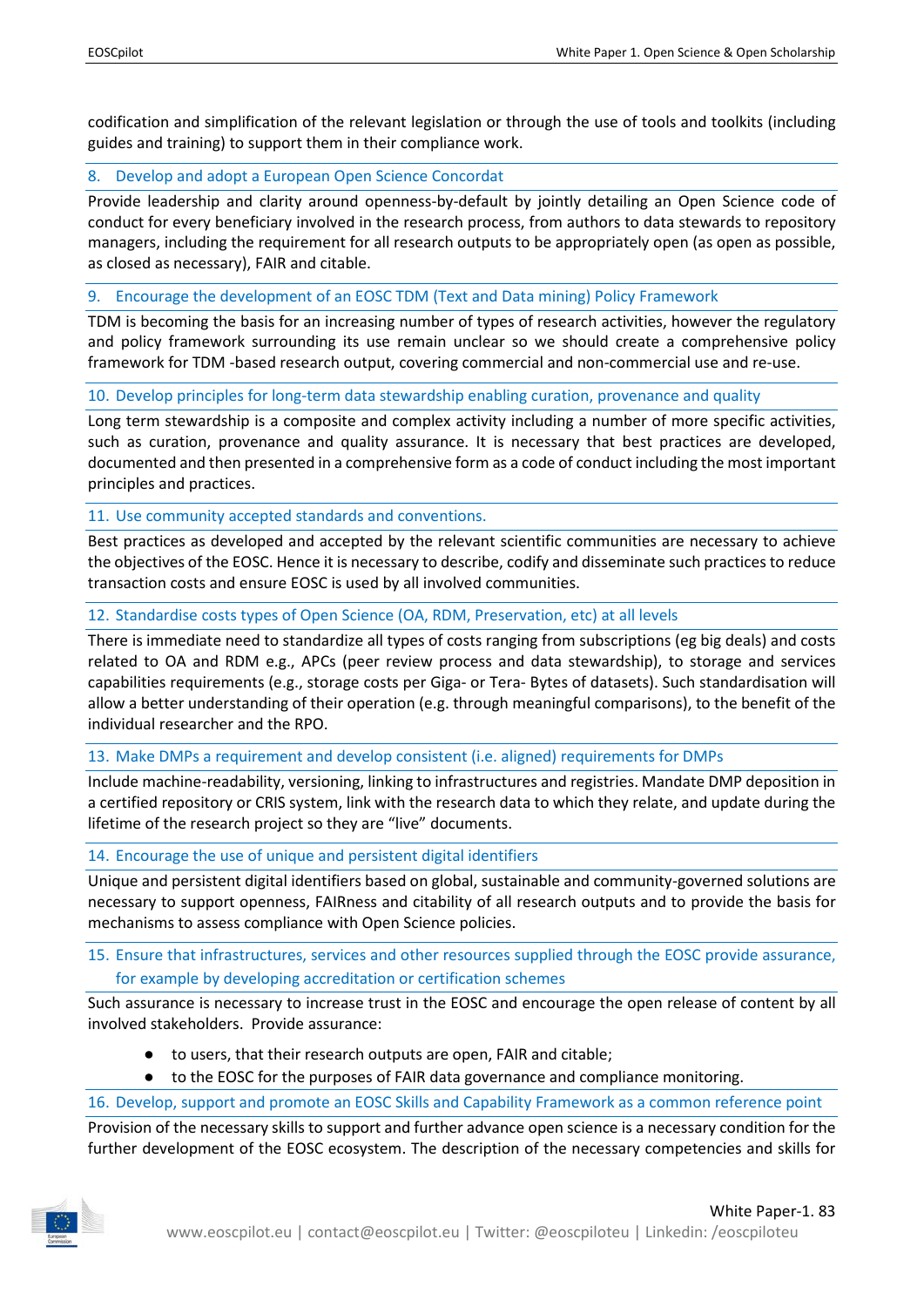RDM is a good first step in this direction and may be further complemented by additional specification of the skills necessary for ensuring that research outputs are appropriately open, FAIR and citable

## <span id="page-29-0"></span>**4.2.1. Implications and Implementation Recommendations for Different Stakeholders**

## EOSC GOVERNANCE AND RULES OF PARTICIPATION

- Accepts or modifies the standardisation process across EOSC entities
- Supports EOSC RoP by stating principles around data stewardship
- European Open Science Concordat supports EOSC RoP by stating principles and expectations around openness, reflecting to users the standards of openness they need to seek in their research and to providers the baseline of openness they should provide
- Supports best practice in data management in the EOSC
- Supports all research outputs produced through the EOSC to have unique and persistent digital identifiers as well as to be open, FAIR and citable
- Provides the basis for mechanisms to monitor compliance with Open Science policies
- Accreditation or certification schemes for research outputs to be developed by EOSC governance; consider introduction of badging systems supporting specific rewards for data availability and for re-use
- provides a Skills and Capability Framework to offer RI, RPOs, and other service providers and users a common reference point for describing the necessary skills and competences for RDM, to ensure research outputs are appropriately open, FAIR and citable

#### **FUNDERS**

- Suggests or mandates the standardisation process across and beyond EOSC
- Requires cross-border coordination and cooperation between European states, RIs and RPOs and beyond
- Wider adherence to approved data stewardship practices by those involved in the research process
- Requires standardisation of costs around OA publishing and RDM eg APCs (peer review process and data stewardship)
- Supports research outputs to be open, FAIR and citable
- Provides basis for mechanisms to monitor compliance with Open Science policies
- Lowering the gap between supply and demand for ICT jobs

## RESEARCH PERFORMING ORGANISATIONS

- Implement and evaluate standardisation within the research process
- Requires collaboration cross-border and with funders/ministries and RIs
- Collaborate with Industry to open up patents, for example piloting open patents in specific industry sectors with high R&D costs, a high regulatory burden or high equipment costs
- Expect guidance on standards to result in wider adherence to approved data stewardship practices by those involved in the research process
- Require standardisation of costs around subscriptions (eg big deals)
- Standardise requirements for DMPs; consistent processes to support implementation can be developed
- Support research outputs to be open, FAIR and citable
- Provide basis for mechanisms to monitor compliance with Open Science policies
- Use of EOSC development skills framework to create job profiles, describing the necessary skills and competences for RDM

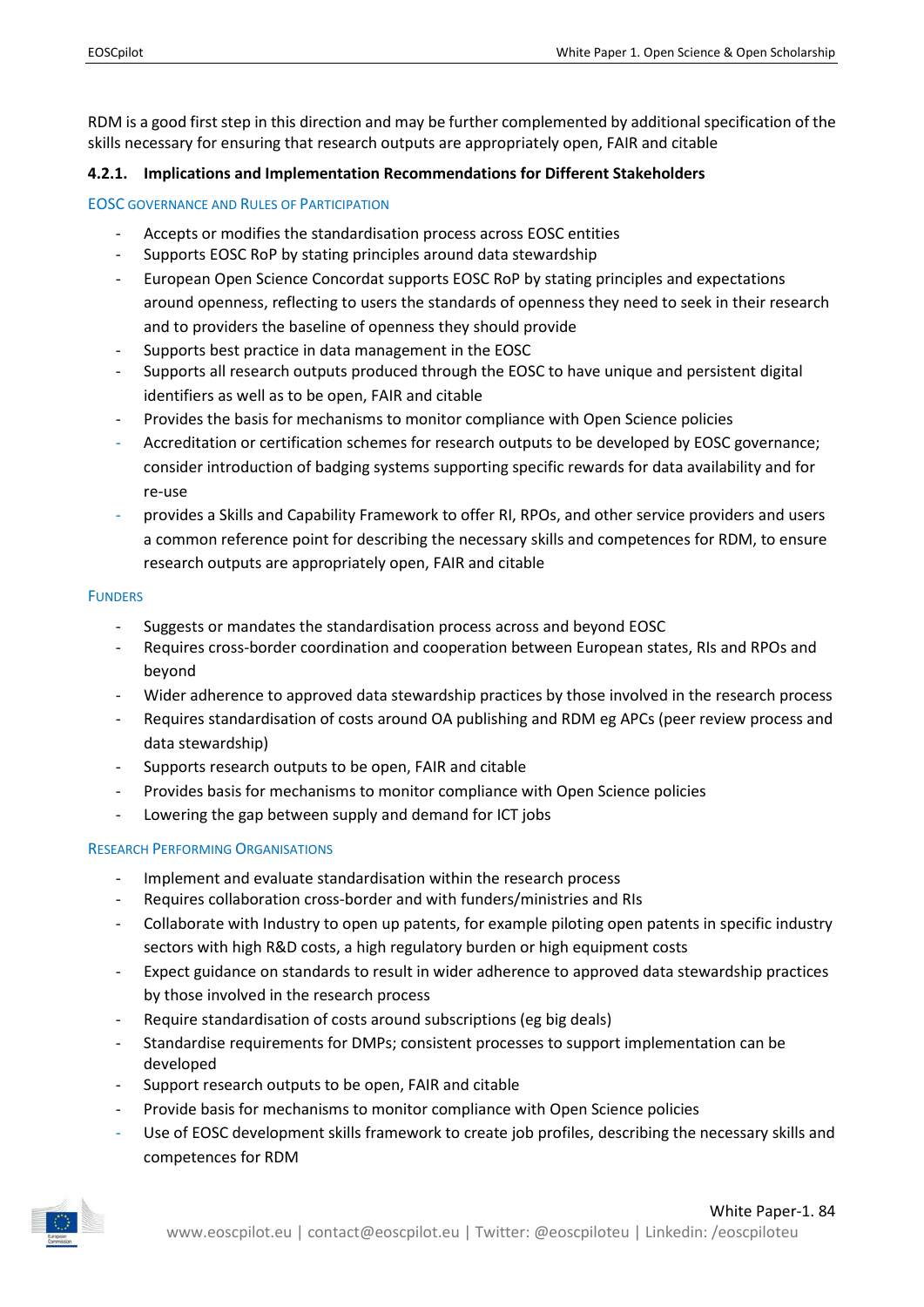#### E-INFRASTRUCTURES/ RESEARCH INFRASTRUCTURES

- Develop and deploy standardisation tools and testing processes
- Requires collaboration cross-border and with funders/ministries and RPOs
- RIs can support the principles and expectations around openness which RIs and users should meet
- RIs can support the data stewardship standards which RIs and users should meet
- Requires standardisation of costs around storage and services capabilities requirements (eg storage costs per Giga- or Tera- Bytes of datasets)
- Support all usage applications of DMPs
- Research outputs produced using RIs should be assigned unique and persistent digital identifiers
- Supports research outputs to be open, FAIR and citable
- Provides basis for mechanisms to monitor compliance with Open Science policies
- Mapping job profiles to EOSC services, validating the services with the feedback in the framework of skills & training

#### POLICY MAKERS

- Ensures all affected beneficiary groups are involved in developing the Concordat by providing principles and expectations around openness for beneficiaries and expecting increased levels of compliance to stated standards of openness
- Ensures all affected beneficiary groups are involved in developing the principles for Data Stewardship

## <span id="page-30-0"></span>**4.3. Policy Recommendations for Intellectual Property Rights**

This section provides an outline of the main policy themes and recommendations falling under the IPR umbrella. It aims at a comprehensive, yet concise, approach addressing the main challenges related to IPR that are identified in previous sections. The recommendations concern different types of IPR policies, that follow the life-cycle of an intangible asset (identification, clearance, sharing, management, dissemination). In the core of our approach is the reduction of any unnecessary transaction costs throughout the life cycle of the research process in a way that supports the vision and practice of open science.

17. Coordinate Open Access and IPR reutilisation in a comprehensive and coherent IPR framework

The issue of IPR and open science, particularly open access, are often presented as antithetical or incompatible. There is limited merit in such an approach. Different forms of IPR exploitation relate to open licensing in a limited fashion only and, mostly, have to do with the choice of time when the protected material is to be released, especially in relation to patents. In addition, IPR exploitation policies are closely related to questions of rights registration and enforcement.

18. Have proper IPR documentation when releasing or accessing a research resource

Rights documentation is a crucial part of any IPR policy, as it allows all involved stakeholders to have an accurate understanding of the rights status of different assets in different stages of their life-cycle (registration, sharing, licensing). Documentation should cover at least the (a) type of IPR, (b) ownership of rights, and (c) licensing of resources.

Such documentation should normally exist on the resource itself (e.g. ownership and copyright notices on a document), in the meta-data of the resource file (e.g. in the meta-data of .doc file), and in the repository metadata.

Where resources are offered through a web service (e.g. an API), the API documentation should also include the terms and conditions (TCs) or Terms of Service (ToS) under which they are offered.

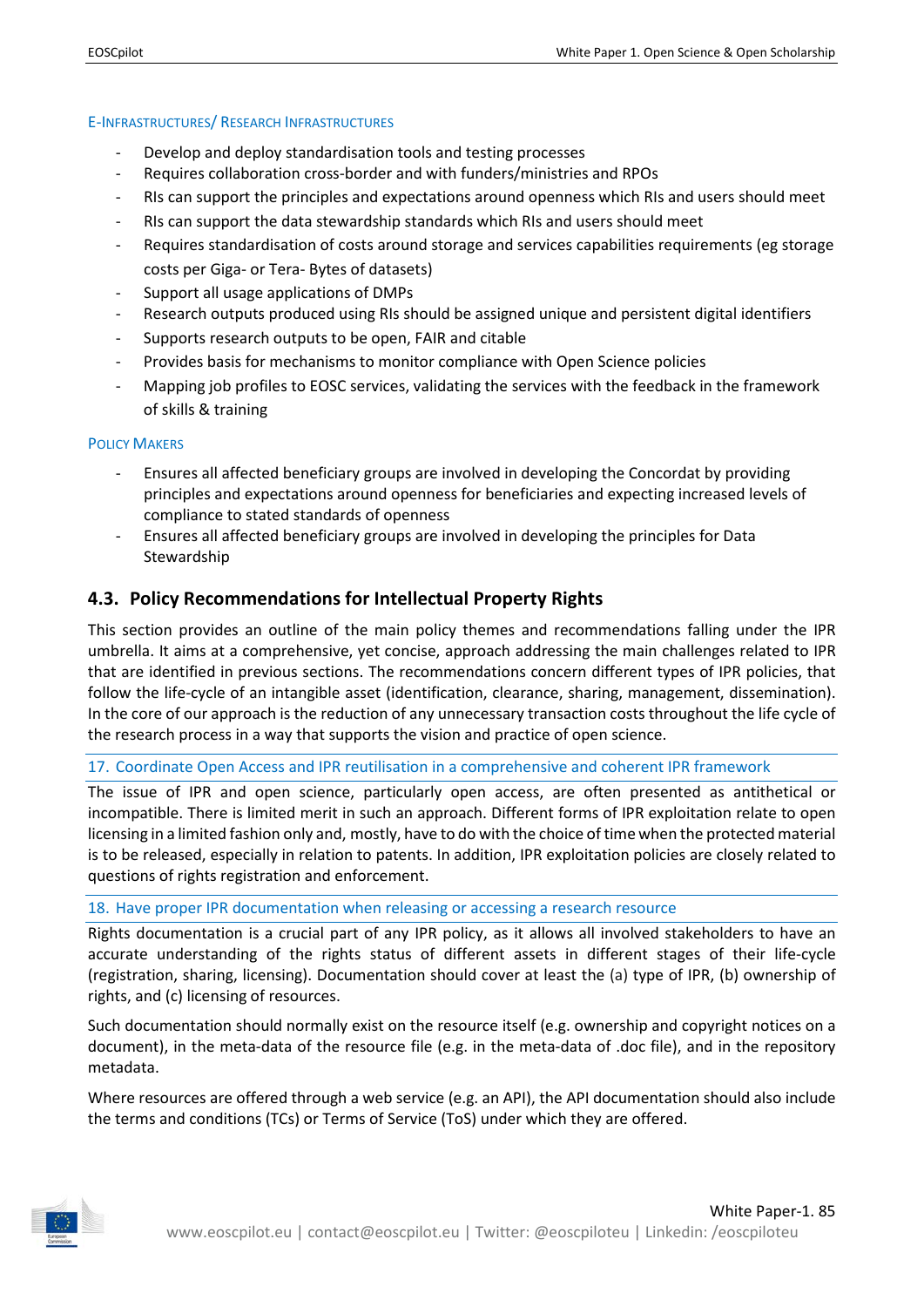Both licences and ToS/ TCs have to be stored in a permanent URI. They also have to follow a clear versioning system and contain a versioning history (versions/date). To the extent possible, a change of version shall be communicated to the recipients of the service (e.g. registered users) or made visible through a public website.

19. Clear IPRs before sharing them over e-Infrastructures/ Research Infrastructures

Rights clearance is a precondition for sharing any research output or resource and ensuring this happens before the introduction of the resource in a shared environment will substantially reduce research transaction costs and risks.

20. Provide coherent and consistent IPR ownership policies

One of the greatest challenges in comprehensive IPR policies for all types of organisations is the introduction of clear ownership and rights registration policies. Such policies allow all levels and types of participants in a research process to have a clear understanding of their rights regarding their contribution in a specific creative process.

#### 21. Have a clear access and rights management regime

Rights management within a research environment, by and large, relates to the access rights that different levels and types of staff have on research results and services. This needs to be in accordance with all the aforementioned points and provide a coherent framework both for reducing potential risks and for ensuring no unnecessary exclusion of persons or institutes requiring access to resources is in place.

22. Ensure that licensing policies accommodate different types of value production

Licensing schemes are necessary both in relation to the establishment of any type of collaboration related to resources and services and in relation to exploitation of resources in a broader value chain including such resources. The relevant stakeholders should make provision to have in place policies both for collaboration and the exploitation/dissemination of resources.

## 23. Introduce Open Access enforcement policies and mechanisms

Enforcement policies should address three issues: first, how the organisation is to monitor the implementation/application of the licence agreements it grants in relation to its own assets; second, how it is to respond to infringements of its licences and/ or IPR in general; and third, how it is going to respond to infringements that take place through the services/assets it provides to third parties.

## 24. Devise and deploy open patent systems along the existing patent systems and support the use of open data for assessing the state of the art in a patent ecosystem.

Piloting open patents in specific industry sectors with high R&D costs, a high regulatory burden or high equipment costs could substantially contribute to the support of open science. In addition, the use of open data to improve state of the art searches and position research in the patent landscape will substantially increase the value return for RPOs and SMEs. Finally, collaboration between EOSC and the European Patent Academy to find and facilitate links between Open Science and increase access to the state of the art, could reduce patent costs allowing SMEs to take part in the innovation ecosystem on equal terms to bigger organisations.

#### <span id="page-31-0"></span>**4.3.1. Implications and Implementation Recommendations for Different Stakeholders**

#### EOSC GOVERNANCE AND RULES OF PARTICIPATION

- − Create an IPR registry containing all IPR policies of participating organisations
- − Express IPR policies in a standard and ideally machine readable format
- − Introduce obligatory IPR documentation as a ground rule for RoP. This includes at least ownership and licensing information
- − Require rights clearance and documentation of the clearance process before any resource is uploaded on EOSC
- − Create model collaboration agreements

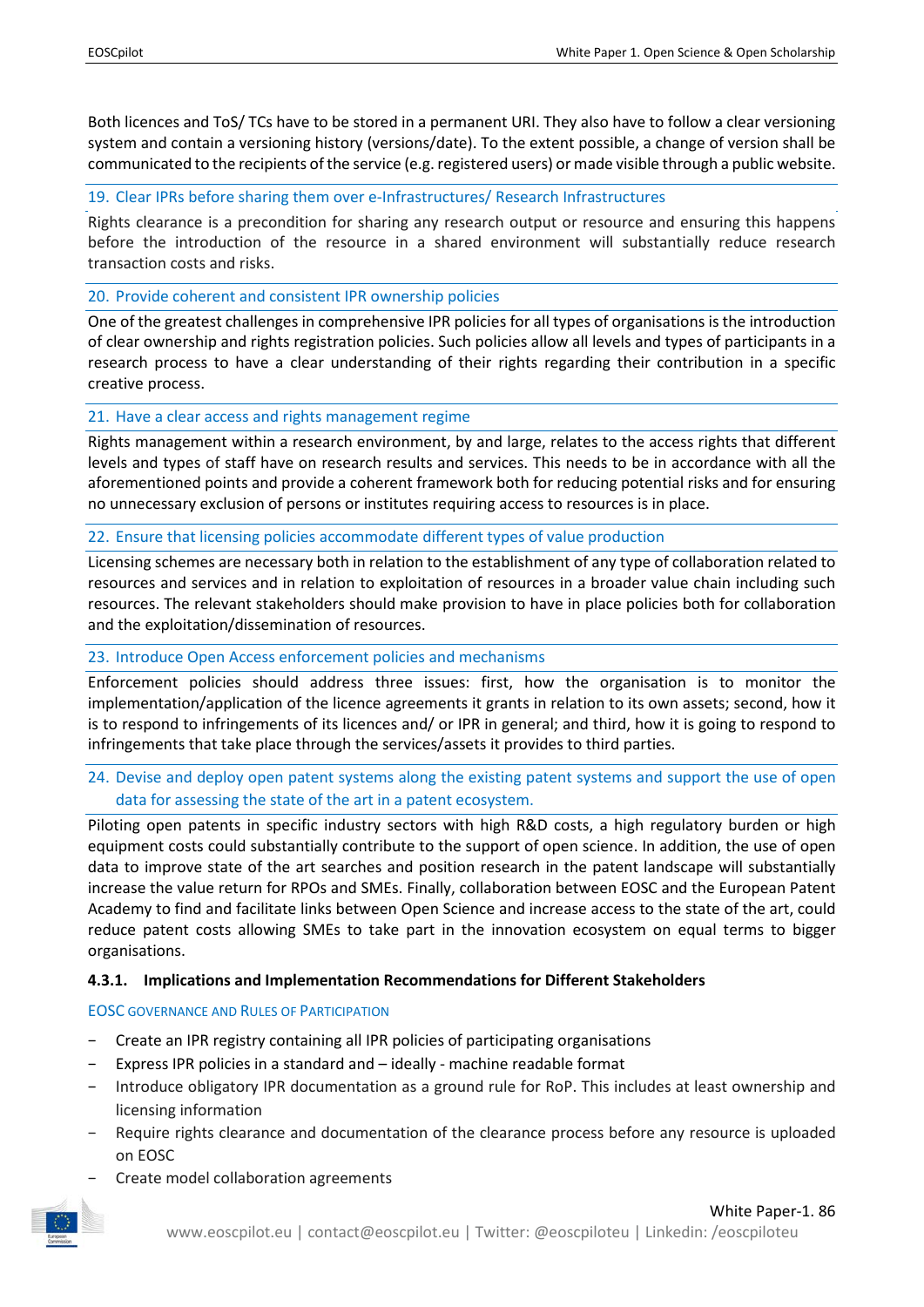- − Record rights allocation rules in collaboration projects
- − Record rights ownership in collaboration projects
- − Provide model access policies (modular, standard and machine readable)
- Ensure that all resource providers have an access policy in place
- − Produce EOSC wide modular and standardise model policy for scholarly communications and IPR
- − Produce decision trees for the choice of open access policies in accordance to IPR policies
- − Provide Licence compatibility charts, wizards and training
- − Use standard and documented licences
- − Create machine readable licensing policies
- − Have an EOSC-wide enforcement policy
- − Create SOPs for handling infringement of open licences and communicate it to the users

#### **FUNDERS**

- − Require the existence of comprehensive IPR policies as a precondition for institutional funding
- − Have IPR documentation of all research outcomes as a condition for funding a research project.
- − Have clearance of rights as an eligible cost in their funding programmes
- − Do not accept as deliverables any content/ research resources that remains uncleared
- − Have clear allocation of IPR ownership as a funding condition
- − Establish clear procedures with regards to allowed embargo periods and access limitations to maximise open access publications
- − Condition funding upon the release of the research output, at a certain stage or certain degree, as open and FAIR content
- − Request a justification, on the basis of a comprehensive IPR exploitation plan, of any decision not to openly release research output
- − Require that individual researchers and RPOs have a clear exploitation plan along with an open scholarly communication plan. In case they fund consortia, they should provide model consortia agreements, and in all cases, make suggestions in relation to both open licences to be used (mostly those characterised as Free Cultural Work licences<sup>111</sup>), as well as model licensing frameworks<sup>[112](#page-32-1)</sup>
- − Require the existence of SOPs for the enforcement of open licences
- Undertake the funding of the whole or part of the litigation process, as well as encourage collaborations with civil society orgs (e.g. FSF). $^{113}$  $^{113}$  $^{113}$

#### RESEARCH PERFORMING ORGANISATIONS

- − Adopt a holistic IPR policy that covers all types of IPR, i.e. Copyright, Patents, Trademarks and Design Rights.
- − Collaborate with National IPR Offices to create custom IPR awareness campaigns with an emphasis on the interaction between IPR and open access
- − Increase the number and quality of IPR courses for non-lawyers focusing on interaction between open access and IPR utilisation
- − Adopt minimum IPR documentation policies as a condition for the inclusion of resources in their institutional repositories.
- − Ensure IPR documentation is standard and machine readable
- − Introduce specific IPR ownership rules for the following instances:
	- o regular research activities of the staff

<span id="page-32-1"></span><span id="page-32-0"></span><sup>111</sup> For the relevant definition, see<https://creativecommons.org/share-your-work/public-domain/freeworks/> <sup>112</sup> E.g. the UK OpenGov Licensing Framewor[k http://www.nationalarchives.gov.uk/information-management/re](http://www.nationalarchives.gov.uk/information-management/re-using-public-sector-information/uk-government-licensing-framework/)[using-public-sector-information/uk-government-licensing-framework/](http://www.nationalarchives.gov.uk/information-management/re-using-public-sector-information/uk-government-licensing-framework/)

<span id="page-32-2"></span><sup>113</sup> E.g. <https://www.gnu.org/licenses/why-assign.html>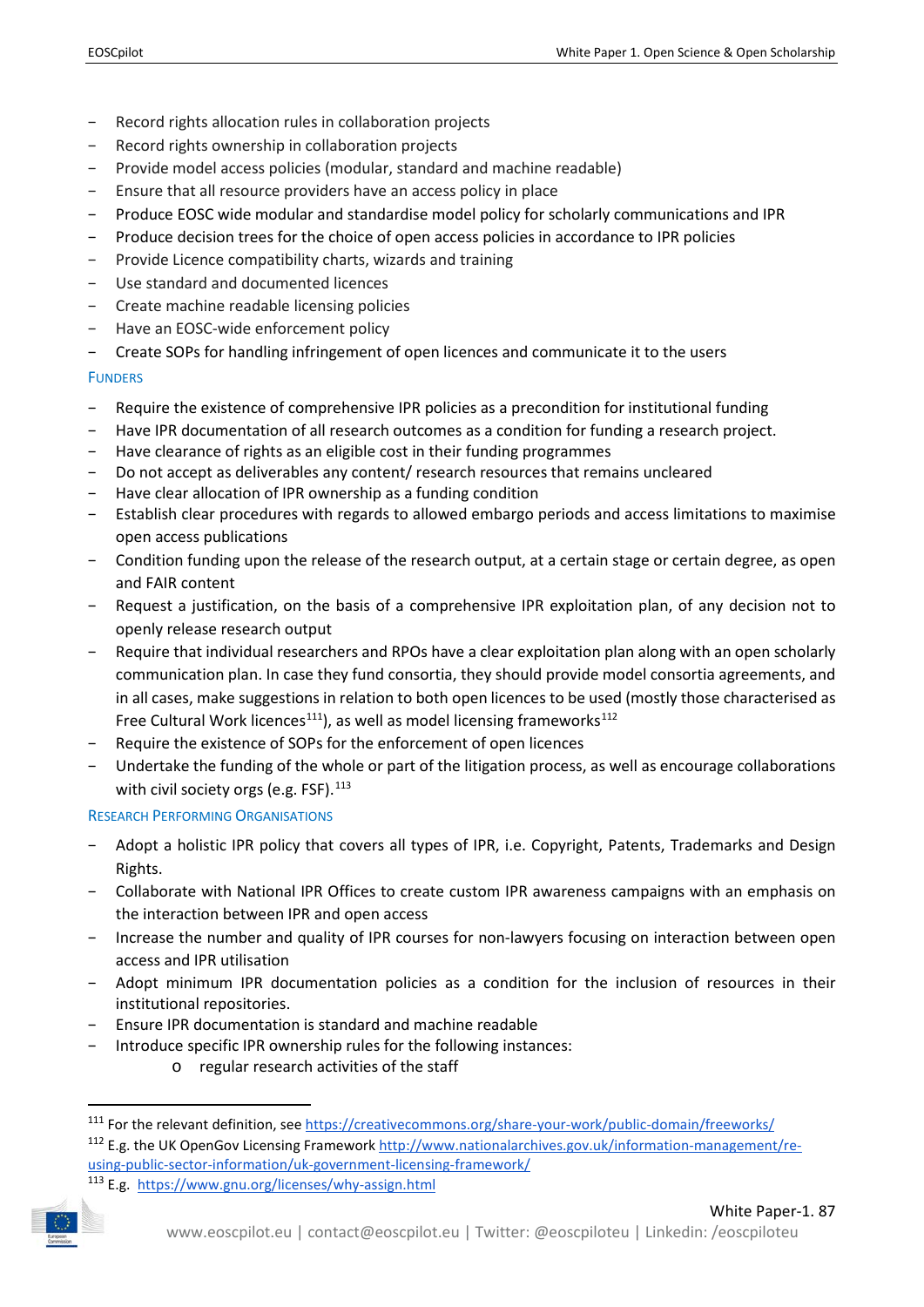- o research collaboration in the framework of projects funded by third parties
- o research collaborations with commercial parties
- o research conducted in collaboration with RPOs spin offs
- o research collaborations with the government
- − Specify in clear terms the division of ownership between the RPOs and the individual researcher
- − Establish clear access procedures in accordance to their IPR policies and ensure that such policies do not preclude neither open access publication of results nor the utilisation and exploitation of research output.
- − Provide clear decision paths for making choices in relation to releasing research results under open licences and the exploitation of research results
- − Provide training and support in relation to the different value production models and set open licensing as the default choice for the publication of research output
- − Introduce model licensing agreements for open innovation networks
- − Establish IPR policies in relation to different forms of exploitation. Such policies should contain at least the following elements:
	- o have a patent or other industrial property assessment of research results
	- o identify value in monetary and non-monetary terms -at least- in relation to core assets
	- $\circ$  identify possible embargos and specify how the scholarly communication of research results affects the exploitation possibilities of research results
	- o specify a life-cycle or asset management plan for different assets contained in the research results
	- o introduce model dual/multiple-licence agreements
- − Establish standard operational procedures (SOPs) for responding to infringement, reporting to affected owners and limiting damage, including notice and take down procedures.
- − Establish risk mitigation strategies, particularly through comprehensive rights clearance at the source of the information entry with a focus on:
	- o violation of attribution terms
	- o violation of copyleft terms
	- o violation of the non-commercial clauses
- − Introduce warning and mediation strategies before escalating legal action in case of infringement.

## E-INFRASTRUCTURES/ RESEARCH INFRASTRUCTURES

- − Condition RPOs participation to e-Infrastructures upon the existence of comprehensive IPR policies for the resources shared on the infrastructures
- − Only host research content that contains IPR documentation
- − Provide tools and guidelines for clearing content
- − Ensure that IPR clearance takes place before any resource is shared through the infrastructure and only host IPR cleared material
- − Ensure there is clear ownership of all resources entering an e-infrastructure
- Provide specific and clear rules for accessing research process and results
- − Have very clear rules as to the kind of content they host and how they support scholarly communication and commercial exploitation accordingly
- − Follow a coherent licence policy encouraging Free Cultural Work Licences<sup>[114](#page-33-0)</sup>
- Follow a license compatibility framework, i.e. suggest a limited range of licences and ensure there are licence calculators in place to allow user to re-use and re-combine material<sup>[115](#page-33-1)</sup>

<span id="page-33-0"></span> <sup>114</sup> <https://creativecommons.org/share-your-work/public-domain/freeworks/>

<span id="page-33-1"></span><sup>115</sup> E.g.<http://janelia-flyem.github.io/licenses.html>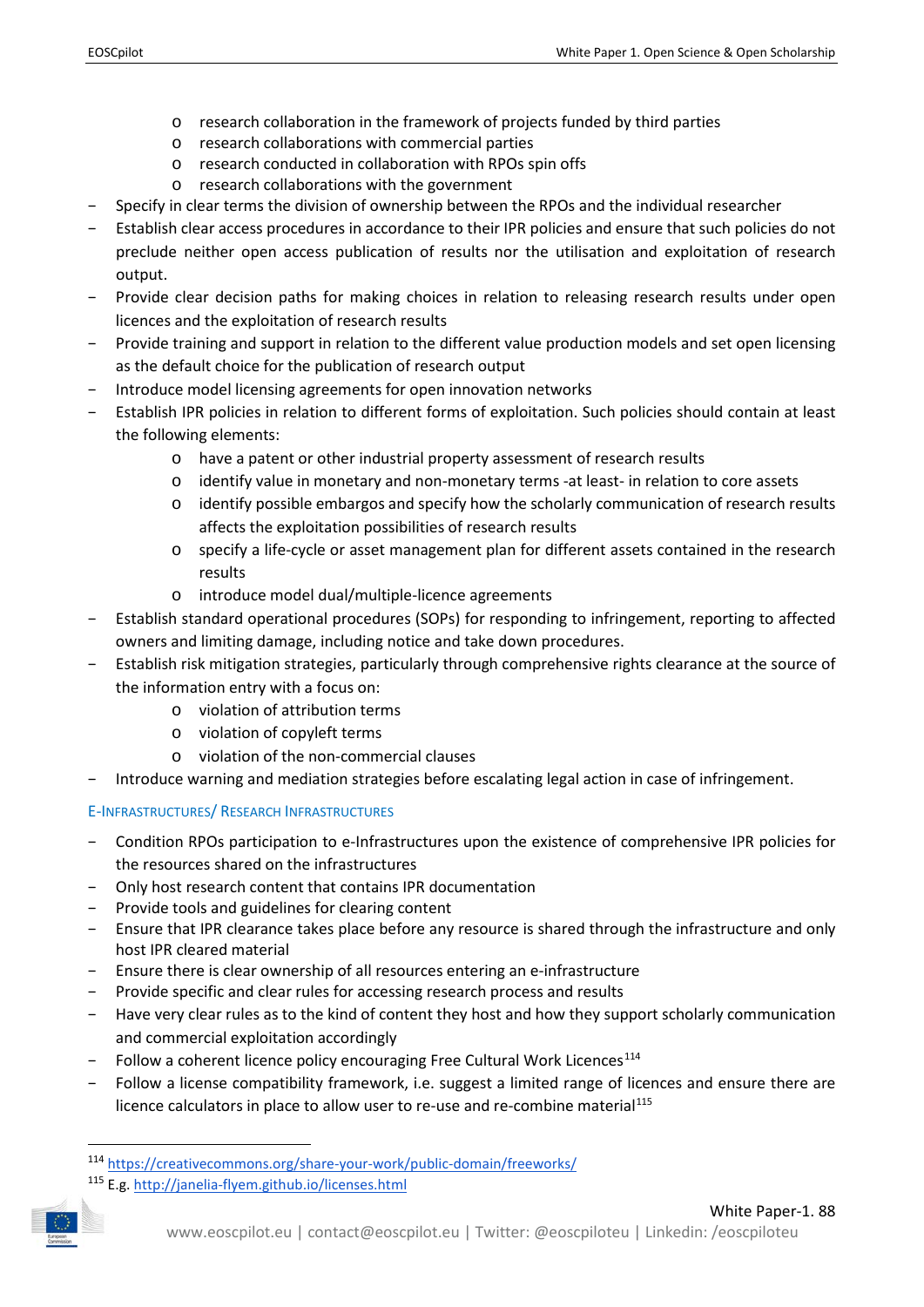− Introduce Standard Operational Procedures (SOPs) for all kinds of infringements taking place over their network.

#### POLICY MAKERS

- Encourage collaboration between National IPR offices and RPOs
- Provide incentives for clear rules of ownership and the documentation of the ownership of research resources
- − Provide rules specifying minimum embargo periods after which research results should become open
- − Ensure that different access levels are based on predefined, rational and transparent parameters that may be monitored and enforced
- − Clearly relate public funding to open access and commercial exploitation to state aid or financing from private sources. By identifying a series of different types of value (e.g. monetary and non-monetary), policy makers should opt for open scholarly communication that could be complemented with other types of protection, e.g. patent protection, especially if the disclosure obligations of a patent are fulfilled through the open access publication of the underpinning research
- Take all measures possible to reduce licence pollution by encouraging the use of standard and existing licences and also by linking funding and career development with the opening up of research results.
- Introduce policies linking the assessment of an RPO with the maturity of its enforcement mechanisms, particularly in relation to the violation of Open licences
- Provide guidance and training in relation to the types of liability related to different types of releasing research resources.

## <span id="page-34-0"></span>**4.4. Policy Recommendations for Research Impact Assessment and Open Science Monitoring in the EOSC**

- 25. Adopt the recommendation of the OSPP Working Group on Rewards and embed Open Science in the evaluation of researchers at all stages of their career
- − Open Science must become part of recruitment criteria, career progression and grant assessment procedures for researchers
- − ERA policies and roadmaps, as well as relevant national policies need a revision through the lens of Open Science and to be appropriately adapted to support Open Science
- − Mechanisms should be put in place at the European level to encourage and incentivise researchers' participation in Open Science, primarily by funders
- − Assessment of researchers should be structured to encompass all aspects of their achievements including Open Science. The OS-CAM multi-dimensional approach can be instrumental in this more structured evaluation of researchers.

## 26. Promote and support Open Next Generation Metrics infrastructure

As with the recommendation of the EC HLEG on Next Generation Metrics, «*Next generation metrics should be underpinned by an open, transparent and linked data infrastructure»* to address the collection and processing of underlying data. Develop and promote unique, unambiguous, persistent, verified, open, global identifiers; agreed standard data formats; and agreed standard data semantics.

## 27. Develop and operate Open Science Monitoring as an integral core service of EOSC

Develop an OS monitoring framework, indicators for measuring all aspects of OS, data to use, how to collect data, etc. This framework must meet the consensus of national infrastructures, RIs, EU as well as international bodies, who will have local monitoring instances. Moreover, the framework must be:

- − **Open, Accessible and Interoperable.** Develop open, web-accessible and distributed instances with well-defined APIs and exchange formats for raw data, indicators and results
- Reproducible. Use of open data sources/resources to ensure transparency and reproducibility

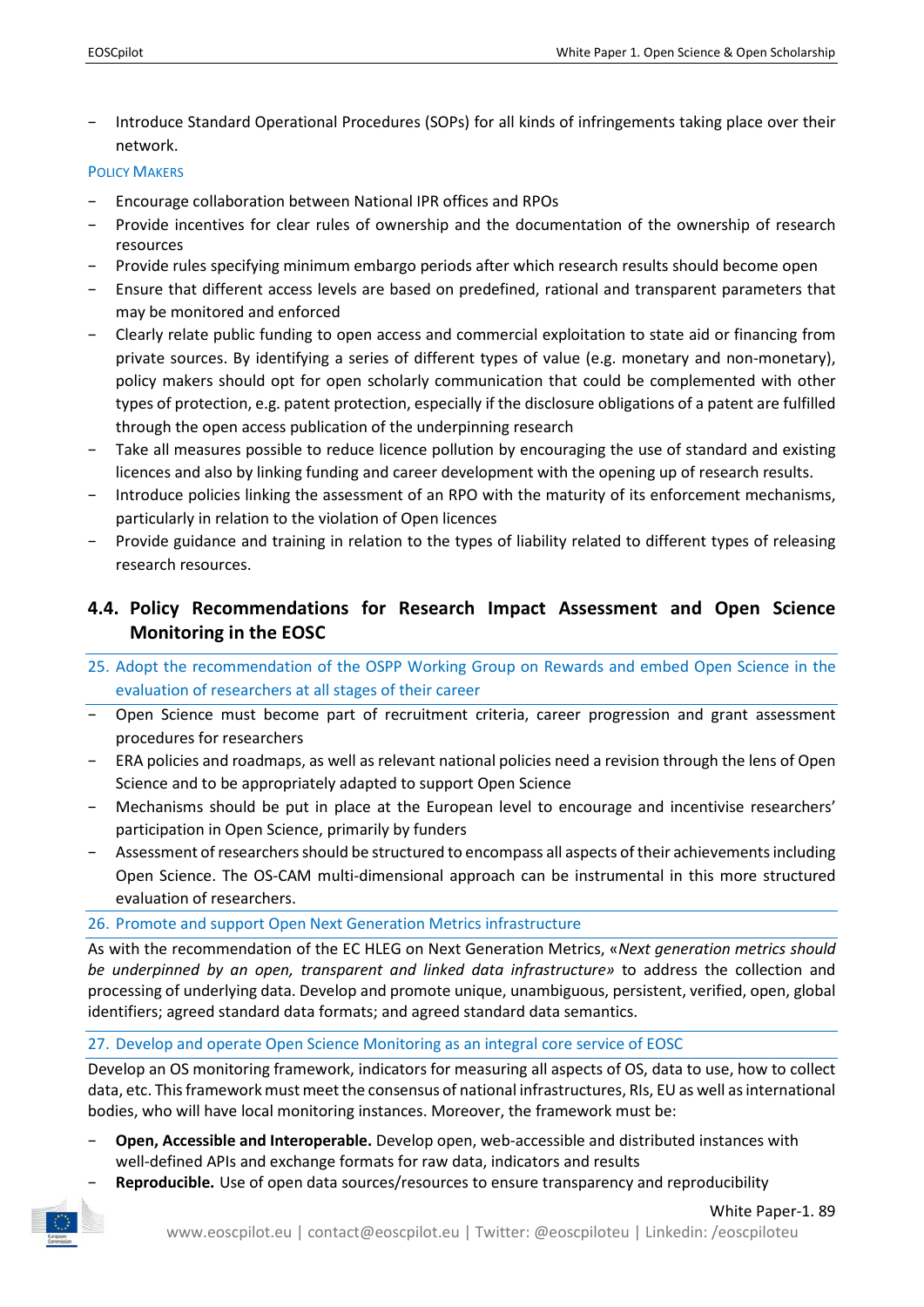- − **Secure.** Provide appropriate security measures by defining and employing appropriate security policies around authorisation and authentication of research administrator actions, data protection and safeguarding of the integrity of the data
- − **Reliable.** Exhibit a reliable online presence, without down-time or undocumented changes
- − **Extensible.** Account for dynamically changing application contexts, i.e., new types of data, new indicators
- − **Scalable.** Handle very large amounts of requests, as well as simultaneous execution of tasks and processes such as monitoring, visualizing, exporting and so on.

#### 28. Develop and maintain a machine-readable Open Science Registry for EOSC

Develop a set of OS policy models and accompanying structures.

#### <span id="page-35-0"></span>**4.4.1. Implications and Implementation Recommendations for Different Stakeholders**

#### EOSC GOVERNANCE AND RULES OF PARTICIPATION

- − EOSC must consider the Open Science Monitor (OSM) as one of its key core services
- − All EOSC services must develop OS reporting mechanisms and exchange data with EOSC OSM
- − The EOSC must be part of a global Open Metrics initiative where all types of next generation metrics are collected and processed. Use RDA as one of the venues for global collaboration on the specifications
- − Ensure metrics are automatically collected from EOSC stakeholders who want to measure openness and FAIRness of their organization and research outputs
- Develop and introduce a badging system for all aspects of open science (e.g. OA publications and data, stewardship for FAIR data, links to software and methods, assisting citizen science) to intrinsically motivate researchers, boost their active participation in open science, increase public recognition and foster self-guided OS training
- − Assist in the development of OS policy models to be used in EOSC and promote the use of machinereadable policy documents
- − A federated EOSC should be supported by an Open Science registry.

#### FUNDERS/ MINISTRIES

- − Define Open science, Data Science and relevant services and adjust grant policies by prioritising support for EOSC infrastructure and EOSC repositories
- − Provide consistent policies for domain-specific Data Management Plans, the application of FAIR principles and rewards
- − Provide financial incentives for researchers to make data openly available not only at the end of their project but also in other phases of the research process
- − Provide the set of metrics specified by the OS Monitor for measuring Open Science Embed the framework into national infrastructures and services
- − Adopt the OS policy model (preferably machine readable) and record OS policies at national level
- − Establish and support national OS nodes to network with EU and global initiatives.

#### RESEARCH-PERFORMING ORGANISATIONS

- − Provide the set of metrics specified by the OS Monitor for measuring Open Science
- − Introduce the use of combined metrics in researcher career assessment. Use Journal Impact Factor, hindex and usage metrics wisely and only for the purpose each individual metric was initially introduced for
- Promote open peer review (including peer-review of DMPs and data) as a way of incentivising researchers and getting credit; include peer-review in recruitment and in promotion of researchers
- Encourage the establishment of Open Science Championships and other relevant initiatives promoting OS practices uptake.

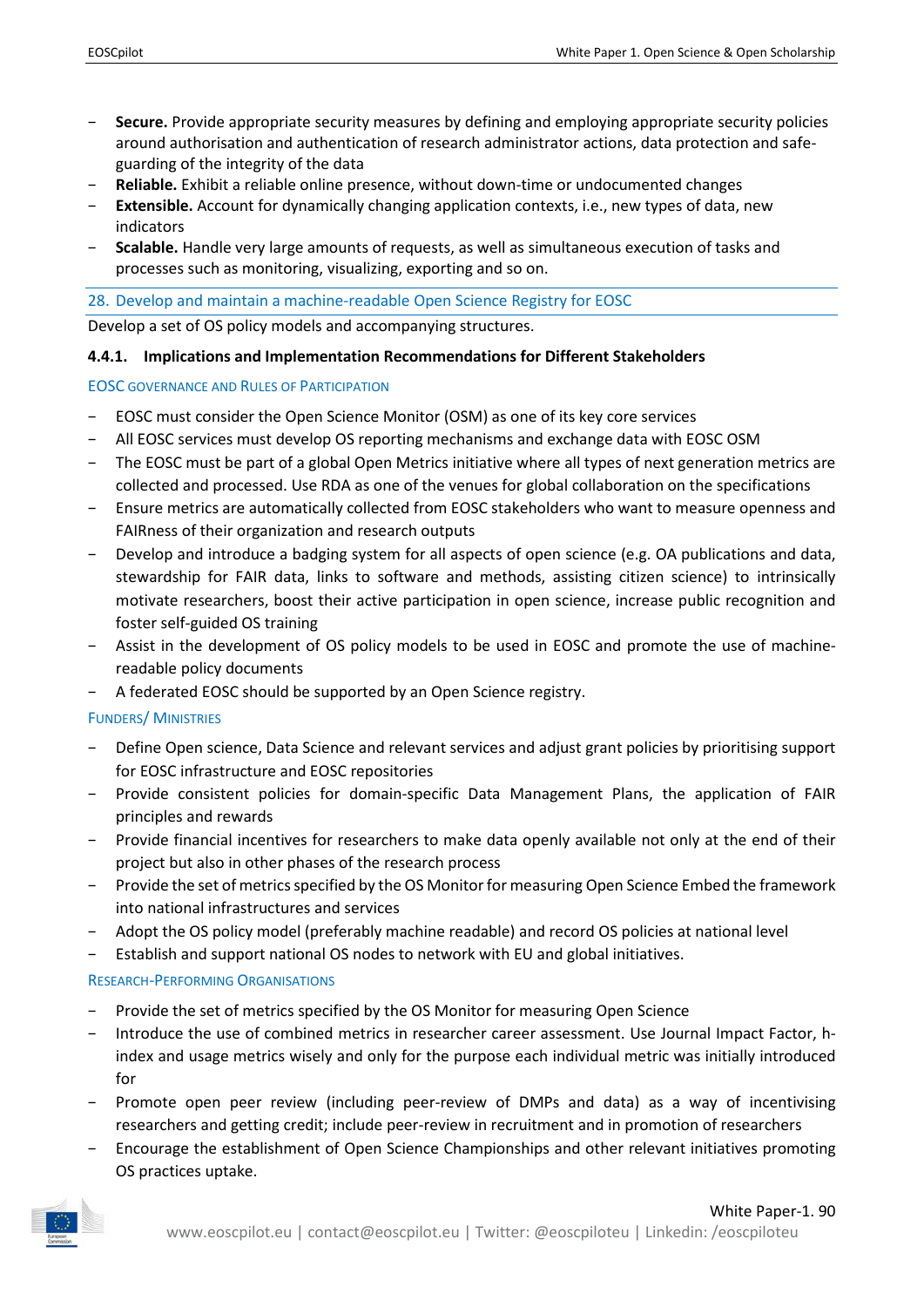#### E-INFRASTRUCTURES/ RESEARCH INFRASTRUCTURES

- − Put in place the appropriate monitoring mechanisms and services (based on the agreed framework) and provide the set of metrics specified by the OS Monitor for measuring Open Science
- − Define mechanisms to require the use of a standardised metrics system in line with those proposed by funder or specific domain communities
- − Consider innovative ways of promoting the use of services, for instance by rewarding researchers with free storage space for sharing big datasets.

#### POLICY MAKERS

- − Conform to the OS Monitor specs and provide data and indicators accordingly
- − Provide citation and usage data in the Open Metrics Infrastructure

The table presented on the following pages summarises possible implications of the Open Science and Open Scholarship draft recommendations for each of the stakeholder groups.

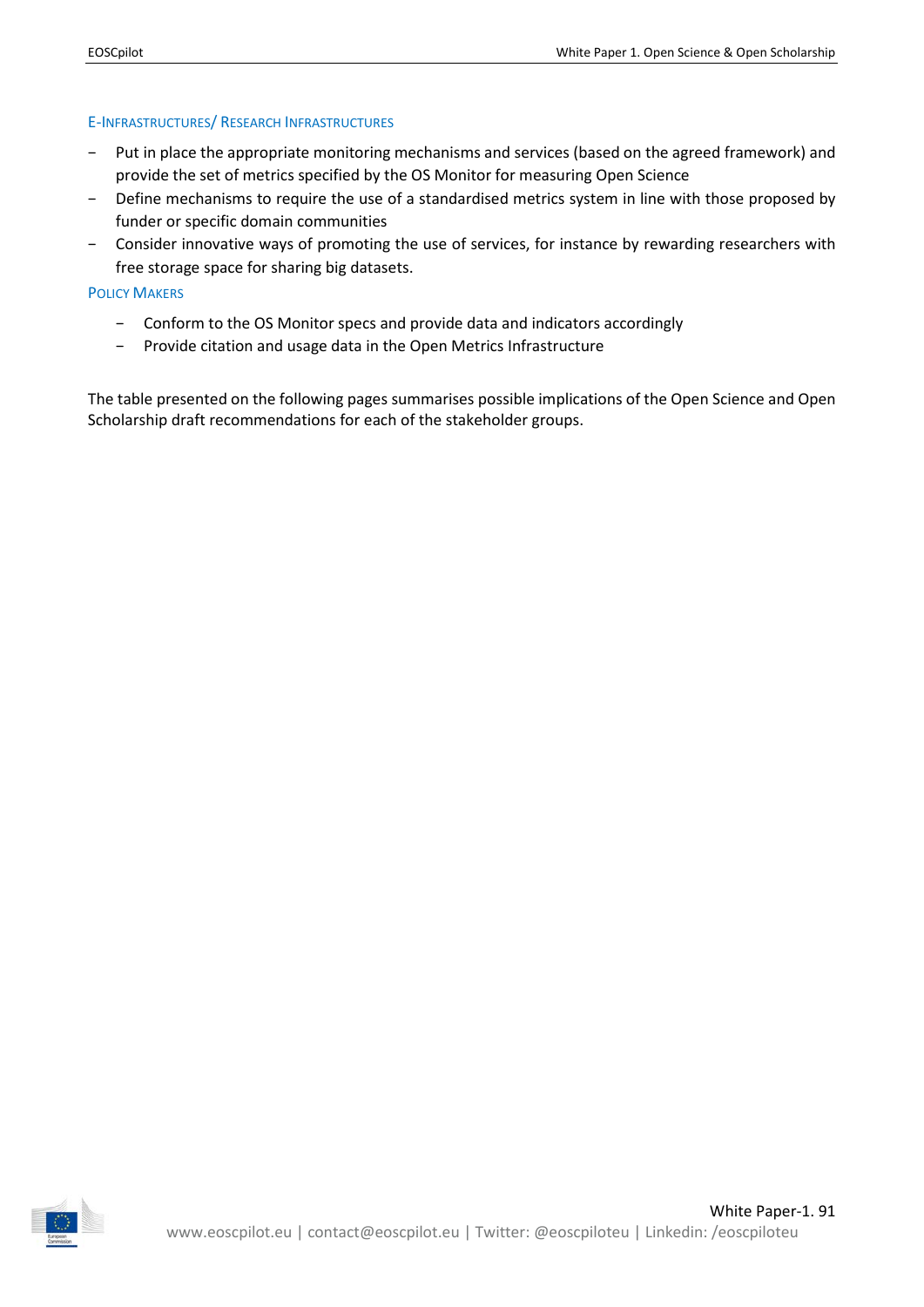| <b>Draft Policy</b><br><b>Recommendation</b>                                                                                                                                                                                                                                                                                                                                                                                         | <b>EOSC</b><br><b>Governance/Rules of</b><br><b>Participation</b>                                                                                                                                                                                                                                                              | <b>Funders and</b><br><b>Ministries</b>                                                                                                                                                                                                                                                                                                        | <b>Research Producing</b><br><b>Organisations</b>                                                                                              | <b>Research</b><br><b>Infrastructures</b>                                                                                      | <b>Policymakers</b> |
|--------------------------------------------------------------------------------------------------------------------------------------------------------------------------------------------------------------------------------------------------------------------------------------------------------------------------------------------------------------------------------------------------------------------------------------|--------------------------------------------------------------------------------------------------------------------------------------------------------------------------------------------------------------------------------------------------------------------------------------------------------------------------------|------------------------------------------------------------------------------------------------------------------------------------------------------------------------------------------------------------------------------------------------------------------------------------------------------------------------------------------------|------------------------------------------------------------------------------------------------------------------------------------------------|--------------------------------------------------------------------------------------------------------------------------------|---------------------|
| OS1. Develop a Charter for<br>Access to EOSC<br>Infrastructures, Services and<br><b>Other Resources</b><br>OS2. Adopt the AARC                                                                                                                                                                                                                                                                                                       | Encourages openness<br>and greater consistency<br>in access policies of<br>research infrastructures,<br>services and other<br>resources supplied                                                                                                                                                                               | Funders requirement for<br>greater openness and<br>consistency of research<br>infrastructures' access<br>policies encourages<br>their use                                                                                                                                                                                                      | Researchers will need to<br>adopt the practice of<br>citing EOSC services,<br>infrastructures and<br>other resources used in<br>their research | Charter development<br>may be expected to<br>apply pressure for<br>greater openness and<br>harmonisation of access<br>policies |                     |
| interoperable AAI<br>infrastructure                                                                                                                                                                                                                                                                                                                                                                                                  | framework for enabling an<br>through the EOSC single<br>login<br><b>EOSC RoP should include</b><br>requirements for EOSC<br>providers to adhere to<br>the approved set of APIs<br>considered as standard for<br>EOSC governance will<br>need to monitor<br>adherence to the<br>approved set of<br>minimum metadata and<br>APIS | Beneficiaries would be<br>required to adopt/apply                                                                                                                                                                                                                                                                                              |                                                                                                                                                | <b>Evaluation and Ranking</b><br>of Openness Maturity<br>will evaluate and rank                                                |                     |
| OS3. Adopt a minimum<br>metadata schema and limited<br>number of APIs to be                                                                                                                                                                                                                                                                                                                                                          |                                                                                                                                                                                                                                                                                                                                | the AARC2<br>recommendations which<br>will result in improved<br>accessibility of<br>infrastructures, services<br>etc<br>Encourage beneficiary<br>services, infrastructure<br>etc to adopt the EOSC-<br>approved set of<br>minimum metadata and<br>APIs supporting<br>interoperability of<br>services, infrastructures<br>etc and the EOSC, to |                                                                                                                                                | RIs' openness and will<br>recommend activities to<br>encourage greater                                                         |                     |
| services, infrastructures and<br>other resources in the EOSC<br>Service Catalogue                                                                                                                                                                                                                                                                                                                                                    |                                                                                                                                                                                                                                                                                                                                |                                                                                                                                                                                                                                                                                                                                                |                                                                                                                                                | openness<br>RIs should consider<br>assigning open source                                                                       |                     |
| OS4. Adopt and measure user<br>acknowledgement of use of or<br>contribution to research<br>Supports<br>results of EOSC services,<br>interoperability of<br>infrastructures and other<br>services, infrastructures<br>resources<br>and other resources in<br>OS5. Develop an Evaluation<br>the EOSC, based on<br>and Ranking of Openness<br>widely recognised<br>Maturity of EOSC services,<br>standards<br>infrastructures and other |                                                                                                                                                                                                                                                                                                                                |                                                                                                                                                                                                                                                                                                                                                |                                                                                                                                                | licenses to the software<br>comprising the core of<br>the open infrastructure<br>they are developing                           |                     |
|                                                                                                                                                                                                                                                                                                                                                                                                                                      |                                                                                                                                                                                                                                                                                                                                |                                                                                                                                                                                                                                                                                                                                                |                                                                                                                                                | RIs will need to adopt<br>the approved set of<br>minimum metadata and                                                          |                     |
|                                                                                                                                                                                                                                                                                                                                                                                                                                      | ensure they meet the<br><b>EOSC RoPs</b>                                                                                                                                                                                                                                                                                       |                                                                                                                                                                                                                                                                                                                                                | APIs for greater<br>interoperability of RIs<br>and services, if they<br>wish to participate in                                                 |                                                                                                                                |                     |
| resources                                                                                                                                                                                                                                                                                                                                                                                                                            | <b>EOSC RoP should include</b><br>requirement for users to<br>acknowledge<br>use/contribution of                                                                                                                                                                                                                               |                                                                                                                                                                                                                                                                                                                                                |                                                                                                                                                | the EOSC<br>- use of research<br>infrastructures for                                                                           |                     |
|                                                                                                                                                                                                                                                                                                                                                                                                                                      | EOSC services,                                                                                                                                                                                                                                                                                                                 |                                                                                                                                                                                                                                                                                                                                                |                                                                                                                                                | research outputs is<br>recognised and cited,                                                                                   |                     |

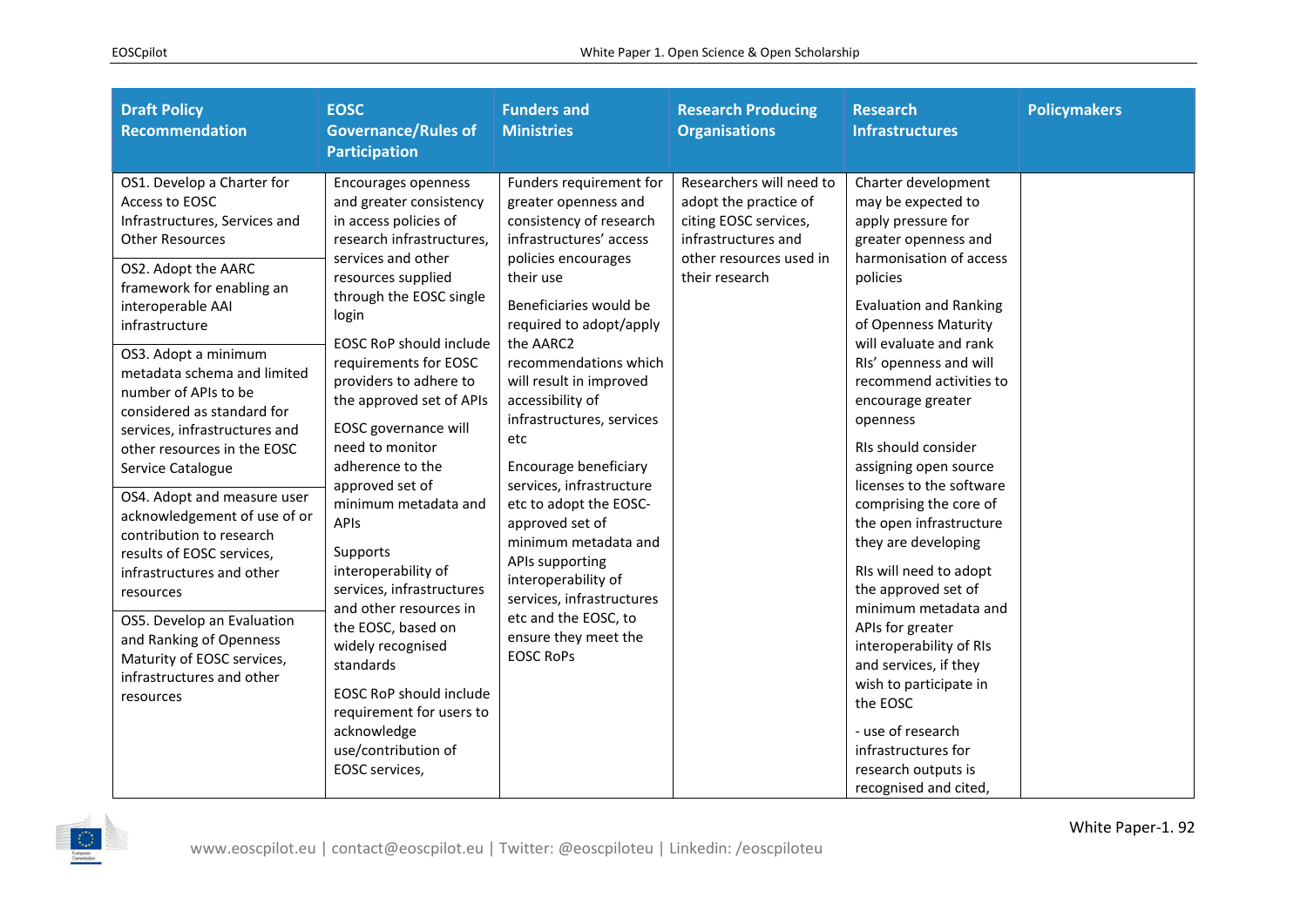| infrastructures and<br>other resources<br>- EOSC governance will<br>need to develop<br>monitoring of<br>acknowledgements<br>which will establish and<br>develop practice of<br>citation of EOSC services<br>etc providing a metric<br>for "usability" of<br>services etc | however RIs may feel<br>under pressure to<br>increase their usage |
|--------------------------------------------------------------------------------------------------------------------------------------------------------------------------------------------------------------------------------------------------------------------------|-------------------------------------------------------------------|
|--------------------------------------------------------------------------------------------------------------------------------------------------------------------------------------------------------------------------------------------------------------------------|-------------------------------------------------------------------|

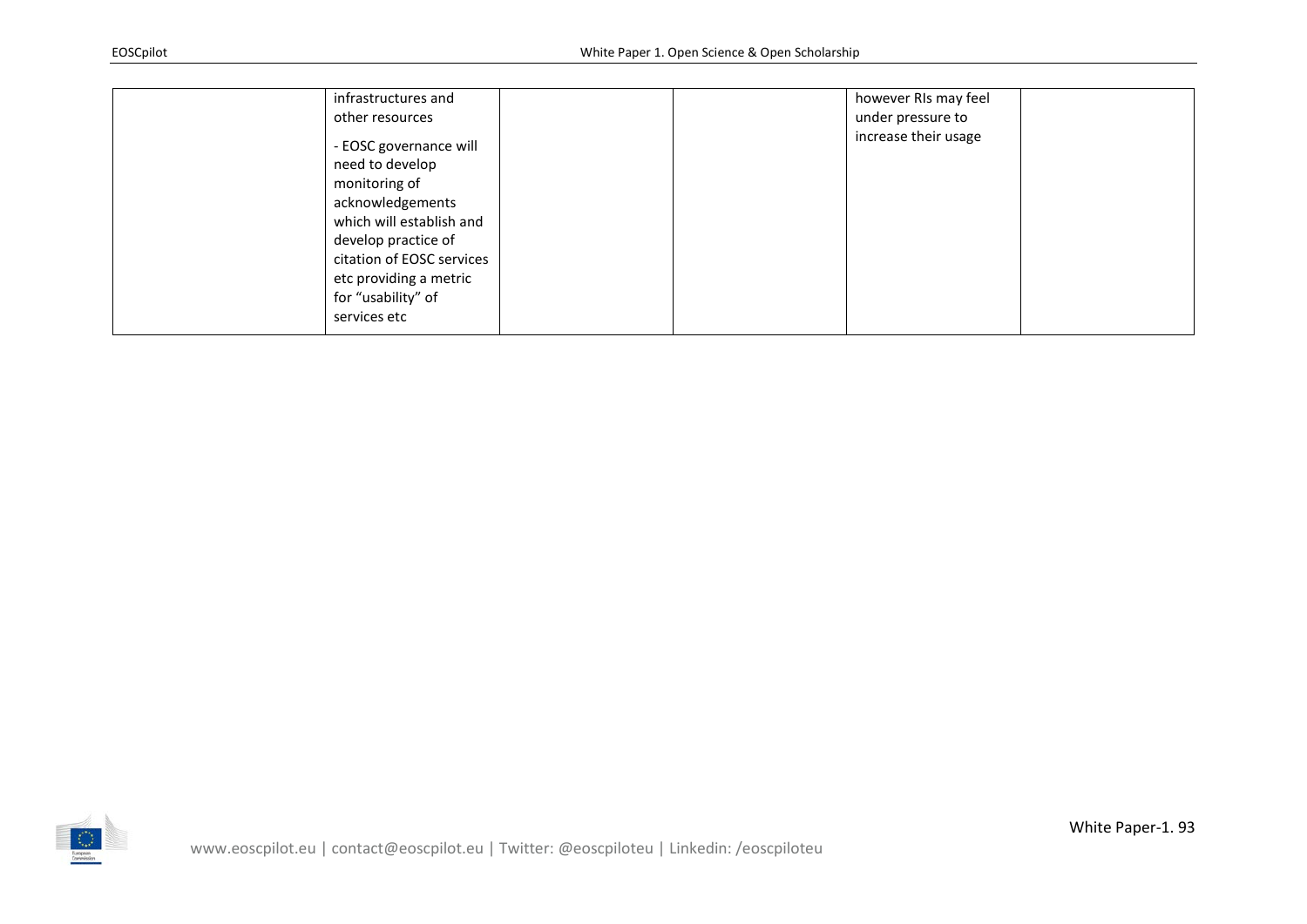| <b>Draft Policy</b><br><b>Recommendation</b>                                                                                                                                                                                                                                                                                                                                                                                                                                                                                                                                                                          | <b>EOSC</b><br><b>Governance/Rules of</b><br><b>Participation</b>                                                                                                                                                                                                                                                                                                                                                                                                                                                                                                                                             | <b>Funders and</b><br><b>Ministries</b>                                                                                                                                                                                                                                                                                                                                                                                                                                                                                                                                       | <b>Research Producing</b><br><b>Organisations</b>                                                                                                                                                                                                                                                                                                                                                                                                                                                                                                                                                                     | <b>Research</b><br><b>Infrastructures</b>                                                                                                                                                                                                                                                                                                                                                                                                                                                                                                                         | <b>Policymakers</b> |
|-----------------------------------------------------------------------------------------------------------------------------------------------------------------------------------------------------------------------------------------------------------------------------------------------------------------------------------------------------------------------------------------------------------------------------------------------------------------------------------------------------------------------------------------------------------------------------------------------------------------------|---------------------------------------------------------------------------------------------------------------------------------------------------------------------------------------------------------------------------------------------------------------------------------------------------------------------------------------------------------------------------------------------------------------------------------------------------------------------------------------------------------------------------------------------------------------------------------------------------------------|-------------------------------------------------------------------------------------------------------------------------------------------------------------------------------------------------------------------------------------------------------------------------------------------------------------------------------------------------------------------------------------------------------------------------------------------------------------------------------------------------------------------------------------------------------------------------------|-----------------------------------------------------------------------------------------------------------------------------------------------------------------------------------------------------------------------------------------------------------------------------------------------------------------------------------------------------------------------------------------------------------------------------------------------------------------------------------------------------------------------------------------------------------------------------------------------------------------------|-------------------------------------------------------------------------------------------------------------------------------------------------------------------------------------------------------------------------------------------------------------------------------------------------------------------------------------------------------------------------------------------------------------------------------------------------------------------------------------------------------------------------------------------------------------------|---------------------|
| OS6. Adopt a minimal set of<br>standards for data/metadata<br>and exchange protocols<br>OS7. Reduce regulatory<br>complexity for researchers<br>OS8. Develop and adopt a<br>European Open Science<br>Concordat<br>OS9. Encourage the<br>development of an EOSC TDM<br>(Text and Data mining) Policy<br>Framework<br>OS10. Develop principles for<br>long-term data stewardship<br>enabling curation, provenance<br>and quality<br>OS11. Use community<br>accepted standards and<br>conventions<br>OS12. Standardise costs types<br>of Open Science (OA, RDM,<br>Preservation, etc) at all levels<br>OS13. Make DMPs a | Accepts or modifies the<br>standardisation process<br>across EOSC entities<br>European Open Science<br>Concordat supports<br><b>EOSC RoP by stating</b><br>principles and<br>expectations around<br>openness reflecting to<br>users the standards of<br>openness they need to<br>seek in their research<br>and to providers the<br>baseline of openness<br>they should provide<br>Supports EOSC RoP by<br>stating principles around<br>data stewardship<br>Supports best practice in<br>data management in the<br>EOSC<br>Supports all research<br>outputs produced<br>through the EOSC to<br>have unique and | Suggests or mandates<br>the standardisation<br>process across and<br>beyond EOSC<br>Requires cross-border<br>coordination and<br>cooperation between<br>European states, RIs<br>and RPOs and beyond<br>increased rates of<br>regulatory compliance<br>by researchers; simpler<br>to implement and<br>monitor<br>Ensures all affected<br>beneficiary groups are<br>involved in developing<br>the Concordat by<br>providing principles and<br>expectations around<br>openness for<br>beneficiaries and<br>expecting increased<br>levels of compliance to<br>stated standards of | Implement and evaluate<br>standardisation within<br>the research process<br>Requires collaboration<br>cross-border and with<br>funders/ministries and<br><b>RIS</b><br>Collaborate with<br>Industry to open up<br>patents, for example<br>piloting open patents in<br>specific industry sectors<br>with high R&D costs, a<br>high regulatory burden<br>or high equipment costs<br>Expect guidance on<br>standards to result in<br>wider adherence to<br>approved data<br>stewardship practices by<br>those involved in the<br>research process<br>Require standardisation<br>of costs around<br>subscriptions (eg big | Develop and deploy<br>standardisation tools<br>and testing processes<br>Requires collaboration<br>cross-border and with<br>funders/ministries and<br><b>RPOs</b><br>RIs can support the<br>principles and<br>expectations around<br>openness which RIs and<br>users should meet<br>RIs can support the data<br>stewardship standards<br>which RIs and users<br>should meet<br>Require tandardisation<br>of costs around storage<br>and services capabilities<br>requirements (eg<br>storage costs per Giga-<br>or Tera-Bytes of<br>datasets)<br>Support all usage |                     |
| requirement and develop<br>consistent (i.e. aligned)<br>requirements for DMPs                                                                                                                                                                                                                                                                                                                                                                                                                                                                                                                                         | persistent digital<br>identifiers as well as to                                                                                                                                                                                                                                                                                                                                                                                                                                                                                                                                                               | openness<br>Ensures all affected<br>beneficiary groups are                                                                                                                                                                                                                                                                                                                                                                                                                                                                                                                    | deals)                                                                                                                                                                                                                                                                                                                                                                                                                                                                                                                                                                                                                | applications of DMPs<br>Research outputs<br>produced using RIs                                                                                                                                                                                                                                                                                                                                                                                                                                                                                                    |                     |

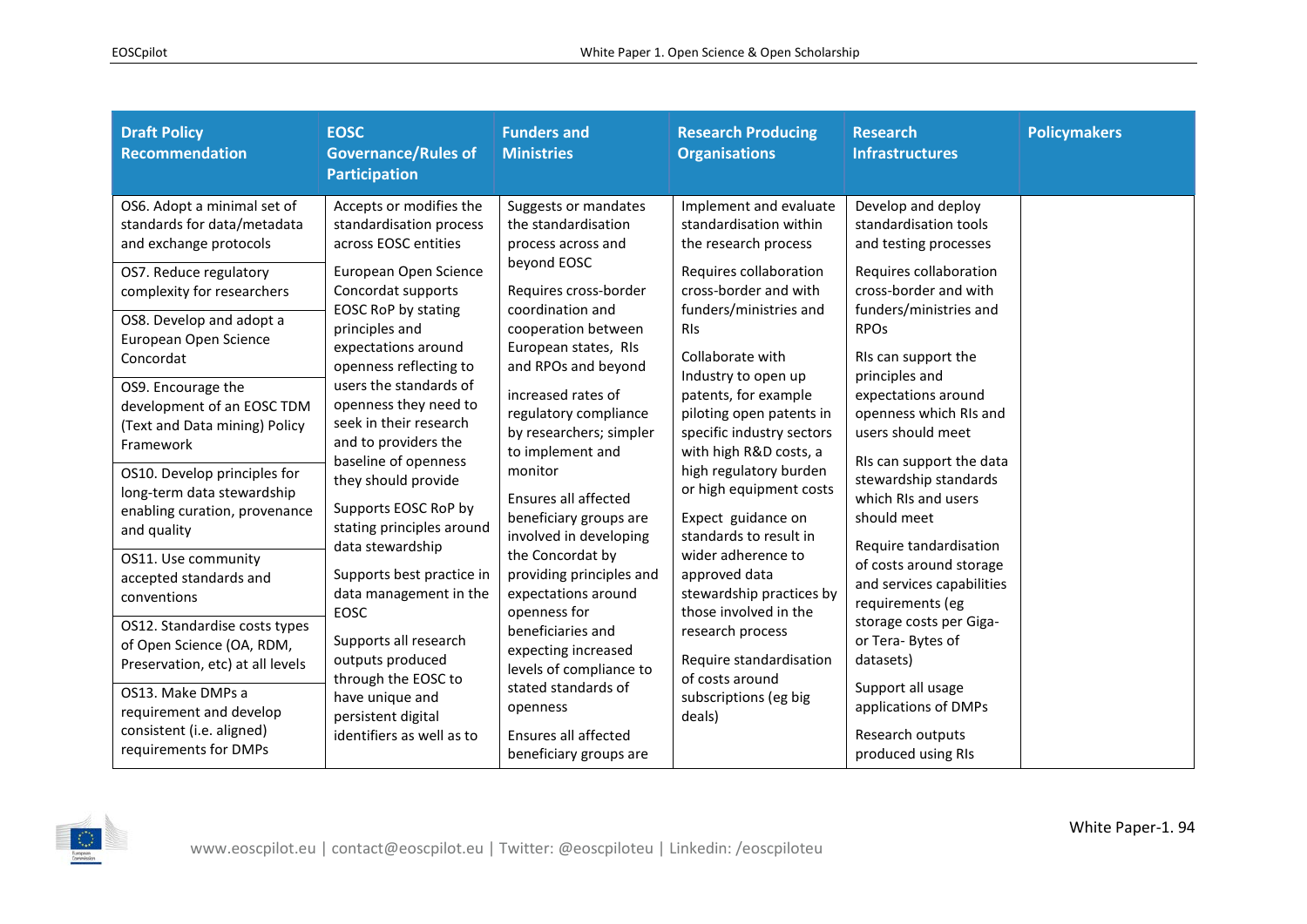| OS14. Encourage the use of<br>unique and persistent digital<br>identifiers<br>OS15. Ensure that<br>infrastructures, services and<br>other resources supplied<br>through the EOSC provide<br>assurance, for example by<br>developing accreditation or<br>certification schemes<br>OS16. Develop, support and<br>promote an EOSC Skills and<br>Capability Framework as a<br>common reference point | be open, FAIR and<br>citable<br>Provides the basis for<br>mechanisms to monitor<br>compliance with Open<br>Science policies<br>Accreditation or<br>certification schemes for<br>research outputs to be<br>developed by EOSC<br>governance; - consider<br>introduction of badging<br>systems supporting<br>specific rewards for data<br>availability and for re-<br>use<br>Provides a Skills and<br>Capability Framework to<br>offer RI, RPOs, and other<br>service providers and<br>users a common<br>reference point for<br>describing the necessary<br>skills and competences<br>for RDM, to ensure<br>research outputs are<br>appropriately open, FAIR<br>and citable | involved in developing<br>the principles for Data<br>Stewardship<br>Requires standardisation<br>of costs around OA<br>publishing and RDM eg<br>APCs (peer review<br>process and data<br>stewardship)<br>Supports research<br>outputs to be open, FAIR<br>and citable<br>Provides basis for<br>mechanisms to monitor<br>compliance with Open<br>Science policies<br>- Lowering the gap<br>between supply and<br>demand for ICT jobs | Standardise<br>requirements for DMPs;<br>consistent processes to<br>support implementation<br>can be developed<br>Support research<br>outputs to be open, FAIR<br>and citable<br>Provide basis for<br>mechanisms to monitor<br>compliance with Open<br>Science policies<br>- Use of EOSC<br>development skills<br>framework to create job<br>profiles, describing the<br>necessary skills and<br>competences for RDM | should be assigned<br>unique and persistent<br>digital identifiers<br>Supports research<br>outputs to be open, FAIR<br>and citable<br>Provides basis for<br>mechanisms to monitor<br>compliance with Open<br>Science policies<br>- Mapping job profiles to<br>EOSC services, validating<br>the services with the<br>feedback in the<br>framework of skills &<br>training |  |
|--------------------------------------------------------------------------------------------------------------------------------------------------------------------------------------------------------------------------------------------------------------------------------------------------------------------------------------------------------------------------------------------------|--------------------------------------------------------------------------------------------------------------------------------------------------------------------------------------------------------------------------------------------------------------------------------------------------------------------------------------------------------------------------------------------------------------------------------------------------------------------------------------------------------------------------------------------------------------------------------------------------------------------------------------------------------------------------|------------------------------------------------------------------------------------------------------------------------------------------------------------------------------------------------------------------------------------------------------------------------------------------------------------------------------------------------------------------------------------------------------------------------------------|----------------------------------------------------------------------------------------------------------------------------------------------------------------------------------------------------------------------------------------------------------------------------------------------------------------------------------------------------------------------------------------------------------------------|--------------------------------------------------------------------------------------------------------------------------------------------------------------------------------------------------------------------------------------------------------------------------------------------------------------------------------------------------------------------------|--|
|--------------------------------------------------------------------------------------------------------------------------------------------------------------------------------------------------------------------------------------------------------------------------------------------------------------------------------------------------------------------------------------------------|--------------------------------------------------------------------------------------------------------------------------------------------------------------------------------------------------------------------------------------------------------------------------------------------------------------------------------------------------------------------------------------------------------------------------------------------------------------------------------------------------------------------------------------------------------------------------------------------------------------------------------------------------------------------------|------------------------------------------------------------------------------------------------------------------------------------------------------------------------------------------------------------------------------------------------------------------------------------------------------------------------------------------------------------------------------------------------------------------------------------|----------------------------------------------------------------------------------------------------------------------------------------------------------------------------------------------------------------------------------------------------------------------------------------------------------------------------------------------------------------------------------------------------------------------|--------------------------------------------------------------------------------------------------------------------------------------------------------------------------------------------------------------------------------------------------------------------------------------------------------------------------------------------------------------------------|--|

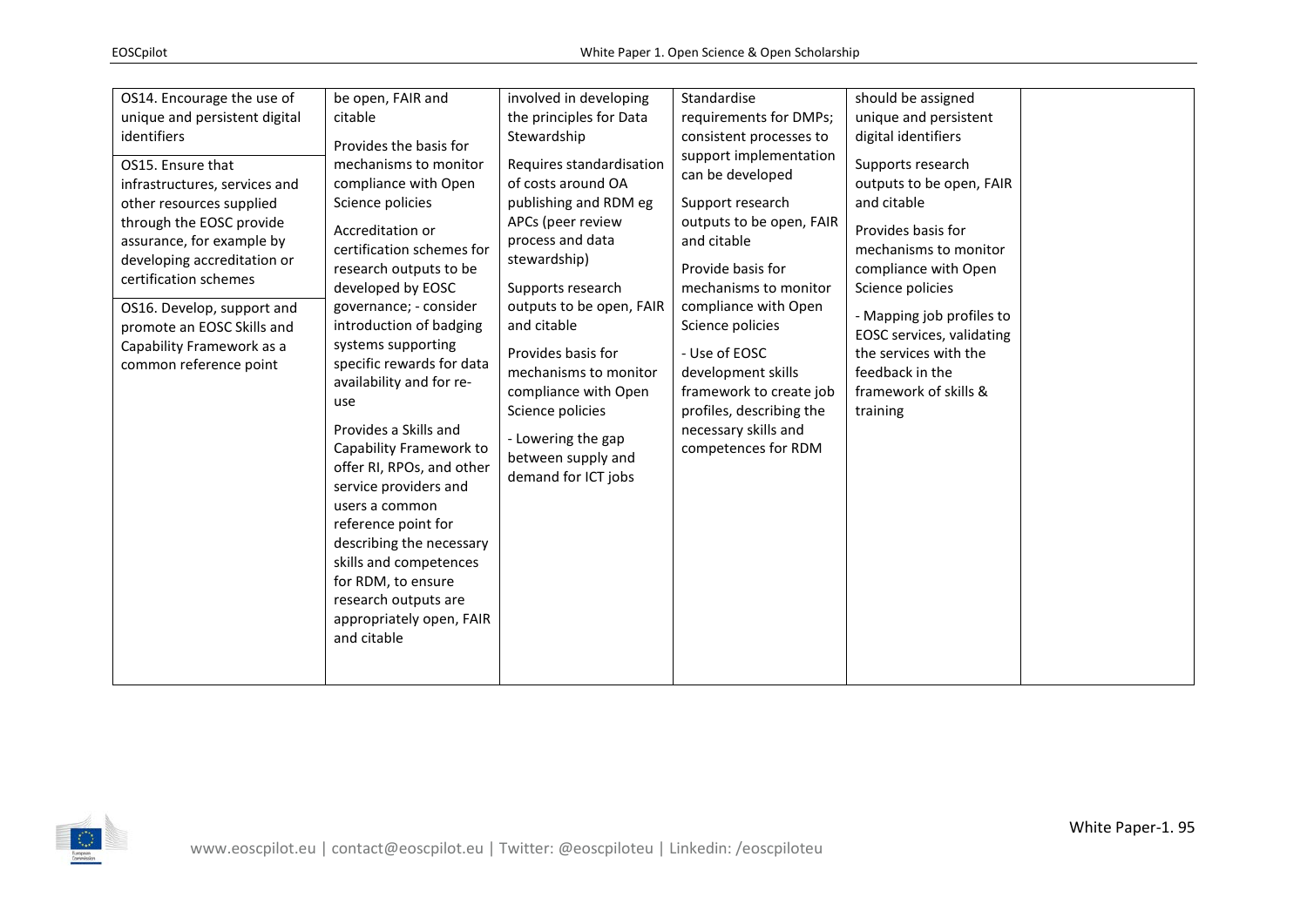| <b>Draft Policy</b><br>Recommendation                                                                                                                                                                                                                                                                                                                                                                                                                                                                                                                                                                                      | <b>EOSC</b><br><b>Governance/Rules of</b><br><b>Participation</b>                                                                                                                                                                                                                                                                                                                                                                                                                                                                                                                                                                                                                 | <b>Funders and</b><br><b>Ministries</b>                                                                                                                                                                                                                                                                                                                                                                                                                                                                                                                                                                                                   | <b>Research Producing</b><br><b>Organisations</b>                                                                                                                                                                                                                                                                                                                                                                                                                                                                                                                                                                                                                               | <b>Research</b><br><b>Infrastructures</b>                                                                                                                                                                                                                                                                                                                                                                                                                                                                                                                                                                                                                | <b>Policymakers</b>                                                                                                                                                                                                                                                                                                                                                                                                                                                                                                                                                                                                                                                                                                                                               |
|----------------------------------------------------------------------------------------------------------------------------------------------------------------------------------------------------------------------------------------------------------------------------------------------------------------------------------------------------------------------------------------------------------------------------------------------------------------------------------------------------------------------------------------------------------------------------------------------------------------------------|-----------------------------------------------------------------------------------------------------------------------------------------------------------------------------------------------------------------------------------------------------------------------------------------------------------------------------------------------------------------------------------------------------------------------------------------------------------------------------------------------------------------------------------------------------------------------------------------------------------------------------------------------------------------------------------|-------------------------------------------------------------------------------------------------------------------------------------------------------------------------------------------------------------------------------------------------------------------------------------------------------------------------------------------------------------------------------------------------------------------------------------------------------------------------------------------------------------------------------------------------------------------------------------------------------------------------------------------|---------------------------------------------------------------------------------------------------------------------------------------------------------------------------------------------------------------------------------------------------------------------------------------------------------------------------------------------------------------------------------------------------------------------------------------------------------------------------------------------------------------------------------------------------------------------------------------------------------------------------------------------------------------------------------|----------------------------------------------------------------------------------------------------------------------------------------------------------------------------------------------------------------------------------------------------------------------------------------------------------------------------------------------------------------------------------------------------------------------------------------------------------------------------------------------------------------------------------------------------------------------------------------------------------------------------------------------------------|-------------------------------------------------------------------------------------------------------------------------------------------------------------------------------------------------------------------------------------------------------------------------------------------------------------------------------------------------------------------------------------------------------------------------------------------------------------------------------------------------------------------------------------------------------------------------------------------------------------------------------------------------------------------------------------------------------------------------------------------------------------------|
| OS17. Coordinate Open Access<br>and IPR reutilisation in a<br>comprehensive and coherent<br><b>IPR</b> framework<br>OS18. Have proper IPR<br>documentation when releasing<br>or accessing a research<br>resource<br>OS19. Clear IPRs before<br>sharing them over e-Infras/<br><b>Research Infrastructures</b><br>OS20. Provide coherent and<br>consistent IPR ownership<br>policies<br>OS21. Have a clear access and<br>rights management regime<br>OS22. Ensure that licensing<br>policies accommodate<br>different types of value<br>production<br>OS23. Introduce Open Access<br>enforcement policies and<br>mechanisms | Create an IPR registry<br>containing all IPR<br>policies of participating<br>organisations<br>Express IPR policies in a<br>standard and - ideally -<br>machine readable<br>format<br>Introduce obligatory IPR<br>documentation as a<br>ground rule for RoP. This<br>includes at least<br>ownership and licensing<br>information<br>Require rights clearance<br>and documentation of<br>the clearance process<br>before any resource is<br>uploaded on EOSC<br>Create model<br>collaboration<br>agreements<br>Record rights allocation<br>rules in collaboration<br>projects<br>Record rights ownership<br>in collaboration projects<br>Provide model access<br>policies (modular, | Require the existence of<br>comprehensive IPR<br>policies as a<br>precondition for<br>institutional funding<br>Have IPR documentation<br>of all research outcomes<br>as a condition for<br>funding a research<br>project.<br>Have clearance of rights<br>as an eligible cost in<br>their funding<br>programmes<br>Do not accept as<br>deliverables any<br>content/research<br>resources that remains<br>uncleared<br>Have clear allocation of<br>IPR ownership as a<br>funding condition<br>Establish clear<br>procedures with regards<br>to allowed embargo<br>periods and access<br>limitations to maximise<br>open access publications | Adopt a holistic IPR<br>policy that covers all<br>types of IPR, i.e.<br>Copyright, Patents,<br><b>Trademarks and Design</b><br>Rights.<br>Collaborate with<br>National IPR Offices to<br>create custom IPR<br>awareness campaigns<br>with an emphasis on the<br>interaction between IPR<br>and open access<br>Increase the number<br>and quality of IPR<br>courses for non-lawyers<br>focusing on interaction<br>between open access<br>and IPR utilisation<br>Adopt minimum IPR<br>documentation policies<br>as a condition for the<br>inclusion of resources in<br>their institutional<br>repositories.<br>Ensure IPR<br>documentation is<br>standard and machine<br>readable | <b>Condition RPOs</b><br>participation to e-<br>Infrastructures upon the<br>existence of<br>comprehensive IPR<br>policies for the<br>resources shared on the<br>infrastructures<br>Only host research<br>content that contains<br>IPR documentation<br>Provide tools and<br>guidelines for clearing<br>content<br>Ensure that IPR<br>clearance takes place<br>before any resource is<br>shared through the<br>infrastructure and only<br>host IPR cleared<br>material<br>Ensure there is clear<br>ownership of all<br>resources entering an e-<br>infrastructure<br>Provide specific and<br>clear rules for accessing<br>research process and<br>results | Encourage collaboration<br>between National IPR<br>offices and RPOs<br>Provide incentives for<br>clear rules of ownership<br>and the documentation<br>of the ownership of<br>research resources<br>Provide rules specifying<br>minimum embargo<br>periods after which<br>research results should<br>become open<br>Ensure that different<br>access levels are based<br>on predefined, rational<br>and transparent<br>parameters that may be<br>monitored and enforced<br>Clearly relate public<br>funding to open access<br>and commercial<br>exploitation to state aid<br>or financing from private<br>sources. By identifying a<br>series of different types<br>of value (e.g. monetary<br>and non-monetary),<br>policy makers should<br>opt for open scholarly |

White Paper-1. 96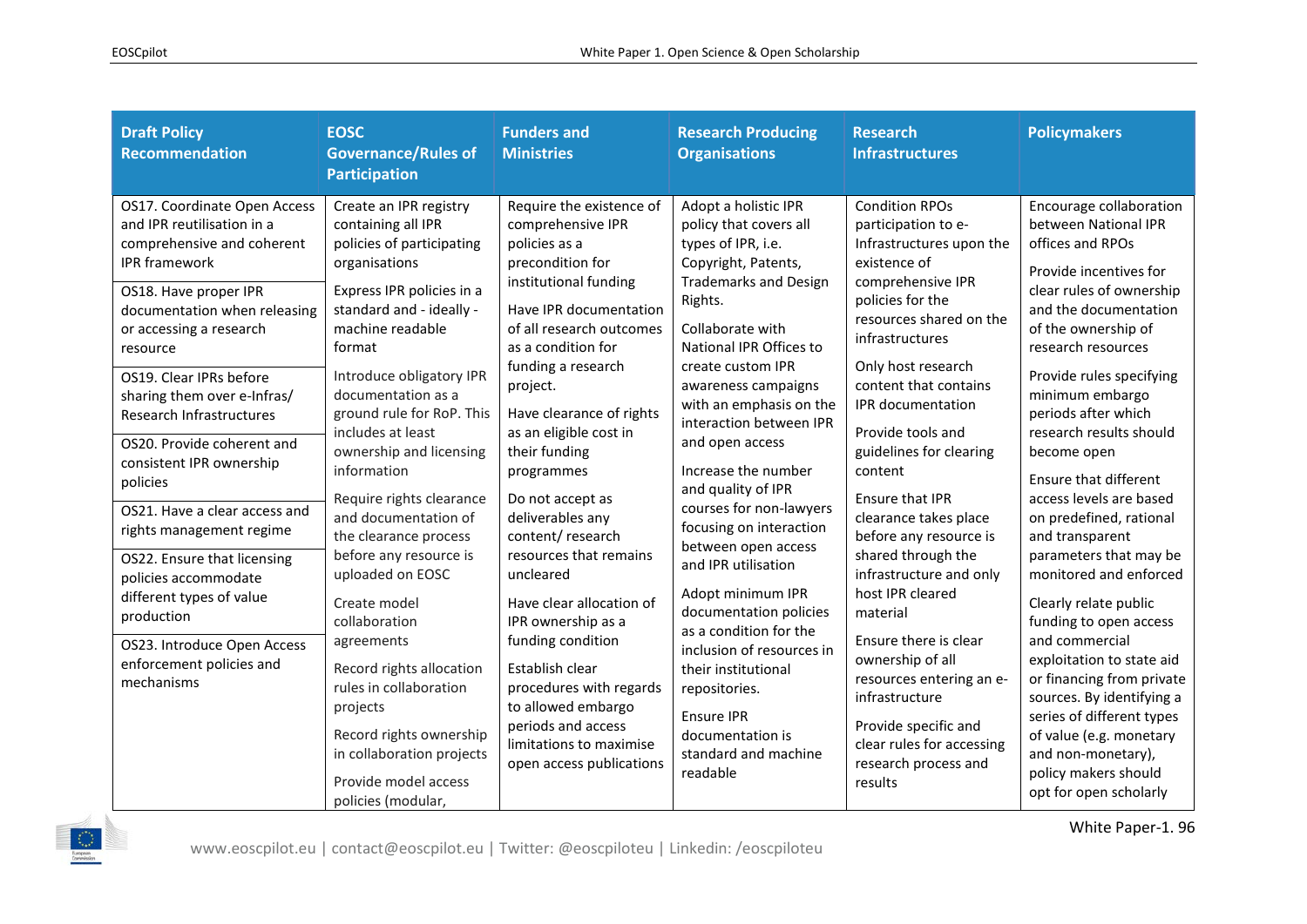<span id="page-42-2"></span><span id="page-42-1"></span><span id="page-42-0"></span>

| standard and machine<br>readable)<br>Ensure that all resource<br>providers have an access<br>policy in place<br>Produce and EOSC wide<br>modular and<br>standardise model<br>policy for scholarly<br>communications and IPR<br>Produce decision trees<br>for the choice of open<br>access policies in<br>accordance to IPR<br>policies<br>Provide Licence<br>compatibility charts,<br>wizards and training<br>Use standard and<br>documented licences | Condition funding upon<br>the release of the<br>research output, at a<br>certain stage or certain<br>degree, as open and<br><b>FAIR content</b><br>Request a justification,<br>on the basis of a<br>comprehensive IPR<br>exploitation plan of any<br>decision not to openly<br>release research output<br>Require that individual<br>researchers and RPOs<br>have a clear exploitation<br>plan along with an open<br>scholarly<br>communication plan. In<br>case they fund<br>consortia, they should<br>provide model consortia<br>agreements, and in all | Introduce specific IPR<br>ownership rules for the<br>following instances:<br>regular research<br>activities of the staff<br>research collaboration in<br>the framework of<br>projects funded by third<br>parties<br>research collaborations<br>with commercial parties<br>research conducted in<br>collaboration with RPOs<br>spin offs<br>research collaborations<br>with the government<br>Specify in clear terms<br>the division of | Have very clear rules as<br>to the kind of content<br>they host and how they<br>support scholarly<br>communication and<br>commercial exploitation<br>accordingly<br>Follow a coherent<br>licence policy<br>encouraging Free<br><b>Cultural Work</b><br>Licences <sup>119</sup><br>Follow a license<br>compatibility<br>framework, i.e. suggest<br>a limited range of<br>licences and ensure<br>there are licence<br>calculators in place to<br>allow user to re-use and<br>re-combine material <sup>120</sup> | communication that<br>could be complemented<br>with other types of<br>protection, e.g. patent<br>protection, especially if<br>the disclosure<br>obligations of a patent<br>are fulfilled through the<br>open access publication<br>of the underpinning<br>research<br>Take all measures<br>possible to reduce<br>licence pollution by<br>encouraging the use of<br>standard and existing<br>licences and also by<br>linking funding and<br>career development<br>with the opening up of<br>research results.<br>Introduce policies |
|-------------------------------------------------------------------------------------------------------------------------------------------------------------------------------------------------------------------------------------------------------------------------------------------------------------------------------------------------------------------------------------------------------------------------------------------------------|-----------------------------------------------------------------------------------------------------------------------------------------------------------------------------------------------------------------------------------------------------------------------------------------------------------------------------------------------------------------------------------------------------------------------------------------------------------------------------------------------------------------------------------------------------------|----------------------------------------------------------------------------------------------------------------------------------------------------------------------------------------------------------------------------------------------------------------------------------------------------------------------------------------------------------------------------------------------------------------------------------------|---------------------------------------------------------------------------------------------------------------------------------------------------------------------------------------------------------------------------------------------------------------------------------------------------------------------------------------------------------------------------------------------------------------------------------------------------------------------------------------------------------------|------------------------------------------------------------------------------------------------------------------------------------------------------------------------------------------------------------------------------------------------------------------------------------------------------------------------------------------------------------------------------------------------------------------------------------------------------------------------------------------------------------------------------------|
|                                                                                                                                                                                                                                                                                                                                                                                                                                                       |                                                                                                                                                                                                                                                                                                                                                                                                                                                                                                                                                           |                                                                                                                                                                                                                                                                                                                                                                                                                                        |                                                                                                                                                                                                                                                                                                                                                                                                                                                                                                               |                                                                                                                                                                                                                                                                                                                                                                                                                                                                                                                                    |
| Create machine<br>readable licensing                                                                                                                                                                                                                                                                                                                                                                                                                  | cases, make suggestions<br>in relation to both open                                                                                                                                                                                                                                                                                                                                                                                                                                                                                                       | ownership between the<br>RPOs and the individual<br>researcher                                                                                                                                                                                                                                                                                                                                                                         | <b>Introduce Standard</b><br><b>Operational Procedures</b><br>(SOPs) for all kinds of                                                                                                                                                                                                                                                                                                                                                                                                                         | linking the assessment<br>of an RPO with the                                                                                                                                                                                                                                                                                                                                                                                                                                                                                       |
| policies<br>Have an EOSC-wide<br>enforcement policy<br>Create SOPs for handling                                                                                                                                                                                                                                                                                                                                                                       | licences to be used<br>(mostly those<br>characterised as Free<br><b>Cultural Work</b><br>licences <sup>116</sup> ), as well as                                                                                                                                                                                                                                                                                                                                                                                                                            | Establish clear access<br>procedures in<br>accordance to their IPR<br>policies and ensure that                                                                                                                                                                                                                                                                                                                                         | infringements taking<br>place over their<br>network.                                                                                                                                                                                                                                                                                                                                                                                                                                                          | maturity of its<br>enforcement<br>mechanisms,<br>particularly in relation to<br>the violation of Open                                                                                                                                                                                                                                                                                                                                                                                                                              |
| infringement of open<br>licences and                                                                                                                                                                                                                                                                                                                                                                                                                  |                                                                                                                                                                                                                                                                                                                                                                                                                                                                                                                                                           | such policies do not<br>preclude neither open<br>access publication of                                                                                                                                                                                                                                                                                                                                                                 |                                                                                                                                                                                                                                                                                                                                                                                                                                                                                                               | licences<br>Provide guidance and<br>training in relation to                                                                                                                                                                                                                                                                                                                                                                                                                                                                        |

116 For the relevant definition, see<https://creativecommons.org/share-your-work/public-domain/freeworks/>

<sup>119</sup> Se[e https://creativecommons.org/share-your-work/public-domain/freeworks/](https://creativecommons.org/share-your-work/public-domain/freeworks/)

<sup>120</sup> E.g.<http://janelia-flyem.github.io/licenses.html>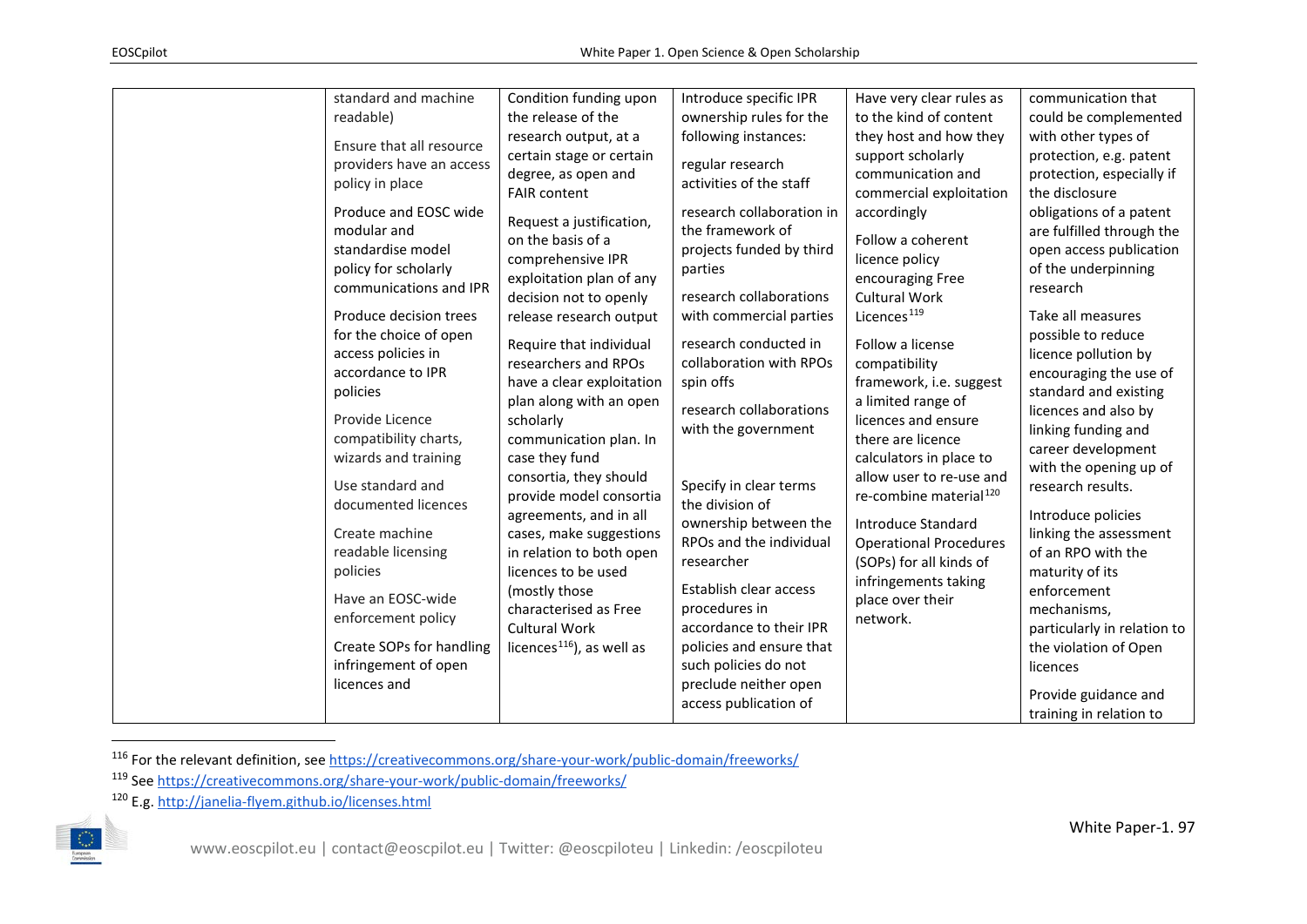<span id="page-43-1"></span><span id="page-43-0"></span>

| communicate it to the | model licensing                                                                                                                                                                                                                                            | results nor the                                                                                                                                                                                                                                                                                                                                                                                                                                                                                                                                                                                             | the types of liability |
|-----------------------|------------------------------------------------------------------------------------------------------------------------------------------------------------------------------------------------------------------------------------------------------------|-------------------------------------------------------------------------------------------------------------------------------------------------------------------------------------------------------------------------------------------------------------------------------------------------------------------------------------------------------------------------------------------------------------------------------------------------------------------------------------------------------------------------------------------------------------------------------------------------------------|------------------------|
| users                 | frameworks <sup>117</sup>                                                                                                                                                                                                                                  | utilisation and                                                                                                                                                                                                                                                                                                                                                                                                                                                                                                                                                                                             | related to different   |
|                       |                                                                                                                                                                                                                                                            | exploitation of research                                                                                                                                                                                                                                                                                                                                                                                                                                                                                                                                                                                    |                        |
|                       |                                                                                                                                                                                                                                                            | output.                                                                                                                                                                                                                                                                                                                                                                                                                                                                                                                                                                                                     | research resources.    |
|                       | Require the existence of<br>SOPs for the<br>enforcement of open<br>licences<br>Undertake the funding<br>of the whole or part of<br>the litigation process, as<br>well as encourage<br>collaborations with civil<br>society orgs (e.g. FSF). <sup>118</sup> | Provide clear decision<br>paths for making choices<br>in relation to releasing<br>research results under<br>open licences and the<br>exploitation of research<br>results<br>Provide training and<br>support in relation to<br>the different value<br>production models and<br>set open licensing as the<br>default choice for the<br>publication of research<br>output<br>Introduce model<br>licensing agreements for<br>open innovation<br>networks<br>Establish IPR policies in<br>relation to different<br>forms of exploitation.<br>Such policies should<br>contain at least the<br>following elements: | types of releasing     |
|                       |                                                                                                                                                                                                                                                            | have a patent or other                                                                                                                                                                                                                                                                                                                                                                                                                                                                                                                                                                                      |                        |
|                       |                                                                                                                                                                                                                                                            | industrial property                                                                                                                                                                                                                                                                                                                                                                                                                                                                                                                                                                                         |                        |

<sup>&</sup>lt;sup>117</sup> E.g. the UK OpenGov Licensing Framework [http://www.nationalarchives.gov.uk/information-management/re-using-public-sector-information/uk-government-licensing](http://www.nationalarchives.gov.uk/information-management/re-using-public-sector-information/uk-government-licensing-framework/)[framework/](http://www.nationalarchives.gov.uk/information-management/re-using-public-sector-information/uk-government-licensing-framework/)

<sup>118</sup> E.g. <https://www.gnu.org/licenses/why-assign.html>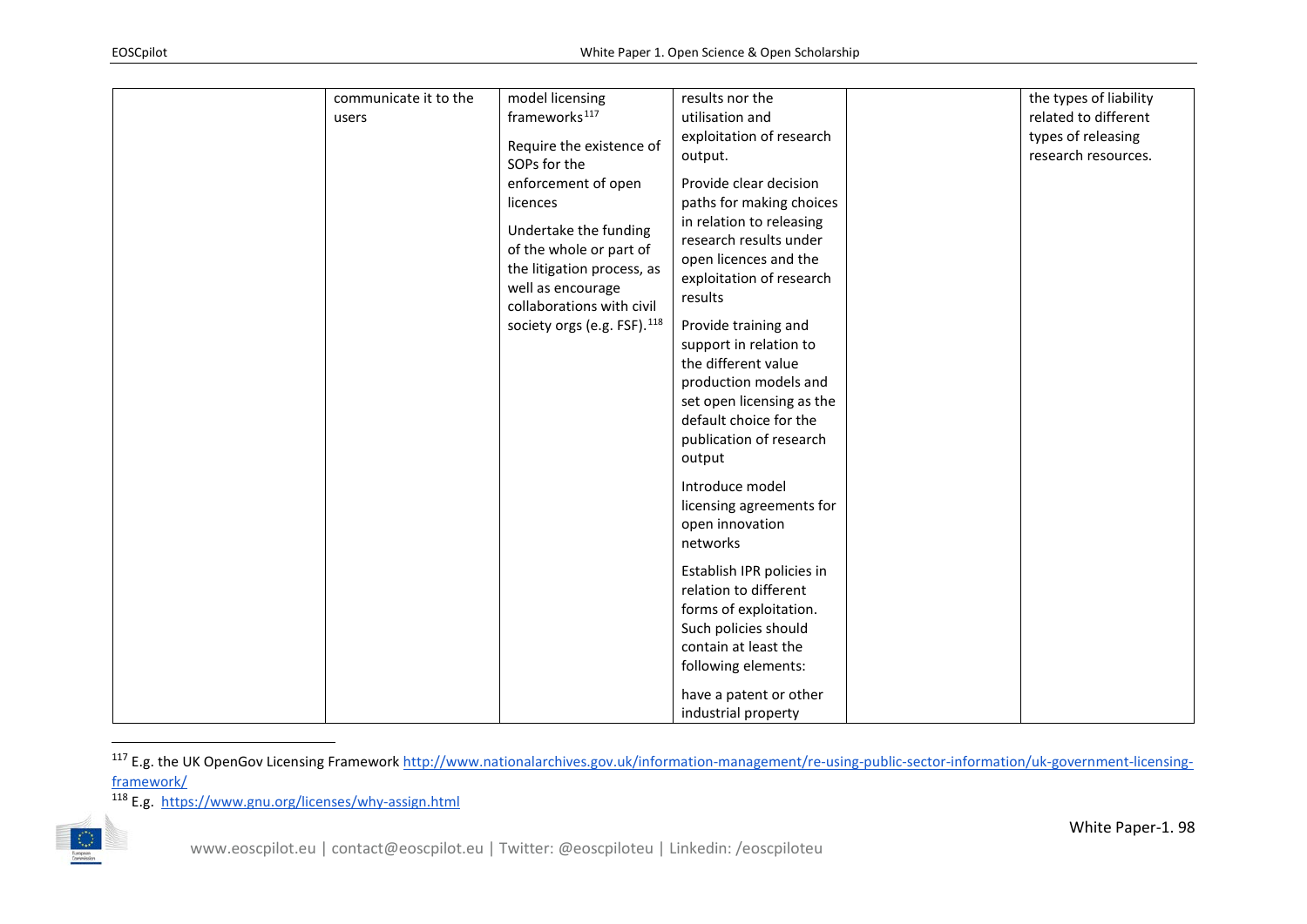|  |  | assessment of research<br>results                                                                                                                                                                  |  |
|--|--|----------------------------------------------------------------------------------------------------------------------------------------------------------------------------------------------------|--|
|  |  | identify value in<br>monetary and non-<br>monetary terms -at<br>least- in relation to core<br>assets                                                                                               |  |
|  |  | identify possible<br>embargos and specify<br>how the scholarly<br>communication of<br>research results affects<br>the exploitation<br>possibilities of research<br>results                         |  |
|  |  | specify a life-cycle or<br>asset management plan<br>for different assets<br>contained in the<br>research results                                                                                   |  |
|  |  | introduce model<br>dual/multiple-licence<br>agreements                                                                                                                                             |  |
|  |  | Establish standard<br>operational procedures<br>(SOPs) for responding to<br>infringement, reporting<br>to affected owners and<br>limiting damage,<br>including notice and<br>take down procedures. |  |
|  |  | Establish risk mitigation<br>strategies, particularly                                                                                                                                              |  |

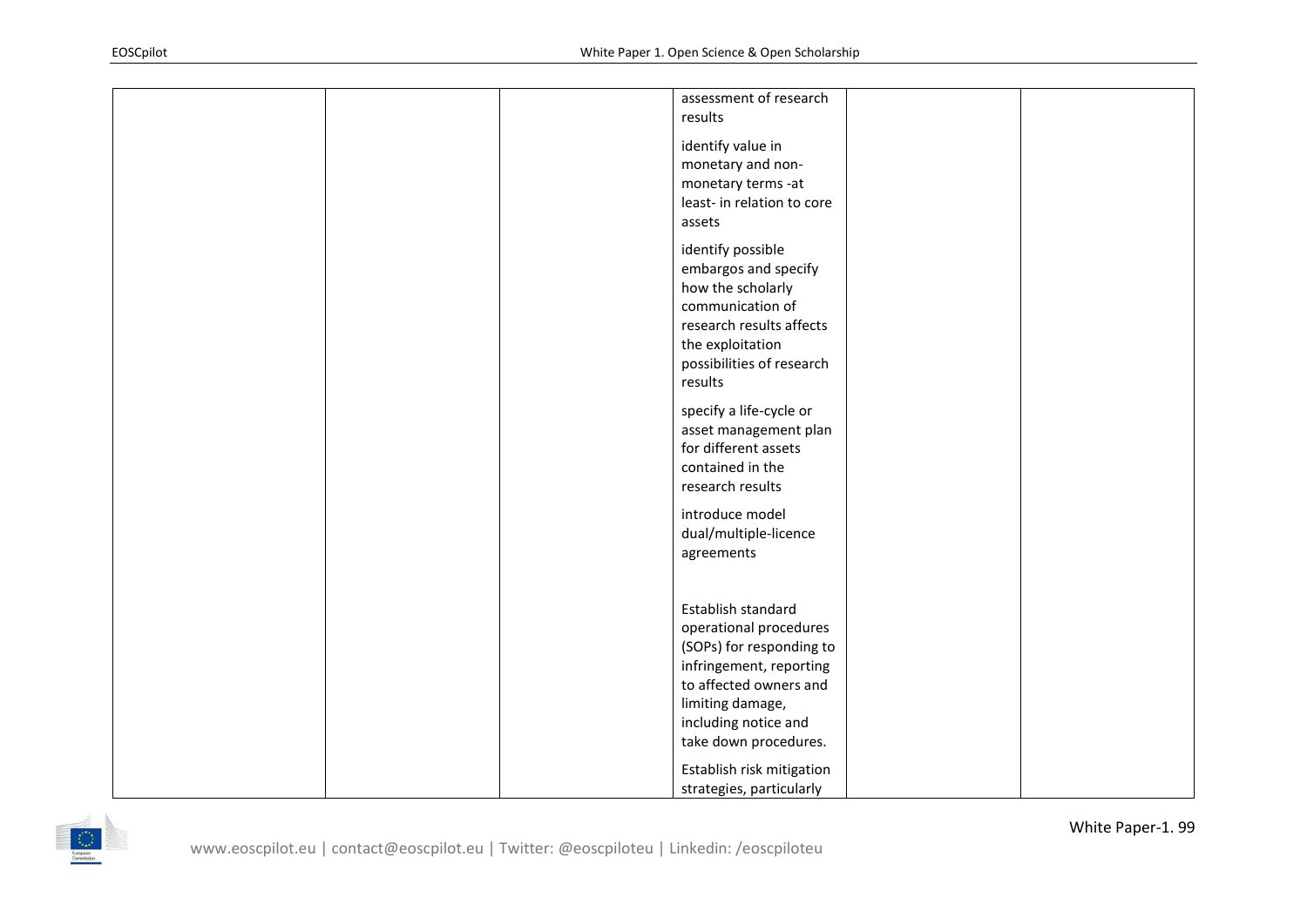| through comprehensive<br>rights clearance at the<br>source of the<br>information entry with a<br>focus on:<br>violation of attribution<br>terms<br>violation of copyleft<br>terms<br>violation of the non-<br>commercial clauses |  |
|----------------------------------------------------------------------------------------------------------------------------------------------------------------------------------------------------------------------------------|--|
| Introduce warning and<br>mediation strategies<br>before escalating legal<br>action in case of<br>infringement.                                                                                                                   |  |

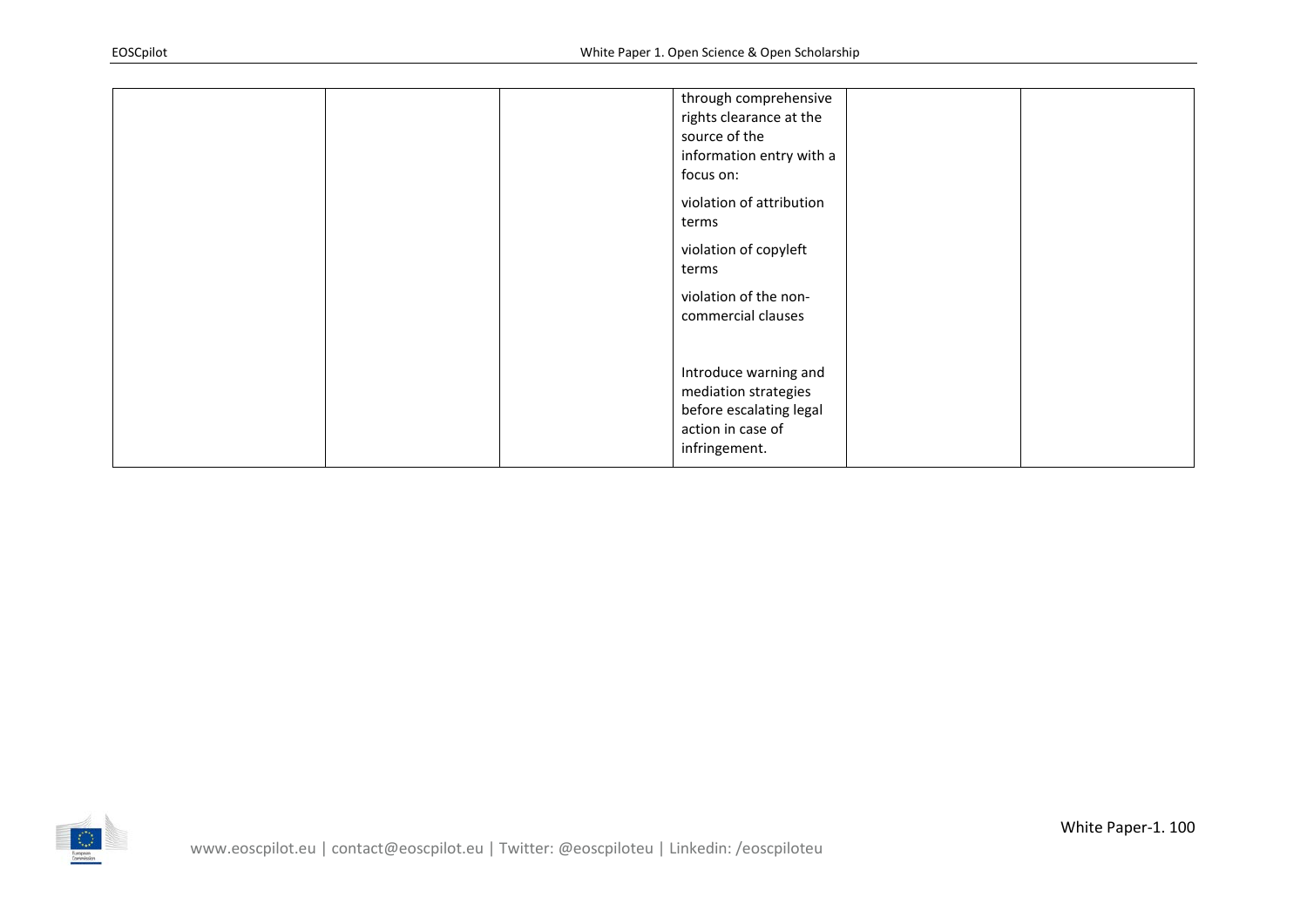| <b>Draft Policy</b><br><b>Recommendation</b>                                                                                                                                                                                                                                                                                                                                                                                                        | <b>EOSC</b><br><b>Governance/Rules of</b><br><b>Participation</b>                                                                                                                                                                                                                                                                                                                                                                                                                                                                                                                                                                                                                                                                                                         | <b>Funders and</b><br><b>Ministries</b>                                                                                                                                                                                                                                                                                                                                                                                                                                                                                                                                                                                                                                                                            | <b>Research Producing</b><br><b>Organisations</b>                                                                                                                                                                                                                                                                                                                                                                                                                                                                                                                                                                                                                                                                      | <b>Research</b><br><b>Infrastructures</b>                                                                                                                                                                                                                                                                                                                                                                                                                                                                                                            | <b>Policymakers</b>                                                                                                                                                |
|-----------------------------------------------------------------------------------------------------------------------------------------------------------------------------------------------------------------------------------------------------------------------------------------------------------------------------------------------------------------------------------------------------------------------------------------------------|---------------------------------------------------------------------------------------------------------------------------------------------------------------------------------------------------------------------------------------------------------------------------------------------------------------------------------------------------------------------------------------------------------------------------------------------------------------------------------------------------------------------------------------------------------------------------------------------------------------------------------------------------------------------------------------------------------------------------------------------------------------------------|--------------------------------------------------------------------------------------------------------------------------------------------------------------------------------------------------------------------------------------------------------------------------------------------------------------------------------------------------------------------------------------------------------------------------------------------------------------------------------------------------------------------------------------------------------------------------------------------------------------------------------------------------------------------------------------------------------------------|------------------------------------------------------------------------------------------------------------------------------------------------------------------------------------------------------------------------------------------------------------------------------------------------------------------------------------------------------------------------------------------------------------------------------------------------------------------------------------------------------------------------------------------------------------------------------------------------------------------------------------------------------------------------------------------------------------------------|------------------------------------------------------------------------------------------------------------------------------------------------------------------------------------------------------------------------------------------------------------------------------------------------------------------------------------------------------------------------------------------------------------------------------------------------------------------------------------------------------------------------------------------------------|--------------------------------------------------------------------------------------------------------------------------------------------------------------------|
| OS24. Adopt the<br>recommendation of the OSPP<br>Working Group on Rewards<br>and embed Open Science in<br>the evaluation of researchers<br>at all stages of their career<br>OS25. Promote and support<br><b>Open Next Generation Metrics</b><br>infrastructure<br>OS26. Develop and operate<br>Open Science Monitoring as an<br>integral core service of EOSC<br>OS27. Develop and maintain a<br>machine-readable Open<br>Science Registry for EOSC | EOSC must consider<br>Open Science Monitor<br>as one of its key core<br>services<br>All EOSC services must<br>develop OS reporting<br>mechanisms and<br>exchange data with<br>EOSC OSM<br>EOSC must be part of a<br>global an Open Metrics<br>initiative where all types<br>of next generation<br>metrics are collected<br>and processed. Use RDA<br>as one of the venues for<br>global collaboration on<br>the specifications.<br>Ensure metrics are<br>automatically collected<br>from EOSC stakeholders<br>who want to measure<br>openness and FAIRness<br>of their organization and<br>research outputs<br>Develop and introduce a<br>badging system for all<br>aspects of open science<br>(e.g., OA publications<br>and data, stewardship<br>for FAIR data, links to | Define Open science,<br>Data Science and<br>relevant services and<br>adjust grant policies<br>accordingly, by<br>prioritising support for<br><b>EOSC</b> infrastructure and<br><b>EOSC</b> repositories<br>Provide consistent<br>policies for domain-<br>specific Data<br>Management Plan, the<br>application of FAIR<br>principles and rewards<br>Provide financial<br>incentives for<br>researchers to make<br>data openly available<br>not only at the end of<br>their project but also in<br>other phases of the<br>research process<br>Provide the set of<br>metrics specified by the<br>OS Monitor for<br>measuring Open<br>Science. Embed the<br>framework into national<br>infrastructures and<br>services | Provide the set of<br>metrics specified by the<br>OS Monitor for<br>measuring Open Science<br>Introduce the use of<br>combined metrics in<br>researcher career<br>assessment. Use Journal<br>Impact Factor, h-index<br>and usage metrics wisely<br>and only for the purpose<br>each individual metric<br>was initially introduced<br>for<br>Promote open peer<br>review (including peer-<br>review of DMPs and<br>data) as a way of<br>incentivising researchers<br>and getting credit;<br>include peer-review in<br>recruitment and in<br>promotion of<br>researchers<br>Encourage the<br>establishment of Open<br><b>Science Championships</b><br>and other relevant<br>initiatives promoting OS<br>practices uptake | Put in place the<br>appropriate monitoring<br>mechanisms and<br>services (based on the<br>agreed framework) and<br>provide the set of<br>metrics specified by the<br>OS Monitor for<br>measuring Open Science<br>Define mechanisms to<br>require the use of a<br>standardised metrics<br>system in line with those<br>proposed by funder or<br>specific domain<br>communities<br>Consider innovative<br>ways of promoting the<br>use of services, for<br>instance by rewarding<br>researchers with free<br>storage space for<br>sharing big datasets | Conform to the OS<br>Monitor specs and<br>provide data and<br>indicators accordingly<br>- Provide citation and<br>usage data in the Open<br>Metrics Infrastructure |

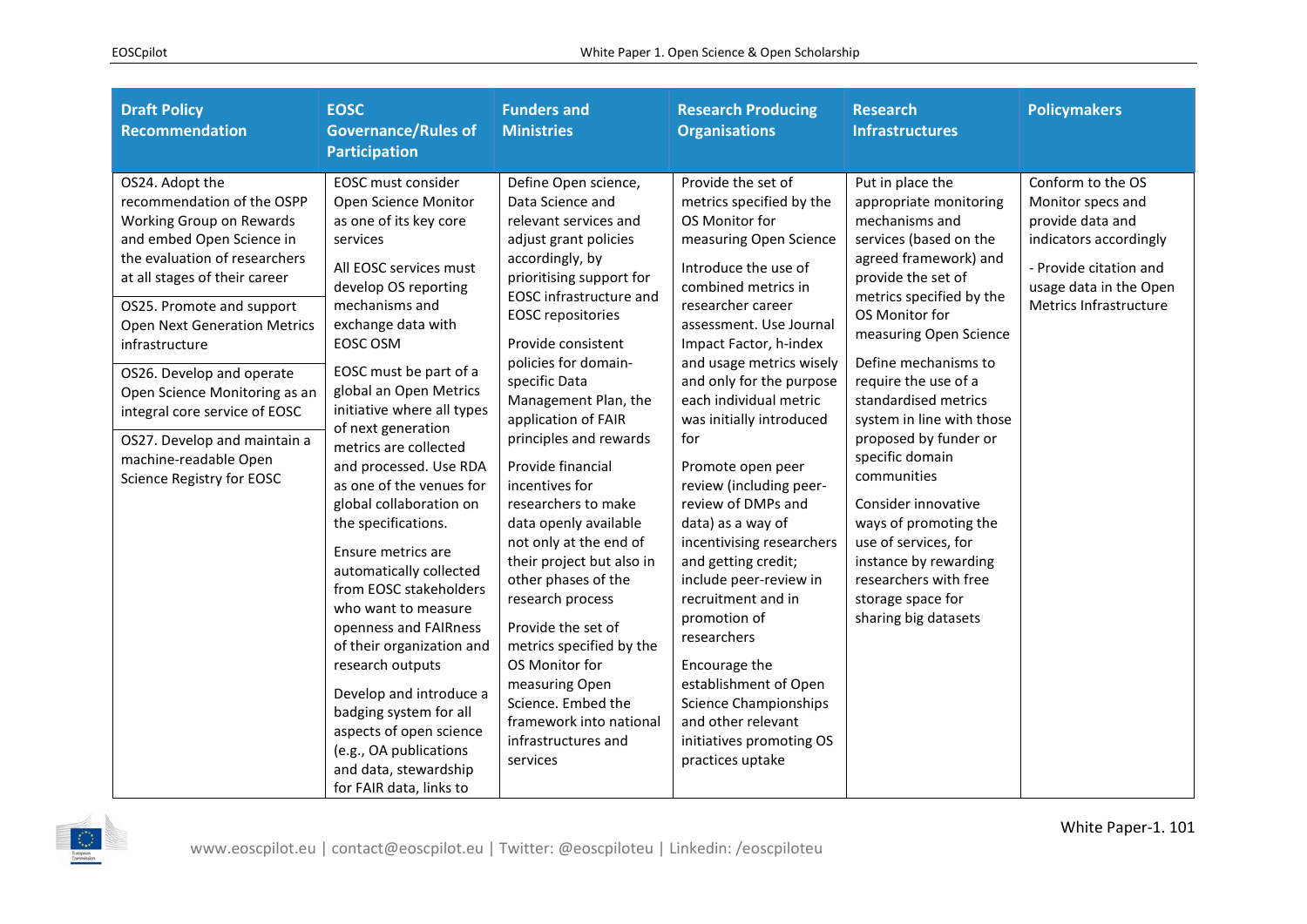| software and methods,<br>assisting citizen science)<br>to intrinsically motivate<br>researchers, boost their<br>active participation in<br>open science, increase<br>public recognition and<br>foster self-guided OS<br>training.<br>Assist in the<br>development of OS<br>policy models to be used<br>in EOSC and promote<br>the use of machine-<br>readable policy<br>documents<br>A federated EOSC<br>should be supported by<br>an Open Science registry | Adopt the OS policy<br>model (preferably<br>machine readable) and<br>record OS policies at<br>national level<br>Establish and support<br>national OS nodes to<br>network with EU and<br>global initiatives |  |  |  |
|-------------------------------------------------------------------------------------------------------------------------------------------------------------------------------------------------------------------------------------------------------------------------------------------------------------------------------------------------------------------------------------------------------------------------------------------------------------|------------------------------------------------------------------------------------------------------------------------------------------------------------------------------------------------------------|--|--|--|
|-------------------------------------------------------------------------------------------------------------------------------------------------------------------------------------------------------------------------------------------------------------------------------------------------------------------------------------------------------------------------------------------------------------------------------------------------------------|------------------------------------------------------------------------------------------------------------------------------------------------------------------------------------------------------------|--|--|--|

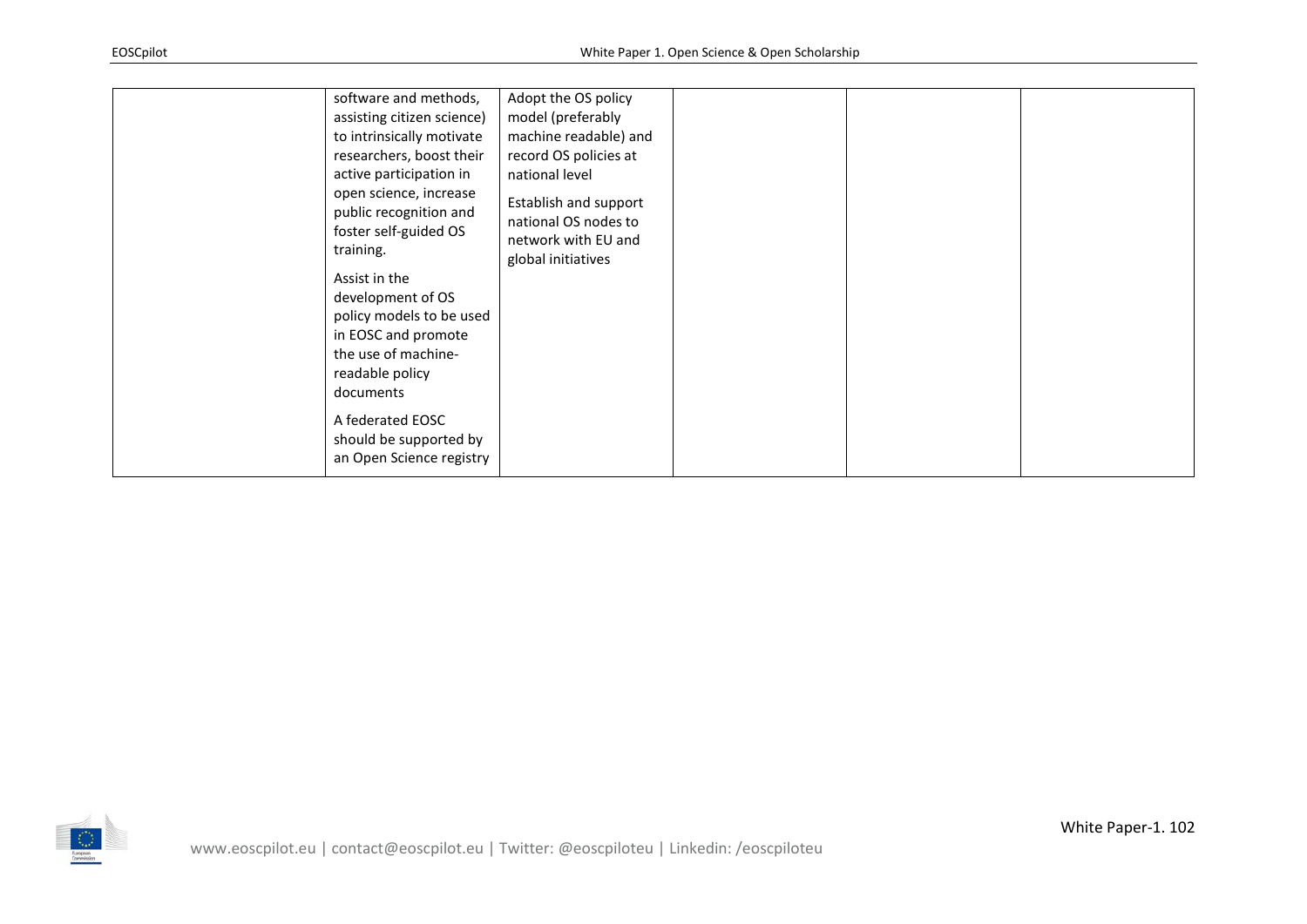## <span id="page-48-0"></span>**5. NEXT STEPS**

The next phase of work in T3.1 will consider recent policy proposals of relevance as well as reaching out to related initiatives as part of the exercise to validate the draft policy recommendations proposed here.

This consultation exercise will aim to provide more insight into a number of aspects that we consider that need to be more thoroughly addressed, including:

- gaining a greater understanding of possible models behind access modes of EOSC OS services
- opening access to training and consultancy and other categories of services which may be offered through the EOSC, as the conditions and concerns relating to these activities may be different from those discussed here
- the functionalities comprising a service and an interface, to understand the properties that make them Open Services or Open Interfaces
- determining whether the EOSC would benefit from the development of an EOSC tailored Altmetric Framework<sup>[121](#page-48-1)</sup>. Collection of use cases and perceptions may provide clarity and new, combined metrics, helping to inform such a standardised attempt
- further examining the use of altmetrics in cases such as those suggested by the Next Generation Metrics report ("e.g. budget allocation or self-assessment and career development."). Currently, the EOSCpilot OS Monitor includes indicators relevant to career progression and promotion without however further exploring their potential use when there are budget allocation issues for example
- assessing practical considerations in the harmonisation of different types of IPR policies, particularly copyright and patents, when aiming at providing open access material
- investigating requirements for a minimum set of metadata for documenting assets in terms of IPR
- Creating tools for compliance with IPR regimes and policies
- Developing IPR clearance, licensing choice and interoperability tools.

<span id="page-48-1"></span> $121$  See: Access to global health research. Prevalence and cost of gold and hybrid open access: http://crc.ebsi.umontreal.ca/files/sites/60/2016/09/Haustein-et-al.\_STI2016.pdf

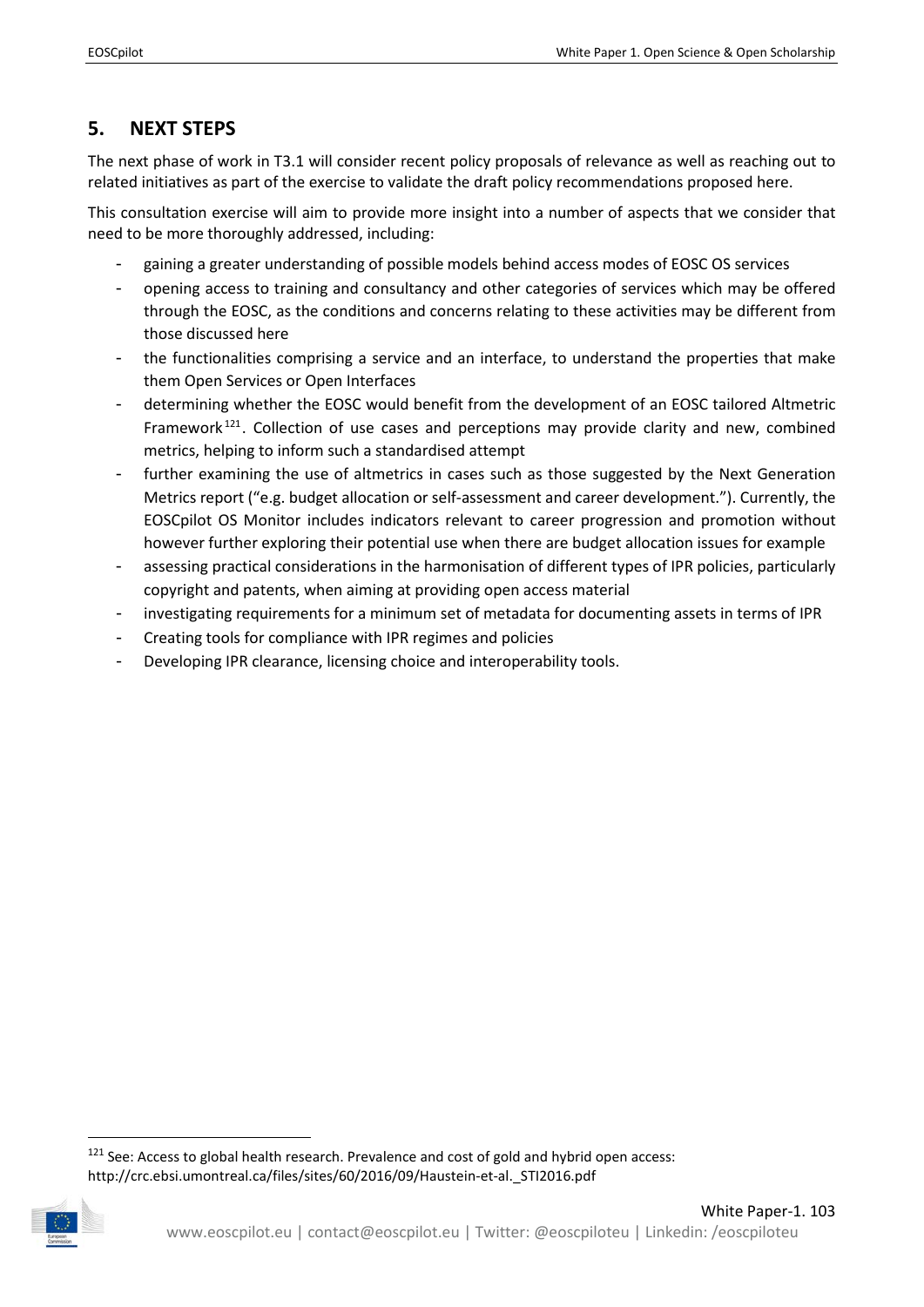## <span id="page-49-0"></span>**6. CONCLUSIONS**

This White Paper has examined the landscape relating to Open Science and Open Scholarship and proposes a consolidated set of draft policy recommendations aimed at reducing or removing barriers to the EOSC in the area of openness, and encouraging EOSC implementation and uptake. It forms part of the work of EOSCpilot Deliverable D3.3 which in addition examines Data Protection, Procurement and Ethics.

The White Paper identifies that open science practices and their support by funders, institutions, infrastructures and services are still in the process of being developed and adopted. Significant further policy measures and altered processes still need to be developed or standardised if research outputs produced through the European Open Science Cloud are to be open, FAIR and citable. Numerous valuable policy initiatives and proposals have been produced or are underway, addressing many of the aspects required to permit or facilitate the practice of open science, but these still require to be consistently adopted and implemented throughout the European research community, by funders, RPOs and RIs, and by the EOSC governance and Rules of Participation.

This White Paper is submitted shortly after the publication of the EC's proposal for revision of the PSI Directive as well as its updated Recommendations on access to and preservation of scientific information. These are ground-breaking news for OS policy making in Europe, relevant to this policy shortlisting activity since they concern the same policy areas as D3.3 (publications, research data, infrastructures, skills and competencies, rewards and incentives). The proposals and recommendations in these two documents may be expected to increase Member States' efforts and provisions for open access to scientific information. In addition, several EC expert groups - the OSPP, the second High Level Expert Group on the EOSC, and the FAIR Data Expert Group - have recently published recommendations or draft reports, and numerous other initiatives are working in the area of Open Science and Open Scholarship, whether specifically in the context of the EOSC or more generally.

T3.1 achievements are inter-dependent with those of Task 3.2 Policy Supporting Services, especially for the needs of the OS Policy Registry which will be a prototype enabling machine-readable policies. Validation, alignment and support between the two tasks thus forms part of the work of WP3. Progress of the D3.3 work detailed in this White Paper relating to Open Science and Open Scholarship, however, already fulfils the promise to enrich the OS Monitor with information on Openness and FAIRness for a broader range of research outputs, widening its data-centric approach. Finalisation of the D3.3 activity will possibly result in new metrics in areas like that of the Open Science Infrastructures. Desire to apply FAIRness to other resources beyond research data was initially expressed by the FAIR principles, anyway. Moreover, discussions by the FAIR Data Expert Group during the LIBER webinar "Turning FAIR Data Into Reality" in April 2018<sup>[122](#page-49-1)</sup>, acknowledged that one of the top three priorities in moving forward with FAIR is extending the principles to technical ecosystem/ infrastructure<sup>[123](#page-49-2)</sup>.

Subtask 3.1.1 (Open Science and Open Scholarship) will seek for interdependencies both from inside the EOSCpilot project (internally with WPs) and from partnerships (externally with projects contributing to the EOSC implementation, such as FREYA, EOSC-Hub and OpenAIRE) as well as other relevant organisations and projects advocating and supporting Open Science so as to further provide validity to the Final Policy Recommendations deliverable (D3.6) while at the same time contributing to preventing silos in OS policymaking within the EOSC.

<sup>&</sup>lt;sup>123</sup> Remaining two are: training (given the highest priority both for data scientists and data stewards) and social dimensions (adoption and implementation of FAIR policies by research communities).

<span id="page-49-2"></span><span id="page-49-1"></span>

 <sup>122</sup> https://www.slideshare.net/libereurope/liber-webinar-turning-fair-data-into-reality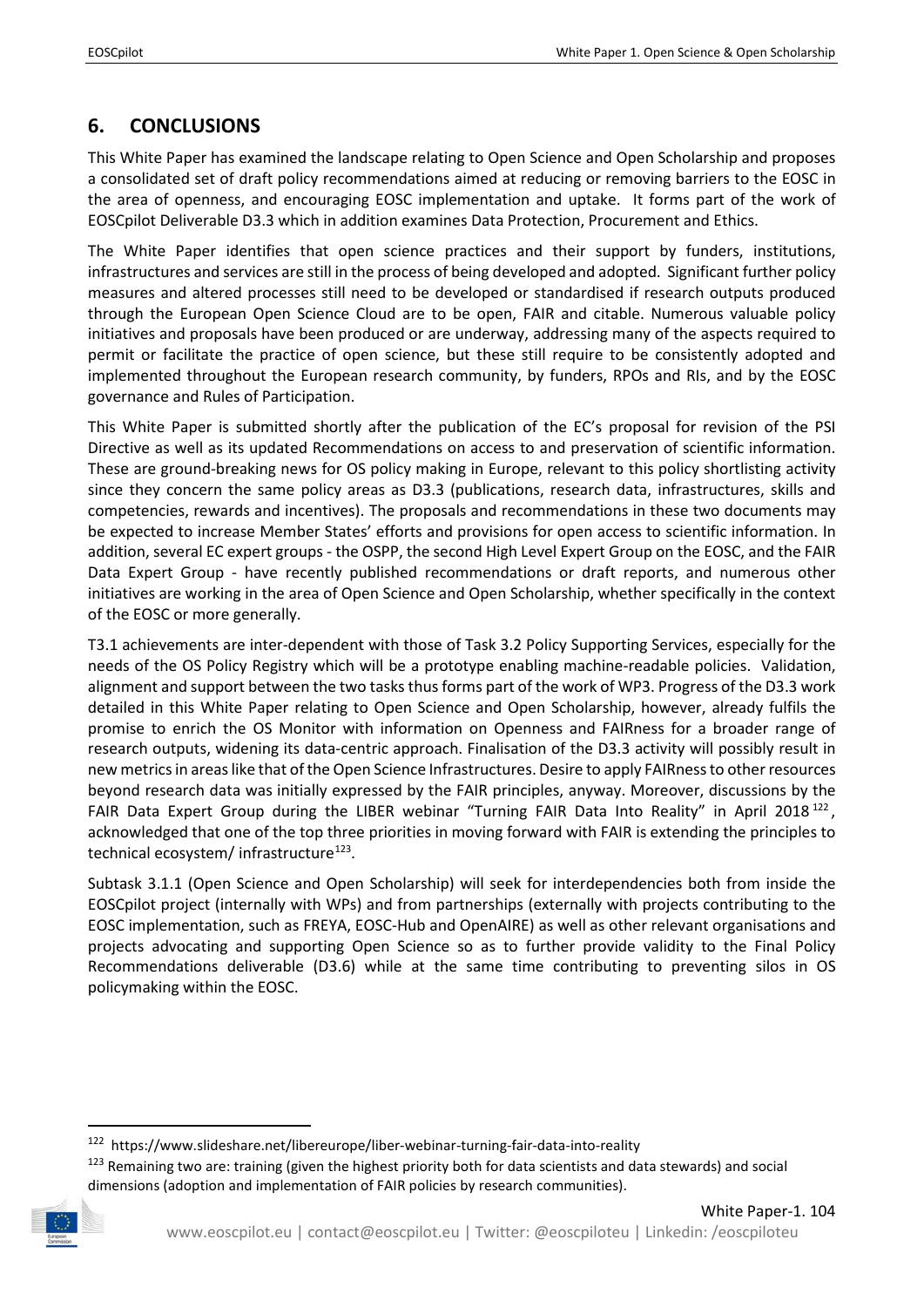## <span id="page-50-0"></span>**ANNEX A. REVIEW OF SCHOLARLY COMMUNICATIONS POLICY AND PRACTICE DURING THE EOSCPILOT**

There were around 40 participants at the Policy workshop in Brussels in November 2017<sup>124</sup>. The majority represented research communities and institutions or research infrastructures, with around a quarter designating themselves as policy makers and an eighth as research funders (respondents could choose more than one category). Most were both service providers and consumers, with the majority providing generic services to all communities, although there was also a strong representation in the room from the humanities. The majority claimed to have an open access policy (74%) and data management plans (66%). Only 37% responded that they had a data preservation plan. 59% responded that they applied the FAIR data principles in their datasets.

These results show clearly that there is room for data preservation planning to be more widespread, and that application of the FAIR data principles needs to be encouraged and supported if it is to become the norm. The workshop did not record in detail what measures could be taken to achieve this, and nor did it discuss the standards and consistency of open access policies.

It is generally agreed that data stewardship is a broad term and that there is a need for restricting its scope. Data stewardship according to EOSCpilot Deliverable D7.1 Skills Landscape Analysis and Competence Model<sup>125</sup>, consists of four skills areas: domain research, data science and analytics, data management and curation, data science & engineering. Each element is further classified into sub elements as explained in D7.2 (Interim Report and Catalogue of EOSC Skills Training and Educational Materials). The skills framework required for the data stewardship for EOSC is proposed along with a mapping of the training materials catalogue. The gaps within current trainings are accounted for in the skills framework by connecting individual competences to organisational capabilities<sup>[126](#page-50-3)</sup>. The suggested individual competences are to comprehend, apply, synthesize and analyse the data. The suggested team/organisation capabilities are ensuring cooperation between team members about re/use of data, and providing funding for individuals for FAIR and open science practices.

Discussion at the Pisa Policy workshop in March 2018<sup>[127](#page-50-4)</sup> showed that development of FAIR principles for services, developing an Open Science skills framework, developing appropriate rewards, and flexible licences were seen as the most important ways in which EOSC could contribute to stimulating Open Science. These are all dealt with in other sections of D3.3 or else – in the case of the skills framework – by WP7 of EOSCpilot. Open research data guidelines and mandates for funders and ministries were also seen as potentially beneficial, working together with appropriate rewards and incentives for researchers.

EOSCpilot Deliverable D6.3 proposes an EOSC Datasets Minimum Information (EDMI) set of metadata to support finding and accessing datasets across scientific disciplines by exposing FAIR data to EOSC services and users, and the interoperability of metadata catalogues. A citation describing the dataset is included in the proposed EDMI set, but as an optional field rather than a mandatory one. Consultation with WP6 will be undertaken in the next phase of work to discuss whether this assignment ought to be altered to support citability of all research objects.

The EOSCpilot WP4 Science Demonstrators produced reports in February 2018 based on their work to date (a mixture of final and ongoing Science Demonstrators)<sup>[128](#page-50-5)</sup>. They were asked to provide their opinions about what the highest-priority policy areas or issues were for their Science Demonstrator. Comments include:

- …the need for more easily available and standardised data policies; development of standardised policies around data sharing – improving reproducibility and reusability of data (EGA, Month 8 report)

<span id="page-50-5"></span><span id="page-50-4"></span><span id="page-50-3"></span><span id="page-50-2"></span><span id="page-50-1"></span><sup>&</sup>lt;sup>128</sup> Reports are in the EOSCpilot WP4 Repository



<sup>&</sup>lt;sup>124</sup> Slido survey results are in the WP3 Repository

<sup>125</sup> <https://eoscpilot.eu/sites/default/files/eoscpilot-d7.1.pdf> , p.41

 $126$  Draft EOSCpilot D7.3 Skills Framework, not public yet  $127$  Notes and Mentimeter survey results are in WP3 repository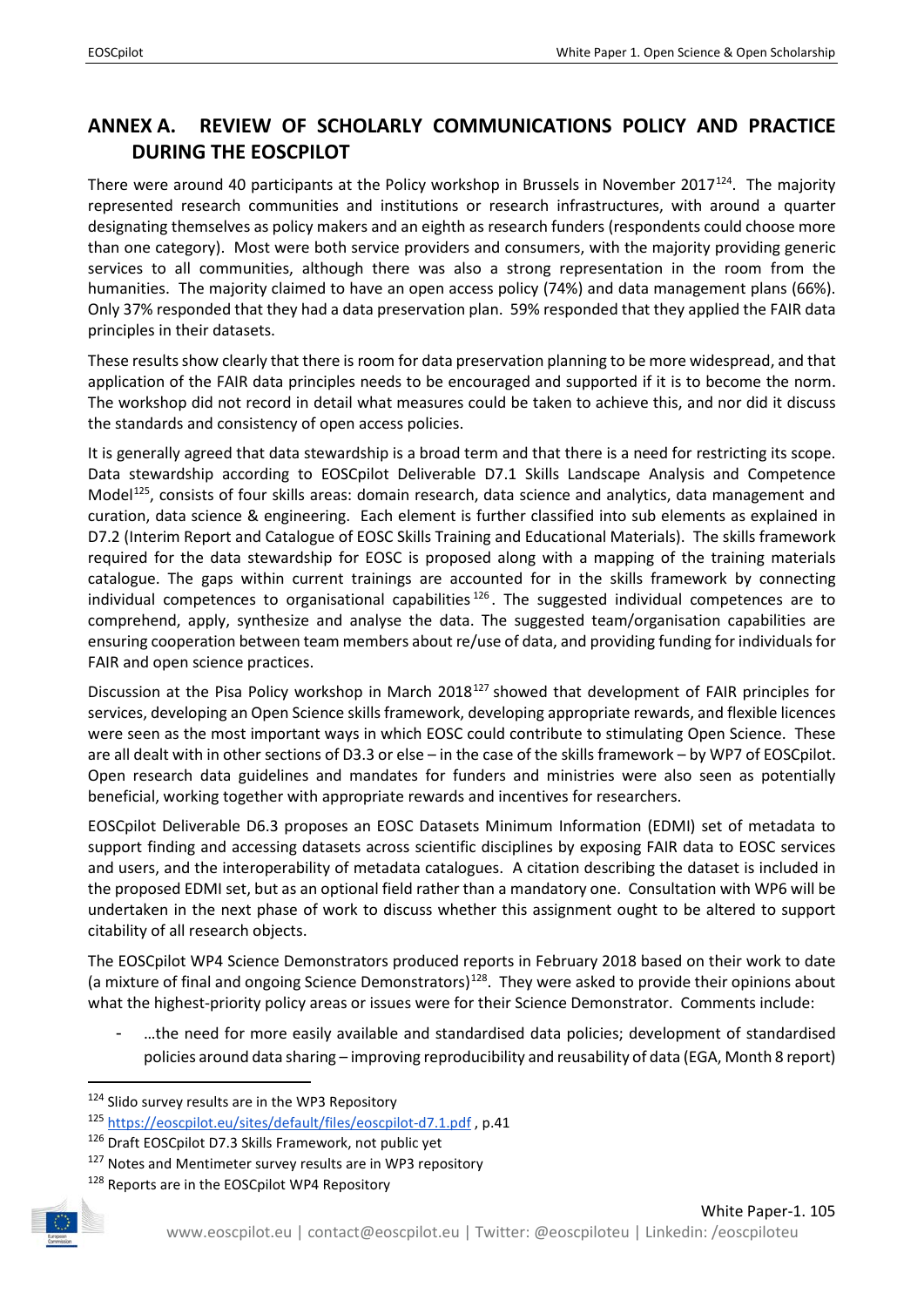- …policies…to enable maximisation of interoperability of services and seamless flow of data … work to go beyond community specific standard could be performed at different levels favoring in first place communication among RIs and mapping requirements considering the different levels of advancement, the history and the target community of each RI (ERFI, Month 8 report)
- ...our interest is in: facilitating open and accessible data; ensuring IP through appropriate acknowledgments; guidelines and support for ensuring protection of personal data in accordance with law while maintaining openness and traceability of scientific provenance (LOFAR Month 8 report)
- Genomic data handling in the cloud remains an area of fragmentation in Europe. Specific policy to provide uniform data handling guidelines across Europe would be instrumental to move forward (Pan-Cancer pre-final report)
- …It is also necessary to preserve (as done in TEXTCROWD) the valuable assets developed by research communities in the process of porting them in the EOSC framework without upsetting their functionality. This may require more flexibility than the one envisaged so far: it is the EOSC that must adapt to the research needs, not vice versa (TEXTCROWD final report).

In an interview conducted with Dr Thomas Zastrow[129](#page-51-0) in December 2017, he commented *"There are so many different kinds of rules, restrictions and regulations, all the different actors have their own. Different data centers, universities, in different countries."* This seems to sum up quite well the policy situation faced by researchers practicing collaborative science and endeavouring to share their data.

A theme which emerges from these comments is the need for a properly developed, well publicised, uniform and widely adopted set of standard data handling policies around data sharing, whilst recognising that individual research disciplines and communities may have specific needs.

Comments made by Sami Niinimäki of the Finnish Ministry of Education and Culture<sup>[130](#page-51-1)</sup> provide a useful summation: "I really think we should keep things as simple as possible and be thoughtful about creating barriers for access to research data. We should not have restrictions for only "academic or educational use" if not absolutely necessary. We should cherish academic freedom, which doesn't mean researchers are free to compromise on openness. In Finland the constitutional law requires that researchers need to make sure that knowledge is easily available for the community. The role of HEI's [higher education institutions] is to provide means to reach this knowledge. There has been a shift from the personal rights of the researcher to the rights of the community. I do not think incentives for researchers are that crucial, we just need to create the right supporting services and infrastructures to make things as straightforward as possible."

<span id="page-51-1"></span><sup>130</sup> Interview with Sami Niinimäki, Senior Advisor at the Department of Higher Education and Science, Finnish Ministry of Education and Culture, November 2017



<span id="page-51-0"></span><sup>&</sup>lt;sup>129</sup> Dr. Thomas Zastrow, Max Planck Computing and Data Facility, TEXTCROWD Science Demonstrator. Interview report is in WP3 Repository